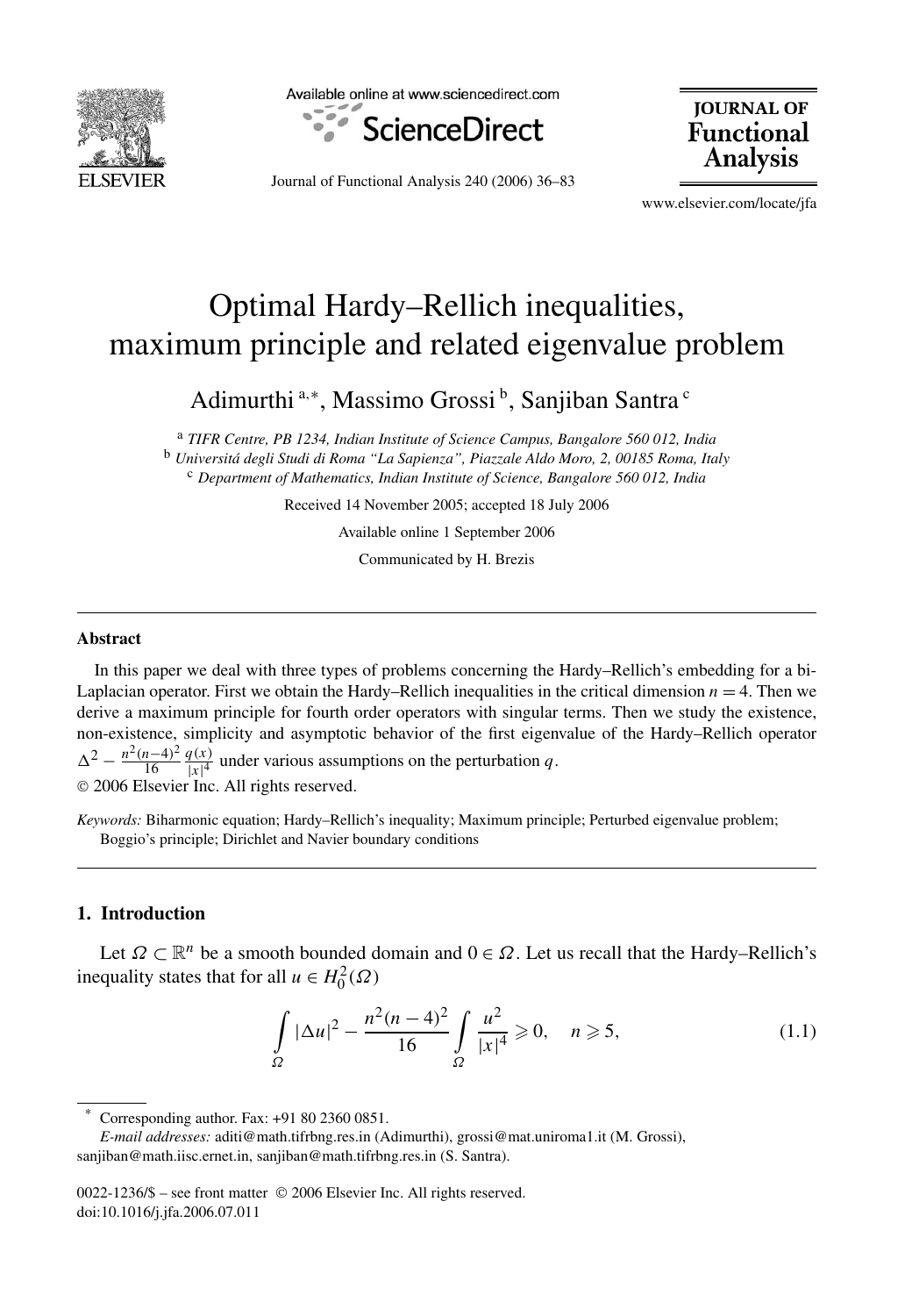where  $\frac{n^2(n-4)^2}{16}$  is the best constant in (1.1) and it is never achieved in any domain  $\Omega \subset \mathbb{R}^n$ . This inequality was firstly proved by F. Rellich [14] for  $u \in H_0^2(\Omega)$  and it was extended to functions in  $H^2(\Omega) \cap H_0^1(\Omega)$  by Dold et al. [9]. On the lines of improving Hardy–Sobolev inequality for functions in  $H_0^1(\Omega)$  (see [1,3,6,8,10]) there has been a considerable interest in improving (1.1). Recently, Gazzola et al. [11] proved that for  $n \geq 5$  there exist  $C, C_1 > 0$  such that for all  $u \in H_0^2(\Omega)$  or  $u \in H^2(\Omega) \cap H_0^1(\Omega)$ , the following inequality holds,

$$
\int_{\Omega} |\Delta u|^2 - \frac{n^2 (n-4)^2}{16} \int_{\Omega} \frac{u^2}{|x|^4} \ge C \int_{\Omega} \frac{u^2}{|x|^2} + C_1 \int_{\Omega} u^2, \quad n \ge 5. \tag{1.2}
$$

Furthermore, Tertikas and Zographopolous [17] have improved this by obtaining an optimal inequality,

$$
\int_{\Omega} |\Delta u|^2 - \frac{n^2(n-4)^2}{16} \int_{\Omega} \frac{u^2}{|x|^4} \ge \frac{n(n-4)}{8} \int_{\Omega} \frac{u^2}{|x|^4 (\ln R/|x|)^2}, \quad n \ge 5,
$$
 (1.3)

which holds for every  $u \in H_0^2(\Omega)$  or  $u \in H^2(\Omega) \cap H_0^1(\Omega)$  where  $R > e \text{diam}(\Omega)$ . For the sake of completeness we give the proof of the generalized inequality in Appendix A (Theorem A.1) so that (1.3) follows as a consequence of this theorem.

In this paper we consider the following three problems:

- Optimal Hardy–Rellich inequality in  $n = 4$ .
- Maximum principle for the bi-Laplacian equation with singular potential.
- Existence and non-existence of the perturbed Hardy–Rellich operator.

Surprisingly optimal Hardy–Rellich inequality for  $n = 4$  turn out to be different compared to  $n \geqslant 5$  and this will be dealt in Section 3.

Secondly, for  $n \geqslant 5$  the best constant

$$
\lambda = \inf_{u \in H_0^2(\Omega)} \left\{ \int_{\Omega} |\Delta u|^2 - \frac{n^2(n-4)^2}{16} \int_{\Omega} \frac{u^2}{|x|^4} \, dx \right\} \int_{\Omega} u^2 = 1 \right\} \tag{1.4}
$$

is never attained in any domain *Ω* and hence as in [4] we look to the perturbed problem

$$
\lambda(q) = \inf_{u \in H_0^2(\Omega)} \left\{ \int_{\Omega} |\Delta u|^2 - \frac{n^2(n-4)^2}{16} \int_{\Omega} \frac{qu^2}{|x|^4} \, dy \right\} \, dv^2 = 1 \right\},\tag{1.5}
$$

where  $q \in C^0(\overline{\Omega})$  be such that  $0 \leq q(x) \leq 1$ . In Section 5 we give a necessary and sufficient condition on *q* for which  $\lambda(q)$  is achieved as in [4] for the Hardy–Sobolev inequality. Unlike in the Laplacian case, the bi-Laplacian does not satisfy the maximum principle which is a main ingredient in obtaining the results. Therefore in Section 4 we prove a weak type maximum principle for bi-Laplacian with singular potential using continuation method which will be used to prove the existence and non-existence of minimizers for (1.5). Finally in Appendix A we prove some technical lemmas and we give some new Hardy–Rellich's inequalities and  $W^{1,p}(\Omega)$  estimates.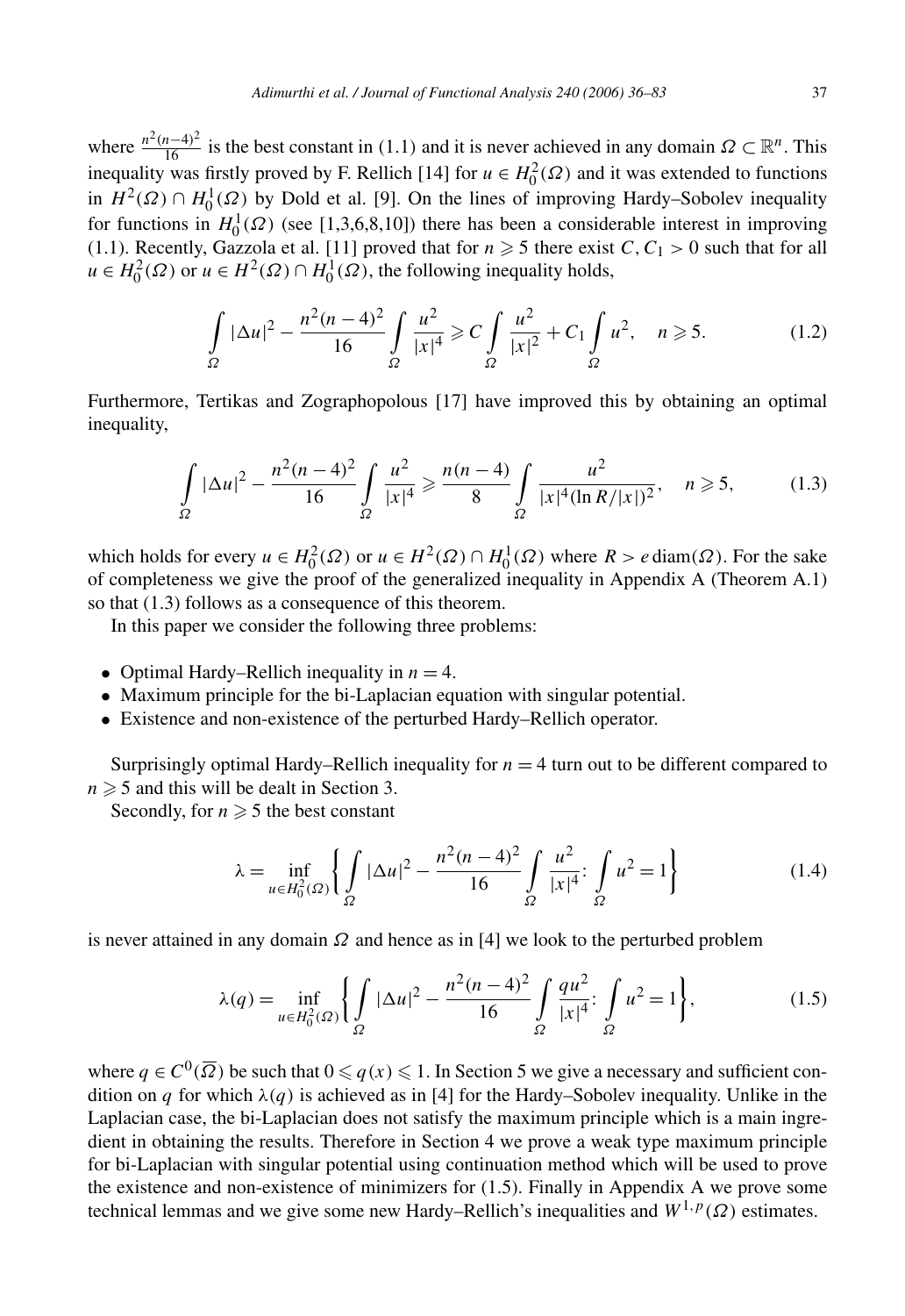### **2. Main results**

Let  $R > 0$ ,  $B(R)$  denote the open ball of radius R with center at the origin and B denotes the ball with radius one. Let  $0 \in \Omega \subset \mathbb{R}^n$  be a domain with smooth boundary and define

$$
C_{0,r}^k(\Omega) = \{ v \in C_0^k(\Omega) : v \text{ is radial and } \text{supp } v \subset \Omega \},
$$
  

$$
H_{0,r}^m(\Omega) = \{ v \in H_0^m(\Omega) : v \text{ is radial} \}.
$$

Let  $-\Delta_{\mathbb{S}^3}$  denotes the Laplace–Beltrami operator on  $\mathbb{S}^3$ . Then the spectrum of  $-\Delta_{\mathbb{S}^3} = -\Delta_{\sigma}$  is discrete with eigenvalues given by  $\{i(i+2): i \in \mathbb{N} \cup \{0\}\}\)$ . Let  $V_i$  be the eigenspace corresponding to the eigenvalue  $i(i + 2)$ . Let  $P_i: L^2(\mathbb{R}^4) \to V_i$  be the orthogonal projection given by

$$
P_i(f) = \sum_{j=1}^{k_i} \left( \int_{\mathbb{S}^3} f(r\omega) \varphi_{i,j}(\omega) d\sigma(\omega) \right) \varphi_{i,j}, \tag{2.1}
$$

where  $\{\varphi_{i,j}\}_{1\leq j\leq k_i}$  is a complete orthonormal set for  $V_i$  and  $r = |x|$ .

For  $t \in (0, 1]$ , define the functions  $\{Y_i(t)\}_{i \in \mathbb{N}}$  inductively as follows:

$$
Y_1(t) := (1 - \ln t)^{-1}, \quad t \in (0, 1],
$$
  
\n
$$
Y_i(t) := Y_{i-1}(Y_1(t)), \quad t \in (0, 1), \quad i = 2, 3, 4, \dots,
$$
  
\n
$$
Y_i(0) = 0, \qquad Y_i(1) = 1,
$$
  
\n
$$
0 \le Y_i(t) \le 1.
$$

Note in the case of bi-Laplacian there are two types of Hardy–Rellich's inequality that is interaction between  $\Delta u$  with *u* and  $\Delta u$  with  $\nabla u$ .

**Theorem 2.1.** (a) *Let*  $0 \in \Omega \subset B(R)$  *be a bounded domain in*  $\mathbb{R}^4$ *,*  $R > 0$ *,*  $R_1 > eR$ *. Then*  $\forall u \in \Omega$  $H_0^2(\Omega)$  *or* ∀*u* ∈  $H^2(\Omega) \cap H_0^1(\Omega)$  *we have* 

$$
\int_{\Omega} |\Delta u|^2 - \int_{\Omega} \frac{u^2}{|x|^4 (\ln \frac{R_1}{|x|})^2} \ge \sum_{i=2}^{\infty} \int_{\Omega} \frac{u^2}{|x|^4 (\ln \frac{R_1}{|x|})^2} X_2^2 \cdots X_i^2,
$$
\n(2.2)

*where*

$$
X_i(x) := Y_i\left(\frac{|x|}{R}\right), \quad i = 1, 2, 3, 4, ....
$$

*The constants*  $-1$  (*the coefficient of*  $\int_{\Omega} \frac{u^2}{|x|^4 (\ln R_1/|x|)^2}$ ) *is the best constant and is never achieved by any nontrivial function*  $u \in H_0^2(\Omega)$  *or*  $\forall u \in H^2(\Omega) \cap H_0^1(\Omega)$ *.*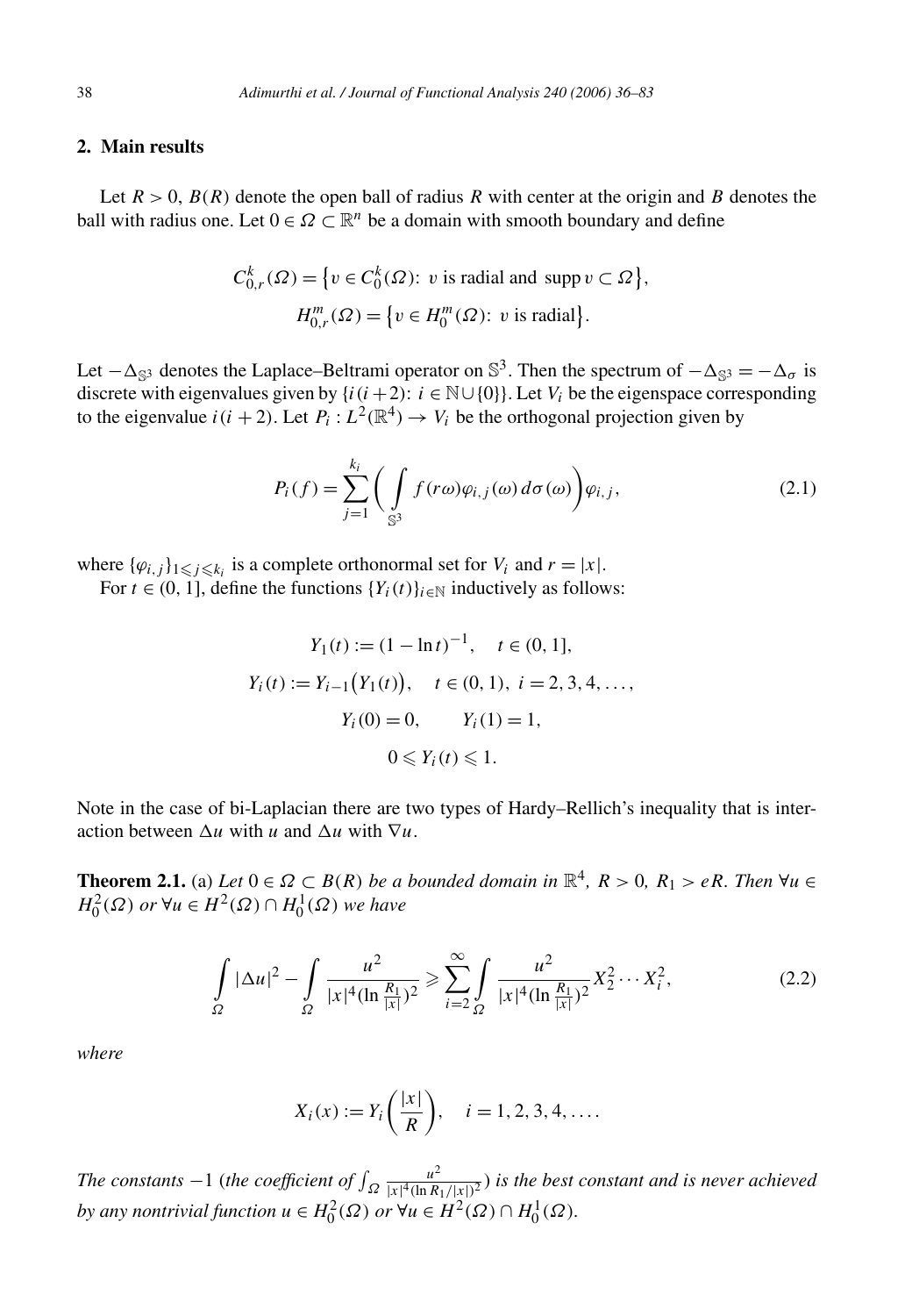$P(A)$  *Let*  $0 < R \le \infty$ *, and*  $0 \in \Omega \subset B(R) \subset \mathbb{R}^4$ *. Suppose*  $u \in H_0^2(\Omega)$ *, then* 

$$
\int_{\Omega} |\Delta u|^2 - 4 \int_{\Omega} \frac{|\nabla u|^2}{|x|^2} \ge -3 \int_{\Omega} \frac{(P_1 u)^2}{|x|^4},\tag{2.3}
$$

$$
\int_{\Omega} |\Delta u|^2 - 4 \int_{\Omega} \frac{|\nabla u|^2}{|x|^2} \ge -3 \int_{\Omega} \frac{(P_1 u)^2}{|x|^4} + \frac{3}{4} \int_{\Omega} \frac{|P_1 u|^2}{|x|^4 (\ln R / |x|)^2} + \frac{9}{32} \int_{\Omega} \frac{|P_1 u|^2}{|x|^4 (\ln R / |x|)^4},
$$
 (2.4)

 $-4$ ,  $-3$ ,  $\frac{3}{4}$ ,  $\frac{9}{32}$  *are the best constants and equality holds iff*  $u \equiv 0$ *.* 

Next we study the eigenvalue problems associated with the perturbed Hardy–Rellich operator. Let  $n \geq 4$  and  $0 \in \Omega \subset \mathbb{R}^n$  be a bounded domain with smooth boundary. Let  $R_1 > e \operatorname{diam}(\Omega)$ . Let  $q \in C^0(\overline{\Omega})$  be such that  $0 \leq q(x) \leq 1$  for  $u \in H^2(\Omega)$ 

$$
I_q(u) = \begin{cases} \int_{\Omega} |\Delta u|^2 - \frac{n^2(n-4)^2}{16} \int_{\Omega} \frac{qu^2}{|x|^4}, & n \geq 5, \\ \int_{\Omega} |\Delta u|^2 - \int_{\Omega} \frac{qu^2}{|x|^4(\ln R/|x|)^2}, & n = 4, \end{cases}
$$
(2.5)

and

$$
\lambda_D(q) = \inf_{u \in H_0^2(\Omega)} \left\{ I_q(u) : \int_{\Omega} u^2 = 1 \right\},\tag{2.6}
$$

$$
\lambda_N(q) = \inf_{u \in H^2(\Omega) \cap H_0^1(\Omega)} \left\{ I_q(u) : \int_{\Omega} u^2 = 1 \right\}.
$$
 (2.7)

Now define the associated Hardy–Rellich operator

$$
L_{q}u = \begin{cases} \Delta^{2}u - \frac{n^{2}(n-4)^{2}}{16} \frac{qu}{|x|^{4}}, & n \geqslant 5, \\ \Delta^{2}u - \frac{qu}{|x|^{4}(\ln R/|x|)^{2}}, & n = 4. \end{cases}
$$
\n(2.8)

Then if  $u$  is a minimizer in any one of  $(2.6)$  and  $(2.7)$ , then  $u$  satisfies

$$
L_q u = \lambda u \quad \text{in } \Omega \tag{2.9}
$$

with the following boundary conditions:

(i) In the case of (2.6),  $\lambda = \lambda_D(q)$  satisfies the Dirichlet boundary condition

$$
\mathbb{P}_D: u = \frac{\partial u}{\partial \gamma} = 0 \quad \text{on } \partial \Omega.
$$
 (2.10)

(ii) In the case of (2.7),  $\lambda = \lambda_N(q)$  satisfies the Navier boundary condition

$$
\mathbb{P}_N: u = \Delta u = 0 \quad \text{on } \partial \Omega. \tag{2.11}
$$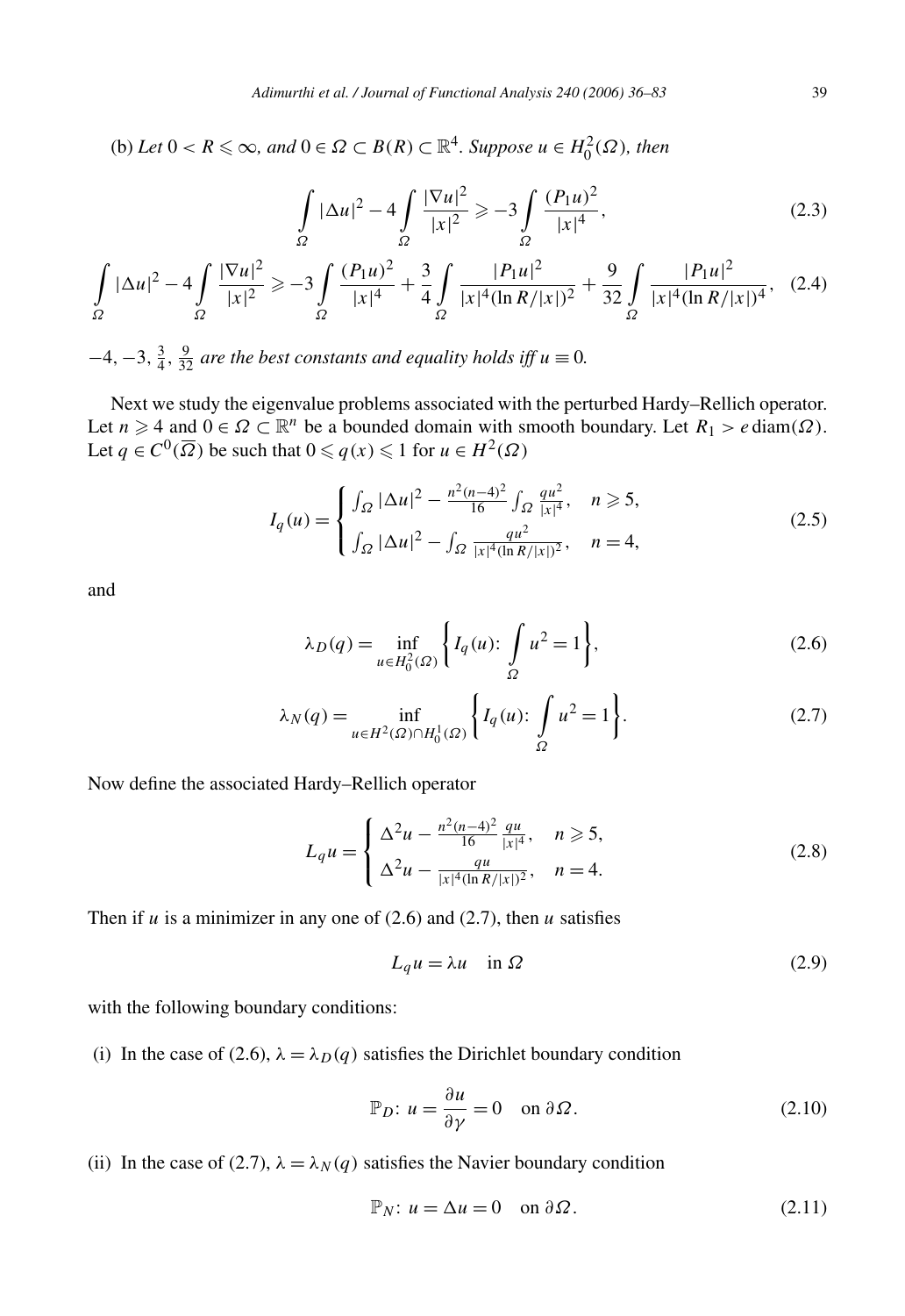Now we observe that in the case of Navier boundary condition  $(\mathbb{P}_N)$ , maximum principle holds and hence if the minimizers exists, then we can expect a non-negative solution.

In the Dirichlet case  $(\mathbb{P}_D)$ , no maximum principle holds and since  $u \in H^2(\Omega)$  need not imply  $|u| \in H^2(\Omega)$ , we cannot expect a non-negative minimizer. Therefore obtaining the a priori estimates is difficult. In view of this we develop a weak maximum principle with singular potential in Section 4 which will be used to prove the following theorems. Here we give a necessary and sufficient condition on the perturbation  $q$  in order to get a minimizer.

## **Theorem 2.2.** *Let*  $n \ge 5$ .

(i) *If q satisfies*

$$
\liminf_{x \to 0} \left( \ln \frac{1}{|x|} \right)^2 (1 - q(x)) > \frac{6(n^2 - 4n + 8)}{n^2 (n - 4)^2} \tag{2.12}
$$

*then*  $\lambda_D(q)$  *and*  $\lambda_N(q)$  *are achieved by u. Moreover, in the case of Navier boundary condition, we can choose*  $u > 0$ *.* 

(ii) Let  $0 < R < 1$ . Assume that q satisfies

$$
\sup_{0 < x < R} \left( \ln \frac{1}{|x|} \right)^2 \left( 1 - q(x) \right) \leq \frac{6(n^2 - 4n + 8)}{n^2 (n - 4)^2} . \tag{2.13}
$$

*Then,*

- (a)  $\lambda_N(q)$  *is not achieved*;
- (b) *if*  $\Omega = B$ , then  $\lambda_D(q)$  *is not achieved by any non-negative function.*
- (iii) *Let*  $1 \leq p < 2$ , then there exists  $u \in W^{2,p}(\Omega)$  satisfying in the sense of distribution,

$$
L_q(u) = \lambda u \quad \text{in } \Omega, \tag{2.14}
$$

*where*  $\lambda \in \{\lambda_D(q), \lambda_N(q)\}$ : (a) *if*  $\lambda = \lambda_N(q)$ *, then*  $u \in W^{2,p}(\Omega) \cap W^{1,p}_0(\Omega)$  *with*  $u \ge 0$ ; (b) *if*  $\lambda = \lambda_D(q)$ *, then*  $u \in W_0^{2,p}(\Omega)$ *.* 

Next we consider the case  $n = 4$ . In view of Theorem 2.1 we have the following theorem.

#### **Theorem 2.3.** *Let*  $n = 4$ .

(i) *If q satisfies*

$$
\liminf_{x \to 0} \left( \ln \left( \ln \frac{R}{|x|} \right) \right)^2 (1 - q(x)) > 3 \tag{2.15}
$$

*then*  $\lambda_D(q)$  *and*  $\lambda_N(q)$  *are achieved by u.* (ii) Let  $0 < R_1 < 1$ . Assume that q satisfies

$$
\sup_{0 < x < R_1} \left( \ln \left( \ln \frac{R}{|x|} \right) \right)^2 \left( 1 - q(x) \right) \leqslant 3. \tag{2.16}
$$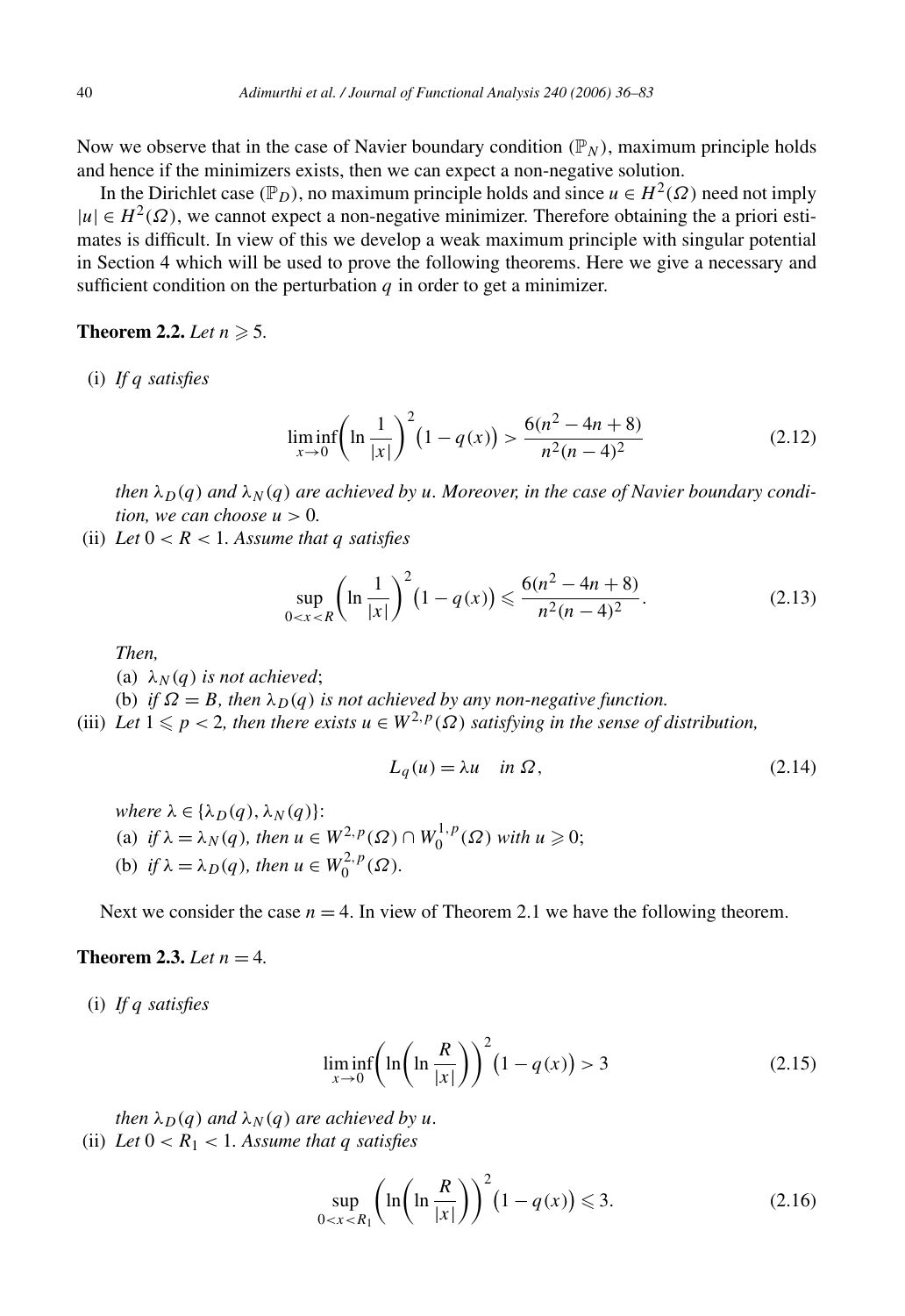*Then,*

(a)  $\lambda_N(q)$  *is not achieved*;

(b) *if*  $\Omega = B$ , then  $\lambda_D(q)$  *is not achieved by any non-negative function.* 

(iii) Let  $1 \leq p < 2$ , then there exists  $u \in W^{2,p}(\Omega)$  satisfying in the sense of distribution

$$
L_q(u) = \lambda u \quad \text{in } \Omega, \tag{2.17}
$$

 $where \lambda \in \{\lambda_D(q), \lambda_N(q)\}.$  *Moreover,* 

- (a) *if*  $\lambda = \lambda_N(q)$ *, then*  $u \in W^{2,p}(\Omega) \cap W^{1,p}_0(\Omega)$  *with*  $u \ge 0$ ;
- (b) *if*  $\lambda = \lambda_D(q)$ *, then*  $u \in W_0^{2,p}(\Omega)$ *.*

Next we take  $q(x) = v$  a constant such that  $0 < v < 1$  and we study the behavior of minimizers at the origin as  $v \to 1$ . To do this let  $0 < \beta(v) < 1/2$  be the unique zero of the polynomial

$$
g(\beta) = \beta(1 - \beta)\left(2 + \beta(n - 4)\right)\left(n - 2 - \beta(n - 4)\right) - \frac{n^2}{16}\nu.
$$
 (2.18)

Clearly  $\beta(\nu) \rightarrow 1/2$  as  $\nu \rightarrow 1$ . Then we have the following theorem.

**Theorem 2.4.** Let  $n \ge 5$ ,  $q(x) = v$  and  $0 < v < 1$ . Let  $\lambda > 0$ ,  $u_v \in H^2(\Omega)$  be a non-negative *solution of*

$$
L_v u = \lambda u \quad \text{in } \Omega, \tag{2.19}
$$

*where*  $\lambda \in \{\lambda_D(v), \lambda_N(v)\}$ *, then there exist*  $C_1 > 0$ *,*  $C_2 > 0$  *such that* 

$$
C_1 \leqslant \liminf_{x \to 0} \left( \ln \frac{1}{|x|} \right)^{(n-4)\beta(\nu)} u_{\nu}(x) \leqslant \limsup_{x \to 0} \left( \ln \frac{1}{|x|} \right)^{(n-4)\beta(\nu)} u_{\nu}(x) \leqslant C_2.
$$

**Theorem 2.5.** *Let*  $n = 4$ *,*  $q(x) = v$  *and*  $0 < v < 1$ *. Let*  $\lambda > 0$ *,*  $u_v \in H^2(\Omega)$  *be a non-negative solution of*

$$
L_v u = \lambda u \quad \text{in } \Omega, \tag{2.20}
$$

*where*  $\lambda \in \{\lambda_D(v), \lambda_N(v)\}$ *, then there exist*  $C_1 > 0$ *,*  $C_2 > 0$  *such that* 

$$
C_1 \leqslant \liminf_{x \to 0} \left( \ln \frac{R}{|x|} \right)^{\frac{-1+\sqrt{1-v}}{2}} u_{\nu}(x) \leqslant \limsup_{x \to 0} \left( \ln \frac{R}{|x|} \right)^{\frac{-1+\sqrt{1-v}}{2}} u_{\nu}(x) \leqslant C_2.
$$

**Theorem 2.6.** *Let B be the unit ball centered at origin and*  $0 \leq q(x) \leq 1$ *. Moreover, let*  $u_1, u_2 \in$  $H_0^2(B)$  *be two non-negative minimizers for*  $\lambda_D(q)$ *. Then*  $u_1 = mu_2$  *for some*  $m > 0$ *.*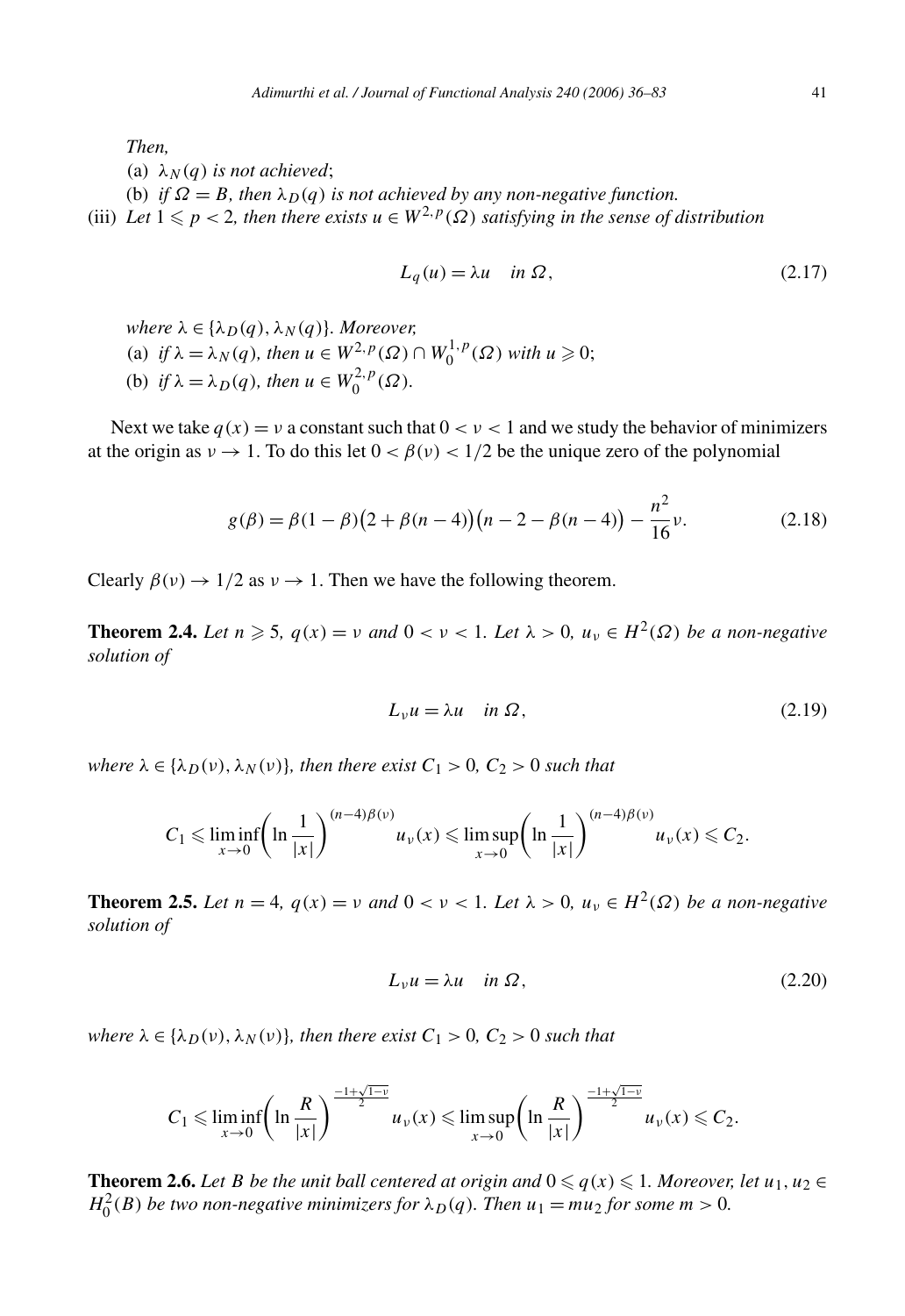### **3. Hardy–Rellich inequalities**

**Lemma 3.1.** *Let*  $n \geq 4$  *and B be the unit ball centered at zero. Then*  $\forall u \in H_{0,r}^2(B)$  *or*  $\forall u \in H_{0,r}^2(B)$ *H*<sup>2</sup><sub>*r*</sub></sub> $(B) ∩ H$ <sup>1</sup><sub>0</sub><sup>*r*</sup> $(B)$ 

$$
\int_{B} |\Delta u|^2 \geqslant \frac{n^2}{4} \int_{B} \frac{|\nabla u|^2}{|x|^2}
$$
\n(3.1)

*and equality holds iff*  $u \equiv 0$ *.* 

**Proof.** *Proof of the first part.* Let us assume that  $u \in C_0^{\infty}(B)$ . Note that

$$
\int\limits_B |\Delta u|^2 - \frac{n^2}{4} \int\limits_B \frac{|\nabla u|^2}{|x|^2} = \omega_n \left\{ \int\limits_0^1 u_{rr}^2 r^{n-1} - \frac{(n-2)^2}{4} \int\limits_0^1 \frac{u_r^2}{r^2} r^{n-1} \right\}.
$$

Setting  $u_r = v$  and using the classical Hardy inequality in  $H_0^1(B)$ , we get

$$
\omega_n \left\{ \int_0^1 u_{rr}^2 r^{n-1} - \frac{(n-2)^2}{4} \int_0^1 \frac{u_r^2}{r^2} r^{n-1} \right\} = \int_B |\nabla v|^2 - \frac{(n-2)^2}{4} \int_B \frac{v^2}{|x|^2} \ge 0
$$

and equality holds iff  $v = 0$  and hence  $u = 0$ .

*Proof of the second part.* Let  $u \in C_r^2(\overline{B}) \cap C_{0,r}^1(B)$  then

$$
\int_{B} |\Delta u|^{2} - \frac{n^{2}}{4} \int_{B} \frac{|\nabla u|^{2}}{|x|^{2}} = \omega_{n} \left[ \int_{0}^{1} (u_{rr})^{2} r^{n-1} - \frac{(n-2)^{2}}{4} \int_{0}^{1} \frac{(u_{r})^{2}}{r^{2}} r^{n-1} + (n-1)(u_{r}(1))^{2} \right],
$$

$$
\int_{B} |\Delta u|^{2} - \frac{n^{2}}{4} \int_{B} \frac{|\nabla u|^{2}}{|x|^{2}} = \omega_{n} \left[ \int_{0}^{1} (v_{r})^{2} r^{n-1} - \frac{(n-2)^{2}}{4} \int_{0}^{1} v^{2} r^{n-3} + (n-1)v^{2}(1) \right], \quad (3.2)
$$

where  $u_r = v$ . Putting  $z = r^{\frac{n-2}{2}}v$  and integrating by parts the right-hand side of (3.2) becomes

$$
\omega_n \left[ \int_0^1 (v_r)^2 r^{n-1} - \frac{(n-2)^2}{4} \int_0^1 v^2 r^{n-3} + (n-1)v^2(1) \right]
$$
  
=  $\omega_n \left[ \int_0^1 (z_r)^2 r - \frac{(n-2)}{2} z^2(1) + (n-1)z^2(1) \right] = \omega_n \left[ \int_0^1 (z_r)^2 r + \frac{n}{2} z^2(1) \right] \ge 0.$ 

Again the inequality holds iff  $z(1) = 0$ ,  $z_r = 0$  and hence  $u = 0$ . Hence we are done.  $\Box$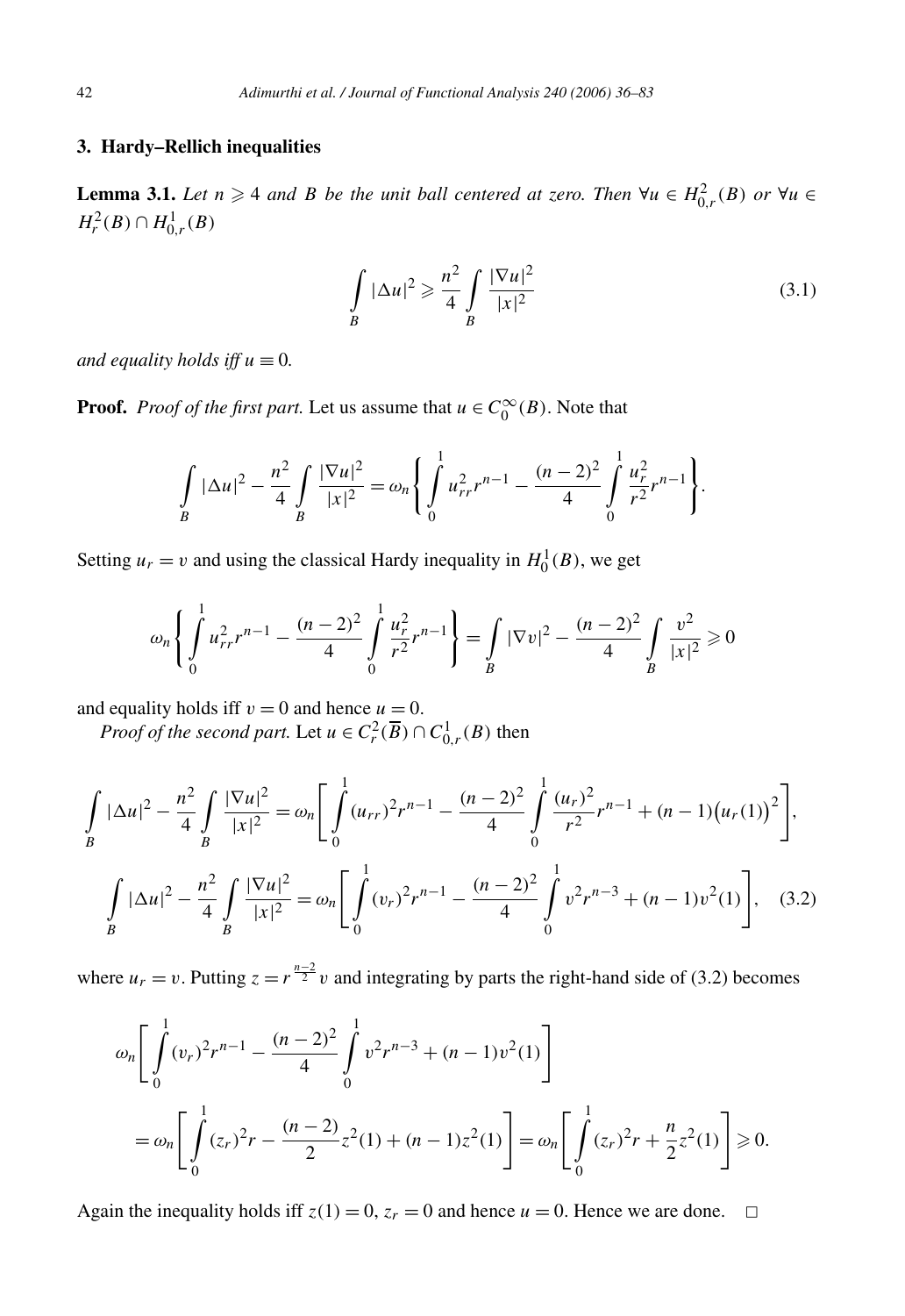**Proof of Theorem 2.1(a).** Let us first assume that  $u \in H^2_{0,r}(B)$  where *B* is a unit ball centered at origin. It follows easily that  $Y_i$  satisfies the following identities. For  $t \in [0, 1)$  we have

$$
\frac{dY_n}{dt} = \frac{Y_n(t)^2 Y_{n-1}(t)^2 \cdots Y_1(t)^2}{t}.
$$

For  $t = |x|/R$  and  $X_i(x) = Y_i(|x|/R)$ 

$$
\frac{\nabla X_n}{X_n} = \frac{x}{|x|^2} X_1(x) \cdots X_n(x).
$$

Let  $v_1 = X_1^{1/2}u$ . Then  $v_1(0) = 0$  and

$$
\frac{\nabla u}{u} = -\frac{1}{2}\frac{\nabla X_1}{X_1} + \frac{\nabla v_1}{v_1},
$$

$$
\int_{B} \frac{|\nabla u|^{2}}{|x|^{2}} = \frac{1}{4} \int_{B} \frac{u^{2}}{|x|^{4}} X_{1}^{2} + \int_{B} \frac{|\nabla v_{1}|^{2}}{v_{1}^{2}} \frac{u^{2}}{|x|^{2}} - \int_{B} \left\langle \frac{\nabla X_{1}}{X_{1}}, \frac{\nabla v_{1}}{v_{1}} \right\rangle \frac{u^{2}}{|x|^{2}}
$$

$$
= \frac{1}{4} \int_{B} \frac{u^{2}}{|x|^{4}} X_{1}^{2} + \int_{B} \frac{|\nabla v_{1}|^{2}}{|x|^{2}} X_{1} - \frac{1}{2} \int_{B} \left\langle \frac{x}{|x|^{4}}, \nabla v_{1}^{2} \right\rangle
$$

$$
= \frac{1}{4} \int_{B} \frac{u^{2}}{|x|^{4}} X_{1}^{2} + \int_{B} \frac{|\nabla v_{1}|^{2}}{|x|^{2}} X_{1} - Cv_{1}^{2}(0)
$$

$$
= \frac{1}{4} \int_{B} \frac{u^{2}}{|x|^{4}} X_{1}^{2} + \int_{B} \frac{|\nabla v_{1}|^{2}}{|x|^{2}} X_{1}.
$$

Let, for  $i \ge 2$ ,  $v_i(x) = X_i^{1/2} v_{i-1}(x)$ . Then

$$
\int_{B} \frac{|\nabla v_{1}|^{2}}{|x|^{2}} X_{1} = \frac{1}{4} \int_{B} \frac{v_{1}^{2}}{|x|^{2}} \frac{|\nabla X_{2}|^{2}}{|X_{2}|^{2}} X_{1} - \frac{1}{2} \left\langle \frac{x}{|x|^{4}}, \nabla v_{1}^{2} \right\rangle + \int_{B} \frac{|\nabla v_{2}|^{2}}{|x|^{2}} X_{1} X_{2}
$$

$$
= \frac{1}{4} \int_{B} \frac{u^{2}}{|x|^{4}} X_{1}^{2} X_{2}^{2} + C v_{1}^{2}(0) + \int_{B} \frac{|\nabla v_{2}|^{2}}{|x|^{2}} X_{1} X_{2}.
$$

Hence by induction we have

$$
\int_{B} \frac{|\nabla u|^2}{|x|^2} \ge \frac{1}{4} \sum_{i=1}^{\infty} \int_{B} \frac{u^2}{|x|^4} X_1^2 X_2^2 \cdots X_i^2.
$$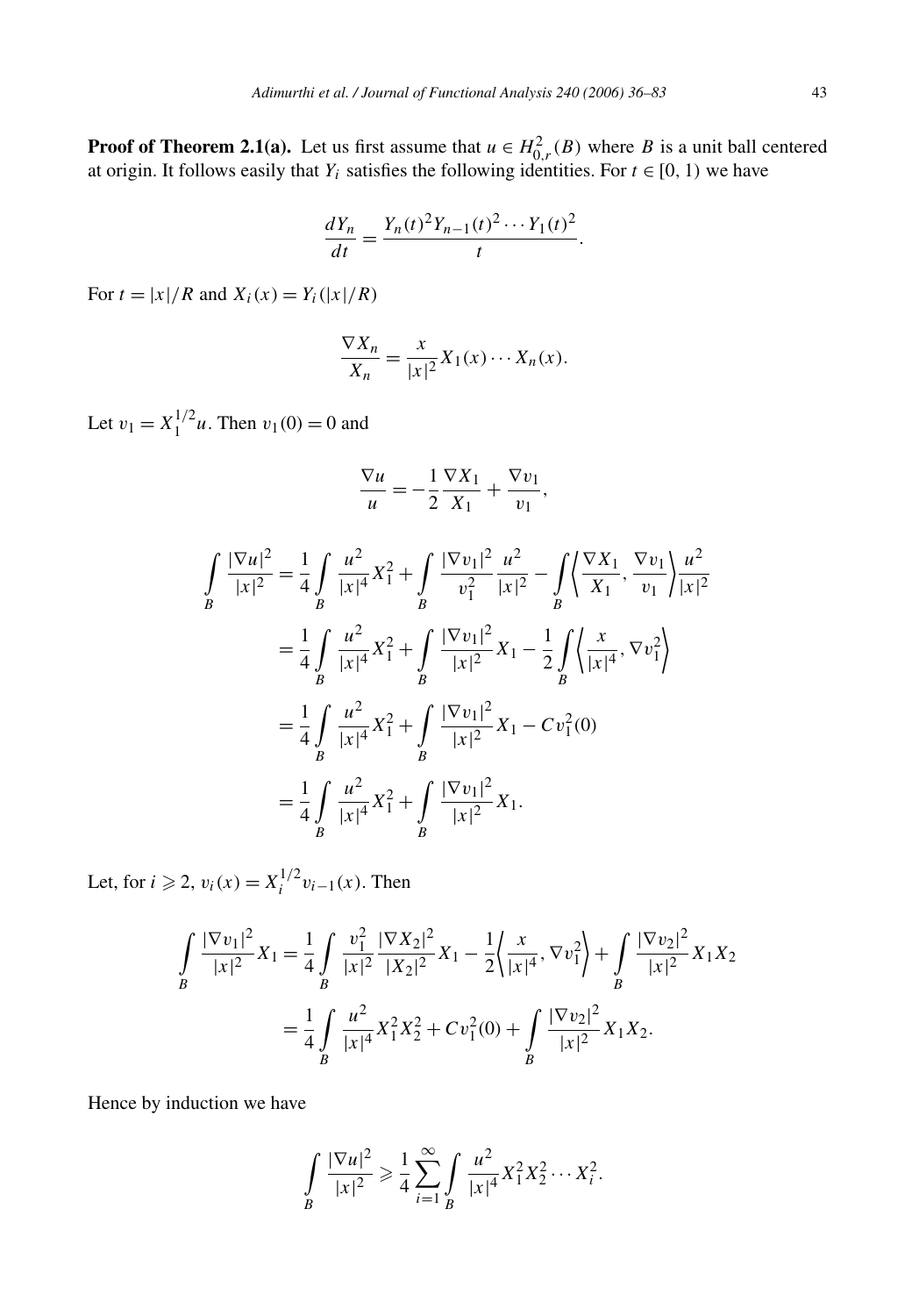Therefore, from Lemma 3.1 we have if *u* is radial,

$$
\int_{B} |\Delta u|^{2} \geq 4 \int_{B} \frac{|\nabla u|^{2}}{|x|^{2}} \geq \sum_{i=1}^{\infty} \int_{B} \frac{u^{2}}{|x|^{4}} X_{1}^{2} X_{2}^{2} \cdots X_{i}^{2}.
$$

Let  $R_1 \geq eR$ . Then for  $|x| \leq R$ , we have  $\ln R_1 - \ln |x| \geq \ln e + \ln R - \ln |x|$  which implies that

$$
\left(\ln\frac{R_1}{|x|}\right)^2 \geqslant \left(1-\ln\frac{|x|}{R}\right)^2 = X_1^{-2}.
$$

Hence we have

$$
\int_{B} |\Delta u|^{2} \ge \int_{B} \frac{u^{2}}{|x|^{4}} X_{1}^{2} + \sum_{i=2}^{\infty} \int_{B} \frac{u^{2}}{|x|^{4} (\ln \frac{R_{1}}{|x|})^{2}} X_{2}^{2} \cdots X_{i}^{2}
$$

$$
\ge \int_{B} \frac{u^{2}}{|x|^{4} (\ln \frac{R_{1}}{|x|})^{2}} + \sum_{i=2}^{\infty} \int_{B} \frac{u^{2}}{|x|^{4} (\ln \frac{R_{1}}{|x|})^{2}} X_{2}^{2} \cdots X_{i}^{2}.
$$

This proves the inequality (2.2) for  $u \in H^2_{0,r}(B)$ .

Let  $u \in H_0^2(\Omega)$ , we apply the idea of [15]. Consider  $|\Omega| = |B|$ . Then we may restrict ourselves to  $\Omega = B$  and superharmonic radial function *u*. Define  $f = -\Delta u$ .

$$
\begin{cases}\n-\Delta w = f^* & \text{in } B, \\
w = 0 & \text{on } \partial B,\n\end{cases}
$$
\n(3.3)

where  $f^*$  denotes the Schwarz symmetrization of *f*. Then  $w \in H_r^2(B) \cap H_{0,r}^1(B)$ . By [16] we have  $w \geq u^* \geq 0$ . Hence

$$
\int_{B} |\Delta w|^2 dx = \int_{B} (f^*)^2 dx = \int_{\Omega} |f|^2 dx = \int_{\Omega} |\Delta u|^2 dx,
$$
  

$$
\int_{B} \frac{w^2}{|x|^4 (\ln \frac{R_1}{|x|})^2} dx \ge \int_{B} \frac{u^{*2}}{|x|^4 (\ln \frac{R_1}{|x|})^2} dx \ge \int_{\Omega} \frac{|u|^2}{|x|^4 (\ln \frac{R_1}{|x|})^2} dx.
$$

Similarly we get

$$
\sum_{i=2}^{\infty} \int \frac{w^2}{|x|^4 (\ln \frac{R_1}{|x|})^2} X_2^2 \cdots X_i^2 \ge \sum_{i=2}^{\infty} \int \frac{u^2}{|x|^4 (\ln \frac{R_1}{|x|})^2} X_2^2 \cdots X_i^2.
$$

Hence the inequality (2.5) holds for all  $u \in H^2(\Omega) \cap H_0^1(\Omega)$  and  $u \in H_0^2(\Omega)$ .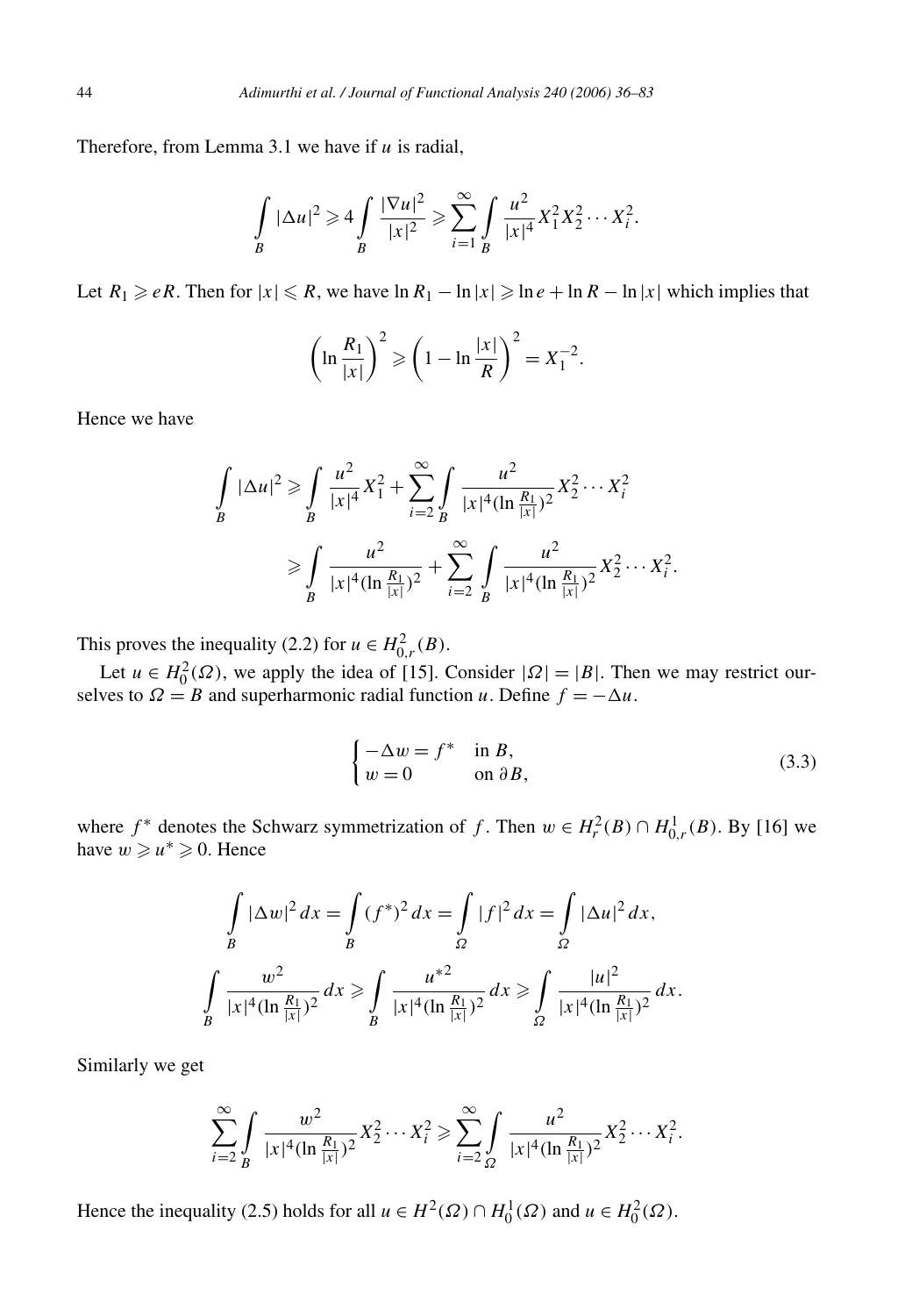Now we prove the sharpness of the previous inequality, i.e., we show the existence of a family of radial functions  $\psi_\delta$  such that

$$
\lim_{\delta \to 0} \frac{\int_{\Omega} |\Delta \psi_{\delta}|^2}{\int_{\Omega} \frac{\psi_{\delta}^2}{|x|^4 (\ln \frac{R_1}{|x|})^2}} = 1.
$$

Let *B*(1)  $\subset \Omega$  and  $\varphi \in C_0^{\infty}(\Omega)$  be radial such that

$$
\varphi(x) = \begin{cases} 1 & \text{in } B(\frac{1}{2}), \\ 0 & \text{on } \Omega \setminus B(1). \end{cases}
$$

Define

$$
\psi_{\delta}(x) = \left(\ln \frac{R_1}{|x|}\right)^{\frac{1}{2} - \delta} \varphi(x),
$$

$$
\Delta \psi_{\delta}(x) = \left(\ln \frac{R_1}{|x|}\right)^{\frac{1}{2} - \delta} \Delta \varphi + \Delta \left(\ln \frac{R_1}{|x|}\right)^{\frac{1}{2} - \delta} \varphi + 2 \left\langle \nabla \left(\ln \frac{R_1}{|x|}\right)^{\frac{1}{2} - \delta}, \nabla \varphi \right\rangle.
$$

Then

$$
\left|\Delta\psi_{\delta}(x)\right|^{2} = \left(\ln\frac{R_{1}}{|x|}\right)^{1-2\delta}(\Delta\varphi)^{2} + \left(\Delta\left(\ln\frac{R_{1}}{|x|}\right)^{\frac{1}{2}-\delta}\right)^{2}\varphi^{2} + 4\left(\left\langle\nabla\left(\ln\frac{R_{1}}{|x|}\right)^{\frac{1}{2}-\delta},\nabla\varphi\right\rangle\right)^{2} + 2\left(\ln\frac{R_{1}}{|x|}\right)^{\frac{1}{2}-\delta}\Delta\left(\ln\frac{R_{1}}{|x|}\right)^{\frac{1}{2}-\delta}\varphi\Delta\varphi + 4\Delta\left(\ln\frac{R_{1}}{|x|}\right)^{\frac{1}{2}-\delta}\varphi\left\langle\nabla\left(\ln\frac{R_{1}}{|x|}\right)^{\frac{1}{2}-\delta},\nabla\varphi\right\rangle + 4\Delta\varphi\left(\ln\frac{R_{1}}{|x|}\right)^{\frac{1}{2}-\delta}\left\langle\nabla\left(\ln\frac{R_{1}}{|x|}\right)^{\frac{1}{2}-\delta},\nabla\varphi\right\rangle.
$$

Hence we have

$$
\frac{\int_{\Omega} |\Delta \psi_{\delta}|^2}{\int_{\Omega} \frac{\psi_{\delta}^2}{|x|^4 (\ln \frac{R_1}{|x|})^2}} = \frac{\int_{\Omega} (\Delta (\ln \frac{R_1}{|x|})^{\frac{1}{2} - \delta})^2 \phi^2}{\int_{\Omega} \frac{\psi_{\delta}^2}{|x|^4 (\ln \frac{R_1}{|x|})^2}} + \frac{O(1)}{\int_{\Omega} \frac{\psi_{\delta}^2}{|x|^4 (\ln \frac{R_1}{|x|})^2}}.
$$

This implies

$$
\frac{\int_{\Omega} |\Delta \psi_{\delta}|^2}{\int_{\Omega} \frac{\psi_{\delta}^2}{|x|^4 (\ln \frac{R_1}{|x|})^2}} = 4\left(\frac{1}{2} - \delta\right)^2 + 4\left(\frac{1}{2} - \delta\right)^2 \left(\frac{1}{2} + \delta\right) \frac{\int_{\Omega} \frac{\psi_{\delta}^2}{|x|^4 (\ln \frac{R_1}{|x|})^3}}{\int_{\Omega} \frac{\psi_{\delta}^2}{|x|^4 (\ln \frac{R_1}{|x|})^2}} + \left(\frac{1}{4} - \delta^2\right)^2 \frac{\int_{\Omega} \frac{\psi_{\delta}^2}{|x|^4 (\ln \frac{R_1}{|x|})^3}}{\int_{\Omega} \frac{\psi_{\delta}^2}{|x|^4 (\ln \frac{R_1}{|x|})^4}} + \frac{O(1)}{\int_{\Omega} \frac{\psi_{\delta}^2}{|x|^4 (\ln \frac{R_1}{|x|})^2}}.
$$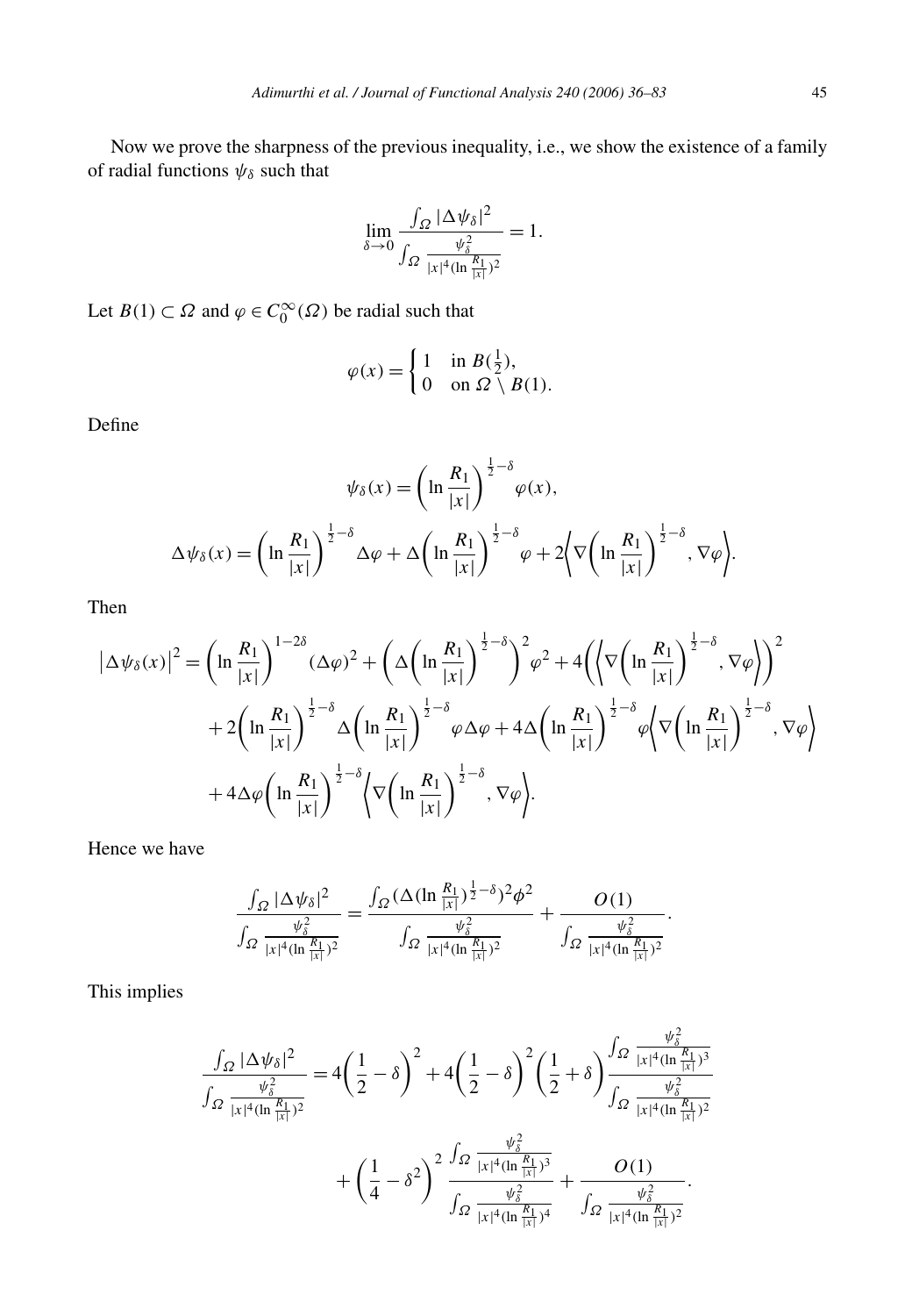Taking the limit as  $\delta \rightarrow 0$  and noting that

$$
\lim_{\delta \to 0} \int\limits_{\Omega} \frac{\psi_{\delta}^2}{|x|^4 (\ln \frac{R_1}{|x|})^2} = \infty,
$$

we have

$$
\lim_{\delta \to 0} \frac{\int_{\Omega} |\Delta \psi_{\delta}|^2}{\int_{\Omega} \frac{\psi_{\delta}^2}{|x|^4 (\ln \frac{R_1}{|x|})^2}} = 1.
$$

Hence 1 is the best constant in *(*2*.*2*)* and it is never achieved in any bounded domain (this is clear from  $(2.2)$ ).  $\Box$ 

**Proof of Theorem 2.1(b).** The restriction of  $\Delta$  to the unit sphere  $\mathbb{S}^{n-1}$  will be denoted by  $\Delta_{\sigma}$ , the Laplace–Beltrami operator. Then the Laplacian operator in  $\mathbb{R}^n$  can be written in *(r, σ)* as

$$
\Delta = \Delta_r + \frac{1}{r^2} \Delta_\sigma,
$$

where  $\Delta_r$  is the radial Laplacian. For  $u \in H_0^2(\Omega) \subset H_0^2(B(R))$ , let

$$
u = \sum_{m=0}^{\infty} \sum_{i=1}^{k_m} u_{i,m}(r) \phi_{i,m}(\sigma),
$$

where *φi,m* are the complete orthonormal basis of eigenfunctions of the Laplace–Beltrami operator with eigenvalues  $c_m = m(m + 2)$ ,  $m \ge 0$ . Then

$$
\int_{\mathbb{R}^4} \frac{|\nabla u|^2}{|x|^2} = \sum_{m=0}^{\infty} \sum_{i=1}^{k_m} \left\{ \int_{\mathbb{R}^4} \frac{|\nabla u_{i,m}|^2}{|x|^2} + c_m \int_{\mathbb{R}^4} \frac{u_{i,m}^2}{|x|^4} \right\}.
$$

Note that  $u_{i,m}(0) = 0$  for  $m \geq 1$  and hence  $\int_{\mathbb{R}^4}$  $\frac{u_{i,m}^2}{|x|^4} < \infty$ . Moreover,  $\phi_{0,m}(\sigma) = 1$ ,  $u_{0,0}(r)$  is the radial part of *u*. Now by Euler's theorem  $\langle x, \nabla f \rangle = 0$  if *f* is homogeneous of degree zero and hence  $\langle \nabla u_{i,m}, \nabla \phi_{i,m} \rangle = \frac{(u_{i,m})_r}{r} \langle x, \nabla \phi_{i,m} \rangle = 0$ . Since  $-\Delta_\sigma \phi_{i,m} = c_m \phi_{i,m}$  by direct calculation we have

$$
\int_{\mathbb{R}^4} (\Delta u)^2 - 4 \int_{\mathbb{R}^4} \frac{|\nabla u|^2}{|x|^2} \n= \sum_{m=1}^{\infty} \sum_{i=1}^{k_m} \left\{ \int_{\mathbb{R}^4} |\Delta u_{i,m}|^2 + (c_m^2 - 4c_m) \int_{\mathbb{R}^4} \frac{u_{i,m}^2}{|x|^4} + (2c_m - 4) \int_{\mathbb{R}^4} \frac{|\nabla u_{i,m}|^2}{|x|^2} \right\} \n+ \left\{ \int_{\mathbb{R}^4} |\Delta u_0|^2 - 4 \int_{\mathbb{R}^4} \frac{|\nabla u_0|^2}{|x|^2} \right\}.
$$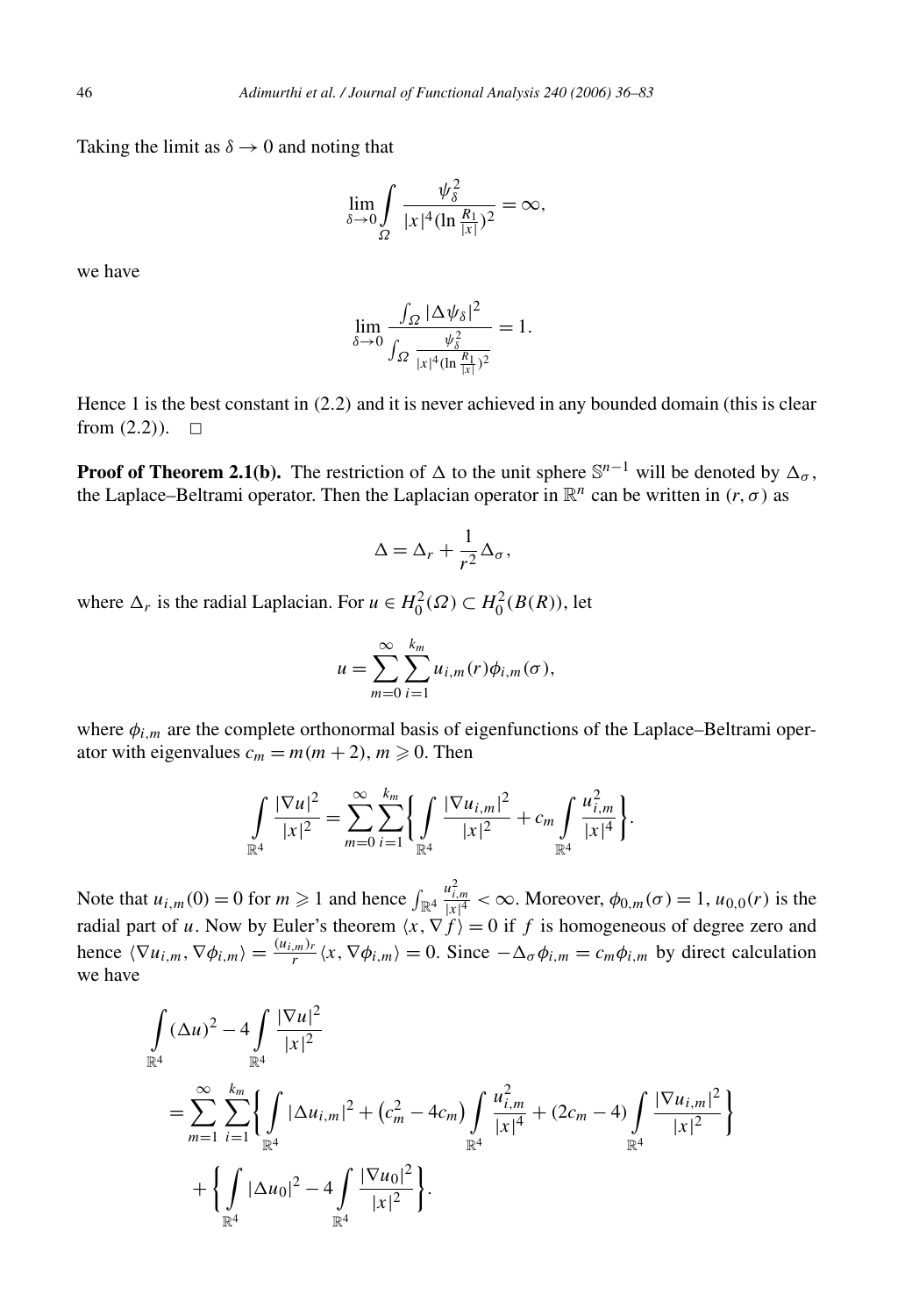Now for  $m \ge 2$ ,  $(c_m^2 - 4c_m) > 0$ ,  $(2c_m - 4) > 0$ , hence from Lemma 3.1, we have

$$
\int_{\mathbb{R}^4} |\Delta u|^2 - 4 \int_{\mathbb{R}^4} \frac{|\nabla u|^2}{|x|^2} \ge \sum_{i=1}^{k_1} \left\{ \int_{\mathbb{R}^4} |\Delta u_{i,1}|^2 + 2 \int_{\mathbb{R}^4} \frac{|\nabla u_{i,1}|^2}{|x|^2} - 3 \int_{\mathbb{R}^4} \frac{|u_{i,1}|^2}{|x|^4} \right\}
$$
  

$$
\ge -3 \sum_{i=1}^{k_1} \int_{\mathbb{R}^4} \frac{|u_{i,1}|^2}{|x|^4} = -3 \int_{\mathbb{R}^4} \frac{|P_1 u|^2}{|x|^4}.
$$
 (3.4)

This proves the required result.

Next let us show that  $-3$  is the best constant.

**Claim.** *Let*  $R > 0$  *and define*  $X = \{v \in C_r^2(\overline{B(R)}) : v(0) = v(R) = 0\}$ *. Moreover, set* 

$$
\lambda(B(R)) = \inf_{v \in X} \left\{ \int_{B(R)} (\Delta v)^2 + 2 \int_{B(R)} \frac{|\nabla v|^2}{|x|^2} \Big| \int_{B(R)} \frac{v^2}{|x|^4} = 1 \right\}.
$$

*We claim that*  $\lambda(B(R)) = 0$ *.* 

Since *v* is radial, now by change of variables  $|x| = r = 2e^{-t/2}$  we obtain  $v(x) = y(t)$ ,  $R =$  $2e^{-T/2}$ ,  $y(\infty) = y_t(\infty) = 0$ ,  $y(T) = 0$  and *y* satisfies

$$
2\int_{B(R)} \frac{|v|^2}{|x|^4} = \omega_4 \int_{T}^{\infty} y^2 dt,
$$
  

$$
\int_{B(R)} (\Delta v)^2 + 2\int_{B(R)} \frac{|\nabla v|^2}{|x|^2} = \omega_4 \left[ 8 \int_{T}^{\infty} (y_{tt} - y_t)^2 dt + 4 \int_{T}^{\infty} y_t^2 dt \right]
$$
  

$$
= \omega_4 \left[ 8 \int_{T}^{\infty} y_{tt}^2 + 12 \int_{T}^{\infty} y_t^2 dt + 8y(T)^2 \right]
$$
  

$$
= \omega_4 \left[ 8 \int_{T}^{\infty} y_{tt}^2 + 12 \int_{T}^{\infty} y_t^2 dt \right].
$$
 (3.5)

∞

Hence we have

$$
8\int\limits_T^\infty y_{tt}^2 + 12\int\limits_T^\infty y_t^2 dt \ge \lambda \big(B(R)\big)\int\limits_T^\infty y^2 dt.
$$

Setting  $\theta = t - T$  and  $y(t) = z(\theta)$  the above inequality gives

$$
8\int_{0}^{\infty} z_{\theta\theta}^{2} + 12\int_{0}^{\infty} z_{\theta}^{2} dt \ge \lambda(B(R))\int_{0}^{\infty} z^{2} d\theta.
$$
 (3.6)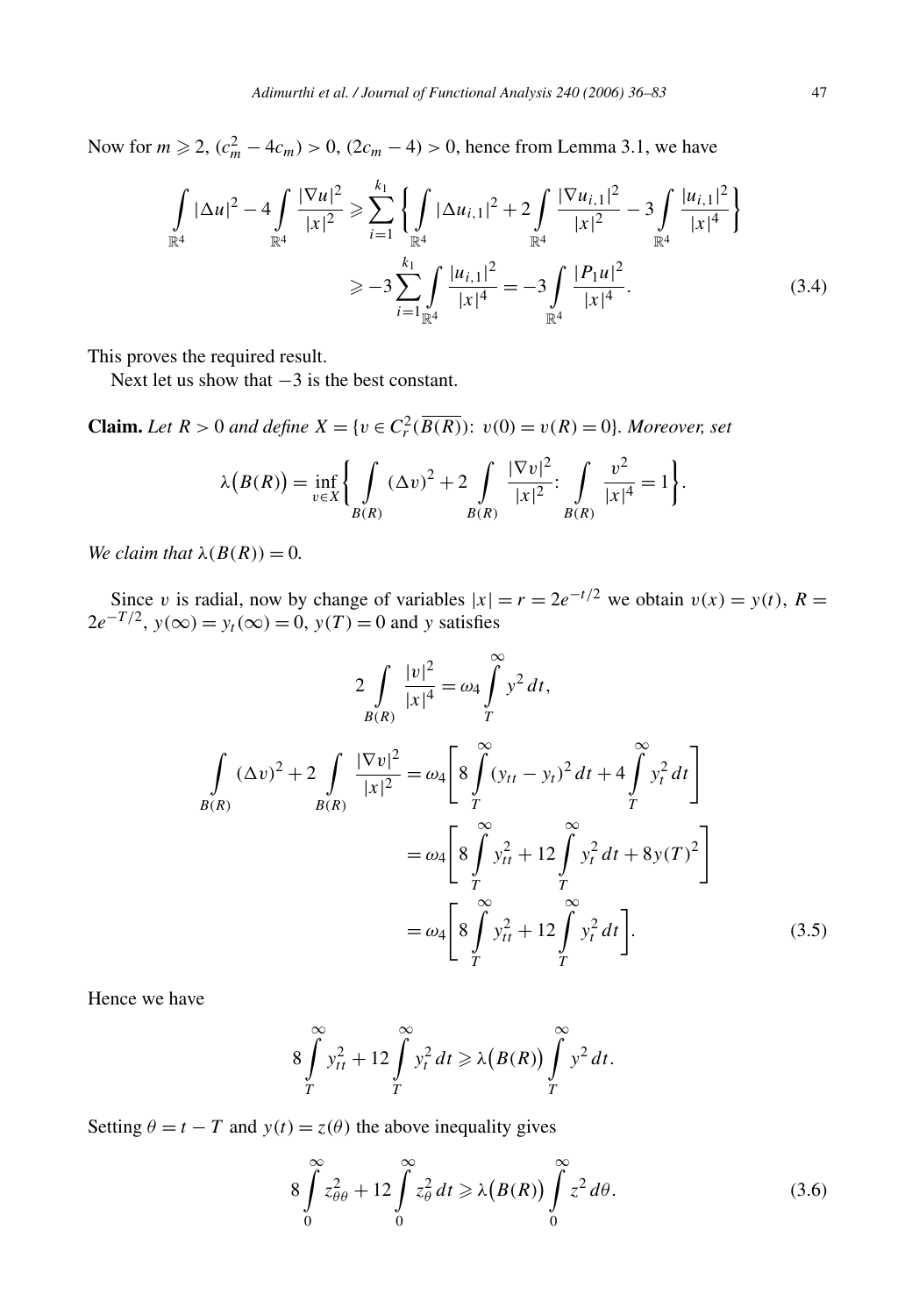Let  $\alpha > 0$ ,  $0 \le \varphi \in C_0^2(0, \infty)$  and  $z_\alpha(\theta) = \varphi(\alpha \theta)$ , then (3.6) gives

$$
8\alpha^4 \int\limits_0^\infty \varphi_{\theta\theta}^2 + 12\alpha^2 \int\limits_0^\infty \varphi_{\theta}^2 dt \ge \lambda\big(B(R)\big) \int\limits_0^\infty \varphi^2 d\theta
$$

and letting  $\alpha \to 0$  we get  $\lambda(B(R)) = 0$ . This proves the claim.

Suppose now that  $-3$  is not the best constant. Then from (3.6) it follows that  $\lambda(B(R)) > 0$ which contradicts our claim. Now we prove (2.4).

Let  $z \in C^2(0, \infty)$ ;  $z(0) = z_t(0) = z_t(\infty) = z_t(\infty) = 0$ . Hence  $z(t) = \int_0^t z_t(\theta) d\theta$  and by Hardy's inequality

$$
\int_{0}^{\infty} \frac{z^2}{\theta^2} \leq 4 \int_{0}^{\infty} z_{\theta}^2, \qquad \int_{0}^{\infty} \frac{z_{\theta}^2}{\theta^2} \leq 4 \int_{0}^{\infty} z_{\theta\theta}^2.
$$

So we have

$$
\int_{0}^{\infty} \frac{zz_{\theta}}{\theta^3} = \frac{1}{2} \int_{0}^{\infty} \frac{(z^2)_{\theta}}{\theta^3} = \frac{3}{2} \int_{0}^{\infty} \frac{z^2}{\theta^4}
$$

and by Hölder inequality

$$
\int_{0}^{\infty} \frac{z^2}{\theta^4} \leqslant \frac{4}{9} \int_{0}^{\infty} \frac{z_{\theta}^2}{\theta^2}.
$$

Then

$$
\int_{0}^{\infty} \frac{z^2}{\theta^4} \le \frac{16}{9} \int_{0}^{\infty} z_{\theta\theta}^2 \quad \text{and}
$$

$$
8 \int_{0}^{\infty} z_{\theta\theta}^2 + 12 \int_{0}^{\infty} z_{\theta}^2 \ge \frac{9}{2} \int_{0}^{\infty} \frac{z^2}{\theta^4} + 3 \int_{0}^{\infty} \frac{z^2}{\theta^2}.
$$

Going back to (3.5), we obtain

$$
8\int_{T}^{\infty} y_{tt}^2 + 12\int_{T}^{\infty} y_t^2 \ge \frac{9}{2} \int_{0}^{\infty} \frac{y^2}{(t-T)^4} + 3\int_{0}^{\infty} \frac{y^2}{(t-T)^2}.
$$

Now  $t - T = 2 \ln \frac{R}{r}$  and by taking  $v = u_{i,1}$  we have from (3.5)

$$
\int\limits_{B(R)} \left( |\Delta v|^2 + 2 \frac{|\nabla v|^2}{|x|^2} + 3 \frac{|v|^2}{|x|^4} \right) \ge \frac{3}{4} \int\limits_{\Omega} \frac{|v|^2}{|x|^4 (\ln \frac{R}{|x|})^2} + \frac{9}{32} \int\limits_{\Omega} \frac{|v|^2}{|x|^4 (\ln \frac{R}{|x|})^4}.
$$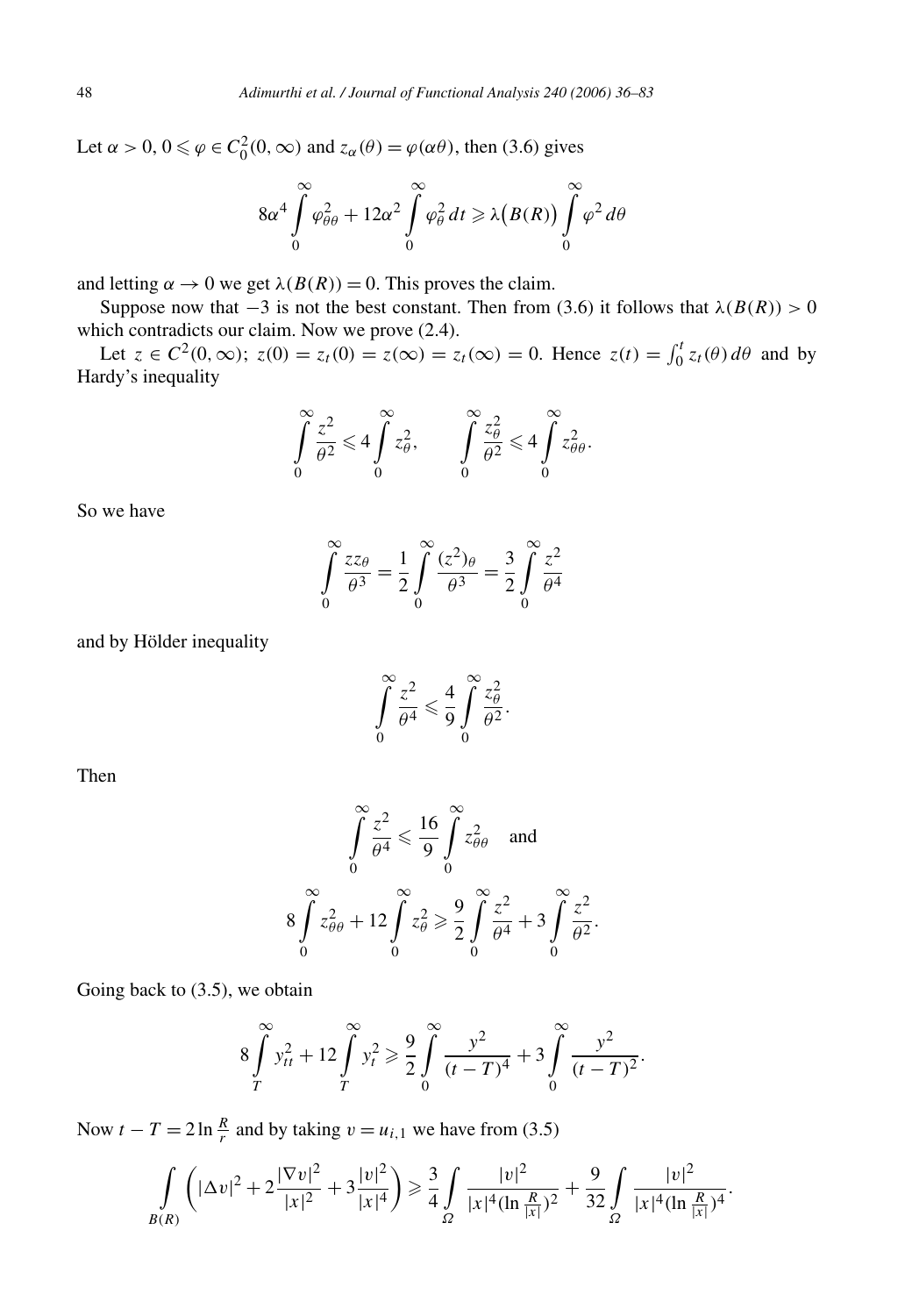Substituting this in (3.4) we obtain

$$
\int_{\Omega} |\Delta u|^2 - 4 \int_{\Omega} \frac{|\nabla u|^2}{|x|^2} \ge -3 \int_{\Omega} \frac{(P_1 u)^2}{|x|^4} + \frac{3}{4} \int_{\Omega} \frac{|P_1 u|^2}{|x|^4 (\ln \frac{R}{|x|})^2} + \frac{9}{32} \int_{\Omega} \frac{|P_1 u|^2}{|x|^4 (\ln \frac{R}{|x|})^4},
$$

where  $-4$ ,  $-3$ ,  $\frac{3}{4}$ ,  $\frac{9}{32}$  are best constants which are never achieved. This proves the theorem.  $□$ 

**Remark 3.1.** We are able to generalize Hardy–Rellich type of inequality for *p*-biharmonic operators where  $n = 2p$  in [5]. In that paper we have completely characterized the Hardy–Rellich inequalities in the critical dimension but in the radial case. Note that the method of Szego cannot be used in higher order Sobolev spaces in  $H_0^m(\Omega)$  where  $m > 2$ .

#### **4. A maximum principle**

Here we prove the maximum principle using the continuation method for the Navier boundary condition which is good enough for our purpose.

The operator  $\Delta^2 - V$  is said to be coercive on  $H^2(\Omega) \cap H_0^1(\Omega)$  if

$$
\int_{\Omega} (\Delta u)^2 - \int_{\Omega} Vu^2 \geqslant C \int_{\Omega} (\Delta u)^2
$$

for all  $u \in H^2(\Omega) \cap H_0^1(\Omega)$  and for some  $C > 0$ .

**Main lemma.** Let  $V \in L^{\infty}(\Omega)$ ,  $V \ge 0$  *and the operator*  $\Delta^{2} - V$  *be coercive on*  $H^{2}(\Omega) \cap H^{1}_{0}(\Omega)$ . Let  $f \in L^2(\Omega)$ ,  $\phi \in H^{5/2}(\partial \Omega)$ ,  $\psi \in H^{3/2}(\partial \Omega)$  such that  $f \geqslant 0$ ,  $\phi \geqslant 0$ ,  $\psi \geqslant 0$ . Let  $u \in H^2(\Omega)$ *be a solution of*

(A) 
$$
\begin{cases} \Delta^2 u - Vu = f & \text{in } \Omega, \\ u = \phi & \text{on } \partial \Omega, \\ -\Delta u = \psi & \text{on } \partial \Omega. \end{cases}
$$

*Then*  $u \geq 0$  *in*  $\Omega$ *.* 

**Proof.** Since  $\Delta^2$  satisfies weak maximum principle with respect to nonzero Navier data, we have that

$$
\begin{cases} \Delta^2 u = f & \text{in } \Omega, \\ u = \phi & \text{on } \partial \Omega, \\ -\Delta u = \psi & \text{on } \partial \Omega \end{cases}
$$

implies that  $u \ge 0$  in  $\Omega$ . Hence the solution  $u$  can be written in terms of the Green operator as

$$
u = G(f) + G_1(\phi) + G_2(\psi),
$$

where *G*,  $G_1$ ,  $G_2$  are the integral operators with positive kernels. Let  $0 < \epsilon \leq 1$  and consider the perturbation of the above problem with the same boundary conditions

$$
\Delta^2 u = \epsilon V u + f.
$$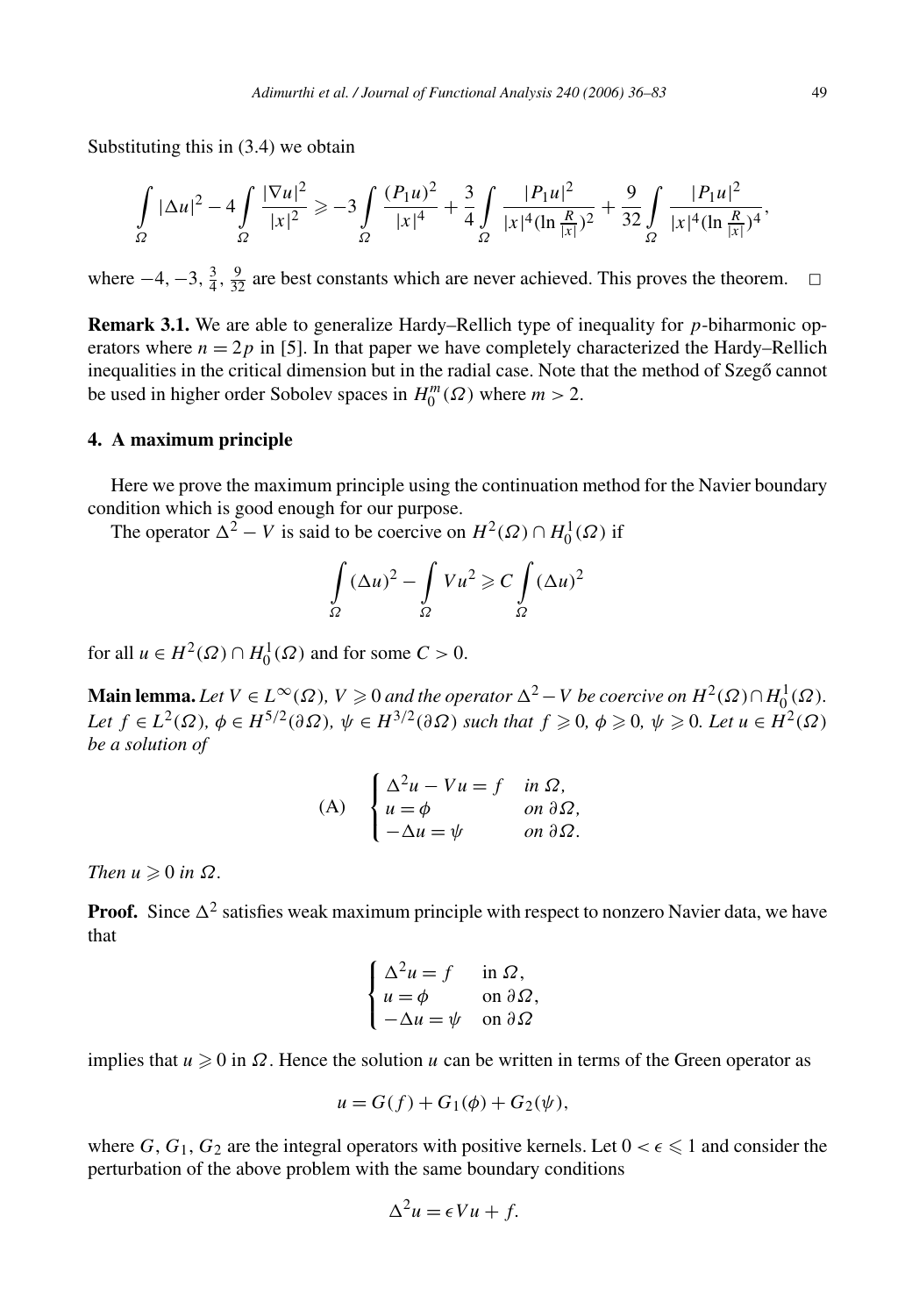Since the operator is coercive there exists a unique solution given by

$$
u = G(\epsilon Vu + f) + G_1(\phi) + G_2(\psi).
$$

Hence

$$
(I - \epsilon G_V)(u) = G(f) + G_1(\phi) + G_2(\psi),
$$

where  $G_V(u) = G(Vu)$ . Since  $0 \le V \le C$  we have that  $G_V(u)$  is a bounded operator. This implies that for small  $\epsilon > 0$ , it exists  $(I - \epsilon G_V(u))^{-1}$  and it is an integral operator with nonnegative kernels. This implies

$$
u = (I - \epsilon G_V)^{-1} \{ G(f) + G_1(\phi) + G_2(\psi) \} \ge 0.
$$

Let

$$
\mathcal{A} = \{t \in [0, 1]: \forall \epsilon \in [0, t], (\Delta^2 - \epsilon V) \text{ satisfies weak maximum principle with nonzero Navier data}\}.
$$

Then we have  $A \neq \emptyset$ . We claim that sup  $A = 1$ .

Suppose sup  $A = t_0 < 1$ . Then  $(\Delta^2 - t_0 V)$  is coercive and by continuity satisfies the weak maximum principle with respect to nonzero Navier data. Hence by the above argument we can find an  $\epsilon_0 > 0$  such that  $\forall 0 < \epsilon \leq \epsilon_0$ ,  $(\Delta^2 - (t_0 + \epsilon)V)$  satisfies the weak maximum principle with nonzero Navier data which implies a contradiction. Hence  $\sup \mathcal{A} = 1$ . Thus if *u* is a solution of (A), then  $u \ge 0$  in  $\Omega$ .  $\Box$ 

**Corollary 4.1.** *Let*  $n \ge 5$ ,  $V \in L^{\infty}(\Omega)$  and  $V \ge 0$ . Let us suppose that the operator  $\Delta^2 - \frac{V}{|x|^4}$  is coercive on  $H^2(\Omega) \cap H_0^1(\Omega)$ . Let  $f \in L^2(\Omega)$ ,  $\phi \in H^{5/2}(\partial \Omega)$ ,  $\psi \in H^{3/2}(\partial \Omega)$  such that  $f \geqslant 0$ ,  $\phi \geqslant 0$ ,  $\psi \geqslant 0$ . Let  $u \in H^2(\Omega)$  be a solution of

(B) 
$$
\begin{cases} \Delta^2 u - \frac{V}{|x|^4} u = f & \text{in } \Omega, \\ u = \phi & \text{on } \partial \Omega, \\ -\Delta u = \psi & \text{on } \partial \Omega. \end{cases}
$$

 $Then u \geqslant 0$  *in*  $\Omega$ *.* 

**Proof.** Let *B*  $\subset \Omega$ . Choose  $\varphi \in C_c^{\infty}(\Omega)$  and  $0 \leq \varphi \leq 1$  such that

$$
\varphi(x) = \begin{cases} 1 & \text{in } B(\frac{1}{2}), \\ 0 & \text{on } \Omega \setminus B. \end{cases}
$$

Choose  $\delta > 0$  and  $\varphi_{\delta}(x) = \varphi(\frac{x}{\delta})$ . Define  $V_{\delta} = \frac{1-\varphi_{\delta}(x)}{|x|^4}V$ . Then  $V_{\delta} \in L^{\infty}(\Omega)$ .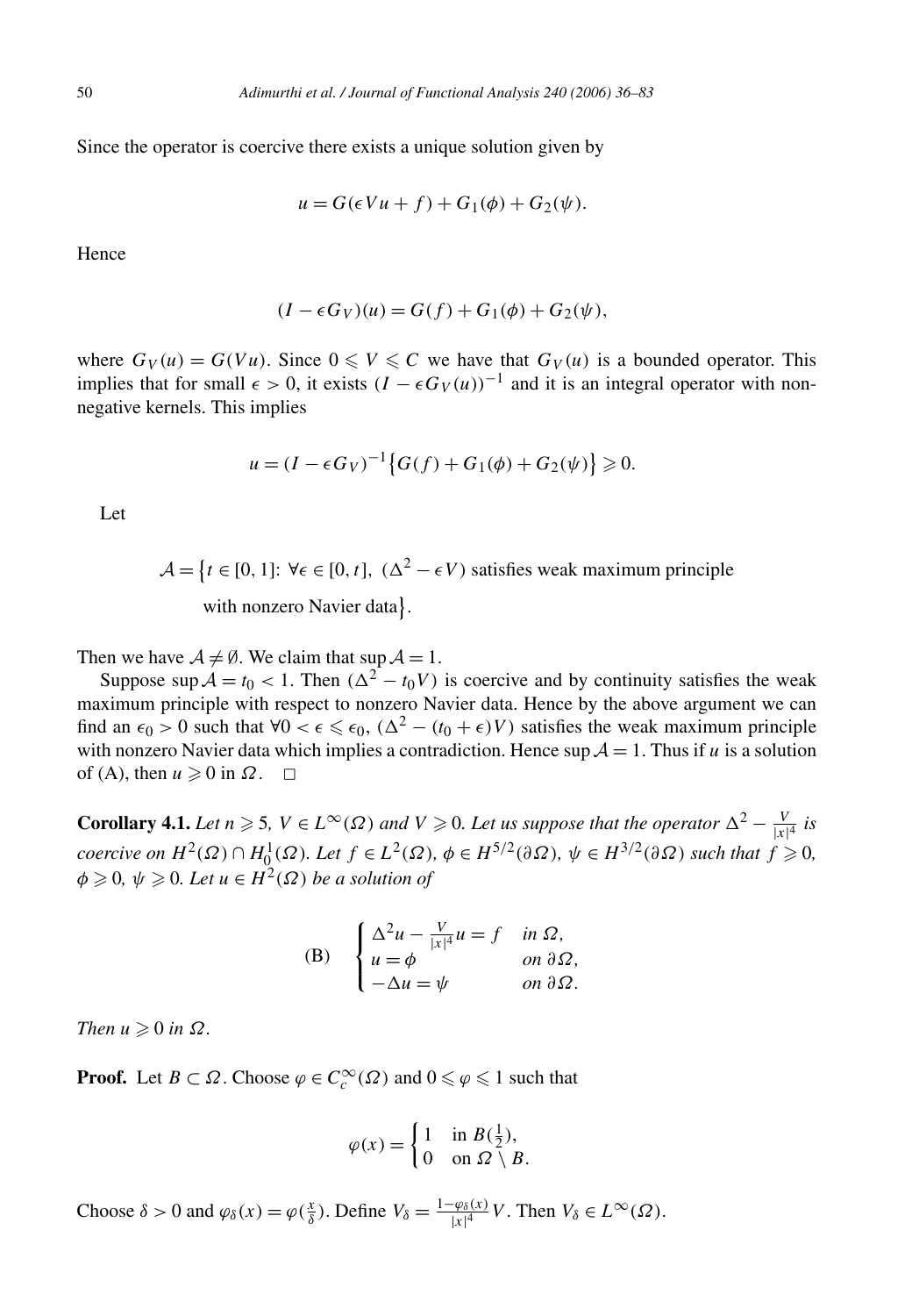Now consider the problem

(C) 
$$
\begin{cases} \Delta^2 u - V_\delta u = f & \text{in } \Omega, \\ u = \phi & \text{on } \partial \Omega, \\ -\Delta u = \psi & \text{on } \partial \Omega. \end{cases}
$$

Then

$$
\langle \Delta^2 u - V_{\delta} u, u \rangle_{L^2(\Omega)} = \langle \Delta^2 u - \frac{V}{|x|^4} u, u \rangle_{L^2(\Omega)} + \langle \frac{\varphi_{\delta}(x)}{|x|^4} V u, u \rangle_{L^2(\Omega)}
$$

$$
\geqslant \langle \Delta^2 u - \frac{V}{|x|^4} u, u \rangle_{L^2(\Omega)}.
$$

Hence  $(\Delta^2 - V_\delta)$  is coercive in  $H^2(\Omega) \cap H_0^1(\Omega)$ . Note that the coercivity is independent of the choice of  $\delta$ . Hence by the previous theorem if  $u_{\delta}$  is a solution to (C) then  $u_{\delta} \geq 0$ . Now we claim that  $u_{\delta}(x) \rightarrow u(x)$  as  $\delta \rightarrow 0$ .

Set  $w_\delta = u_\delta - u$ . Then we have that  $w_\delta$  satisfies

$$
\begin{cases} \Delta^2 w_\delta - V_\delta u_\delta + \frac{V}{|x|^4} u = 0 & \text{in } \Omega, \\ w_\delta = 0 & \text{on } \partial \Omega, \\ -\Delta w_\delta = 0 & \text{on } \partial \Omega. \end{cases}
$$

We have

$$
\left\langle \Delta^2 w_\delta - V_\delta w_\delta - \left( V_\delta - \frac{V}{|x|^4} \right) u, w_\delta \right\rangle_{L^2(\Omega)} = 0.
$$

Hence,

$$
\langle \Delta^2 w_\delta - V_\delta w_\delta, w_\delta \rangle_{L^2(\Omega)} + \int_{\Omega} \frac{V u w_\delta \varphi_\delta}{|x|^4} = 0.
$$

Then

$$
\|w_{\delta}\|_{H^2(\Omega)\cap H_0^1(\Omega)}^2 \leq C_1 \int_{\Omega} \frac{V|uw_{\delta}|\varphi_{\delta}}{|x|^4} \leq C_1 \left(\int_{\Omega} \frac{w_{\delta}^2}{|x|^4}\right)^{1/2} \left(\int_{\Omega} \frac{u^2}{|x|^4} \varphi_{\delta}^2\right)^{1/2}
$$
  

$$
\leq C_1 \|w_{\delta}\|_{H^2(\Omega)\cap H_0^1(\Omega)} \left(\int_{\Omega} \frac{u^2}{|x|^4} \varphi_{\delta}^2\right)^{1/2}.
$$

Thus we have

$$
||w_{\delta}||_{H^{2}(\Omega)\cap H^{1}_{0}(\Omega)} \leq C_{1} \bigg(\int_{\Omega} \frac{u^{2}}{|x|^{4}} \varphi_{\delta}^{2}\bigg)^{1/2}.
$$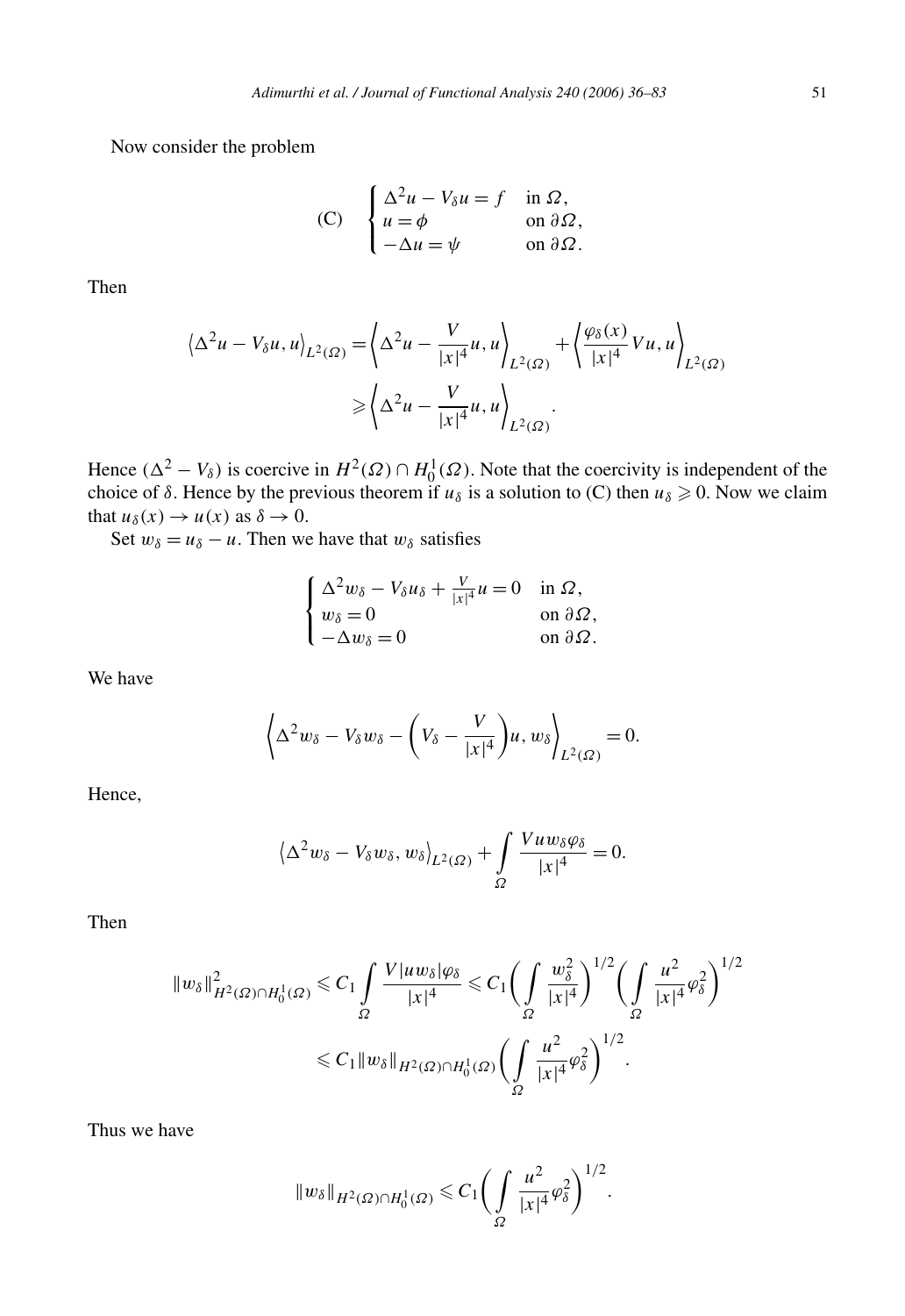Hence by dominated convergence theorem we have that  $w_\delta \to 0$  in  $H^2(\Omega) \cap H_0^1(\Omega)$ . As  $u_\delta \geq 0$ we also have  $u \ge 0$  and  $u$  is a solution of (B).  $\Box$ 

The same proof of the previous theorem gives the following result.

**Corollary 4.2.** *Let*  $n = 4$ *,*  $V \in L^{\infty}(\Omega)$ *,*  $V(x) \ge 0$  *and suppose that the operator* 

$$
\Delta^2 - \frac{V}{|x|^4 (\ln \frac{R}{|x|})^2}
$$

*is coercive on*  $H^2(\Omega) \cap H_0^1(\Omega)$ *. Let*  $f \in L^2(\Omega)$ *,*  $\phi \in H^{5/2}(\partial \Omega)$ *,*  $\psi \in H^{3/2}(\partial \Omega)$  *such that*  $f \geq 0$ ,  $\phi \geq 0$ ,  $\psi \geq 0$ . Let  $u \in H^2(\Omega)$  be a solution of

(D) 
$$
\begin{cases} \Delta^2 u - \frac{V}{|x|^4 (\ln \frac{R}{|x|})^2} u = f & \text{in } \Omega, \\ u = \phi & \text{on } \partial \Omega, \\ -\Delta u = \psi & \text{on } \partial \Omega. \end{cases}
$$

 $Then u \geqslant 0$  *in*  $\Omega$ *.* 

We end this section by stating a general maximum principle for differential operator of even order.

**Corollary 4.3.** *Let us assume that the L is a differential operator of even order* 4*k and*:

(i)  $V \in L^{\infty}(\Omega)$  and  $V \geq 0$ ;

(ii)  $L - V$  *is coercive on*  $H^{2k}(\Omega) \cap H_0^k(\Omega)$  *and self-adjoint*;

(iii) *L* − *V satisfies weak maximum principle with respect to nonzero Navier data.*

*Let us consider the problem*

(E) 
$$
\begin{cases} Lu - Vu = f & \text{in } \Omega, \\ (-\Delta)^{i-1}u = \psi_{i-1} & \text{on } \partial\Omega. \end{cases}
$$

*Then*  $f \ge 0$ ,  $\psi_{i-1} \ge 0$  *for*  $i \in \{1, 2, ..., 2k\}$  *and*  $\psi_{i-1} \in C^{\infty}(\partial \Omega)$  *implies that*  $u \ge 0$  *in*  $\Omega$ *.* 

#### **5. Proof of the theorems**

In view of the lack of maximum principle for the Dirichlet boundary condition we will only prove the theorems in this case (the case of Navier boundary conditions follows in a similar way). In order to follow the same proofs as in [4], we need some test functions and their main properties will be proved in Appendix A. Let us recall some known results for biharmonic operator:

**Boggio's Principle.** Consider the biharmonic equation

(F) 
$$
\begin{cases} \Delta^2 u = f & \text{in } B, \\ u = 0 & \text{on } \partial B, \\ \frac{\partial u}{\partial y} = 0 & \text{on } \partial B, \end{cases}
$$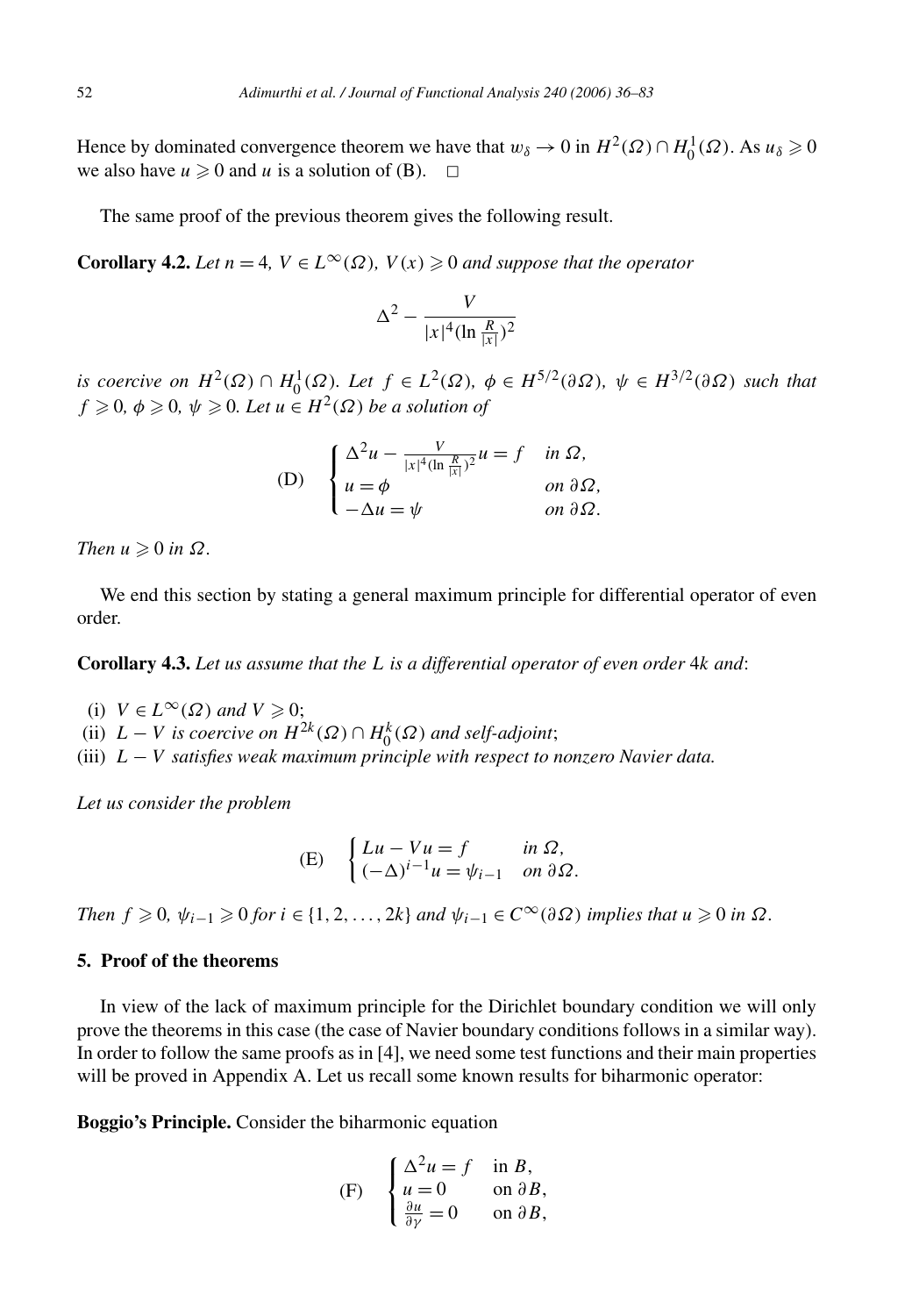where  $B = \{x \in \mathbb{R}^n : |x| < 1\}$  and  $\gamma$  is the outer normal at the boundary of *B*. Then Boggio's principle [7] states that the Green function associated to the biharmonic problem with zero Dirichlet data in a ball is strictly positive. Hence if  $f \ge 0$  a.e. then  $u > 0$  in *B*. If *f* has enough regularity such that  $u \in C^2(\overline{B})$  then we have an analogue of Hopf maximum principle, i.e.,  $\frac{\partial^2 u}{\partial y^2} > 0$  on  $\partial B$ (this was proved by Grunau and Sweers in [13]).

**Remark 5.1.** Consider the problem

$$
\begin{cases} \Delta^2 u \geqslant 0 & \text{in } B, \\ u = 0 & \text{on } \partial B, \\ \frac{\partial u}{\partial \gamma} = 0 & \text{on } \partial B. \end{cases}
$$

If  $u \in C^2(\overline{B})$ , then  $\Delta u$  changes sign. Suppose  $\Delta u$  has a definite sign. Without loss of generality suppose  $-\Delta u > 0$  in *B*, then Hopf maximum principle says that  $\frac{\partial u}{\partial y} < 0$  on  $\partial B$  which contradicts the second boundary condition.

**Theorem 5.1.** *Consider the problem*

$$
\begin{cases} \Delta^2 u - \frac{n^2(n-4)^2}{16} q(x) \frac{u}{|x|^4} = \lambda u & \text{in } B, \\ u \neq 0 & \text{in } B, \\ u \in H_0^2(B), \end{cases}
$$
 (5.1)

*where B* is the unit ball centered at origin. If (5.1) *admits a solution u* for some  $\lambda = \lambda(q)$ *, then u does not change sign in B.*

**Proof.** Note that proving existence of positive solutions is quite hard in the sense that  $u^+, u^- \notin$  $H_0^2(B)$ , which played a crucial role in second order equations. Suppose  $u \in H_0^2(B)$  solves the above problem with  $\lambda = \lambda(q)$  with (2.9) and *u* changes sign. Define

$$
K := \{ v \in H_0^2(B) : v \ge 0 \text{ a.e.} \}.
$$

Let

$$
a(u, v) = \langle u, v \rangle_{H_0^2(B)} = \int_B \Delta u \Delta v, \quad \forall u, v \in H_0^2(B).
$$

Note that *K* is a closed convex cone. Hence there exists a projection  $P: H_0^2(B) \to K$  such that for all  $u \in H_0^2(B)$ ,  $\forall w \in K$ 

$$
a(u - P(u), w - P(u)) \leq 0. \tag{5.2}
$$

Since *K* is a cone we can replace *w* by *tw* for  $t > 0$  and letting  $t \to \infty$  to obtain

$$
a(u - P(u), w) \leqslant \lim_{t \to \infty} \frac{1}{t} a(u - P(u), P(u))
$$

which implies that  $\Delta^2(u - P(u))$  ≤ 0 and by Boggio's principle,  $u - P(u)$  ≤ 0.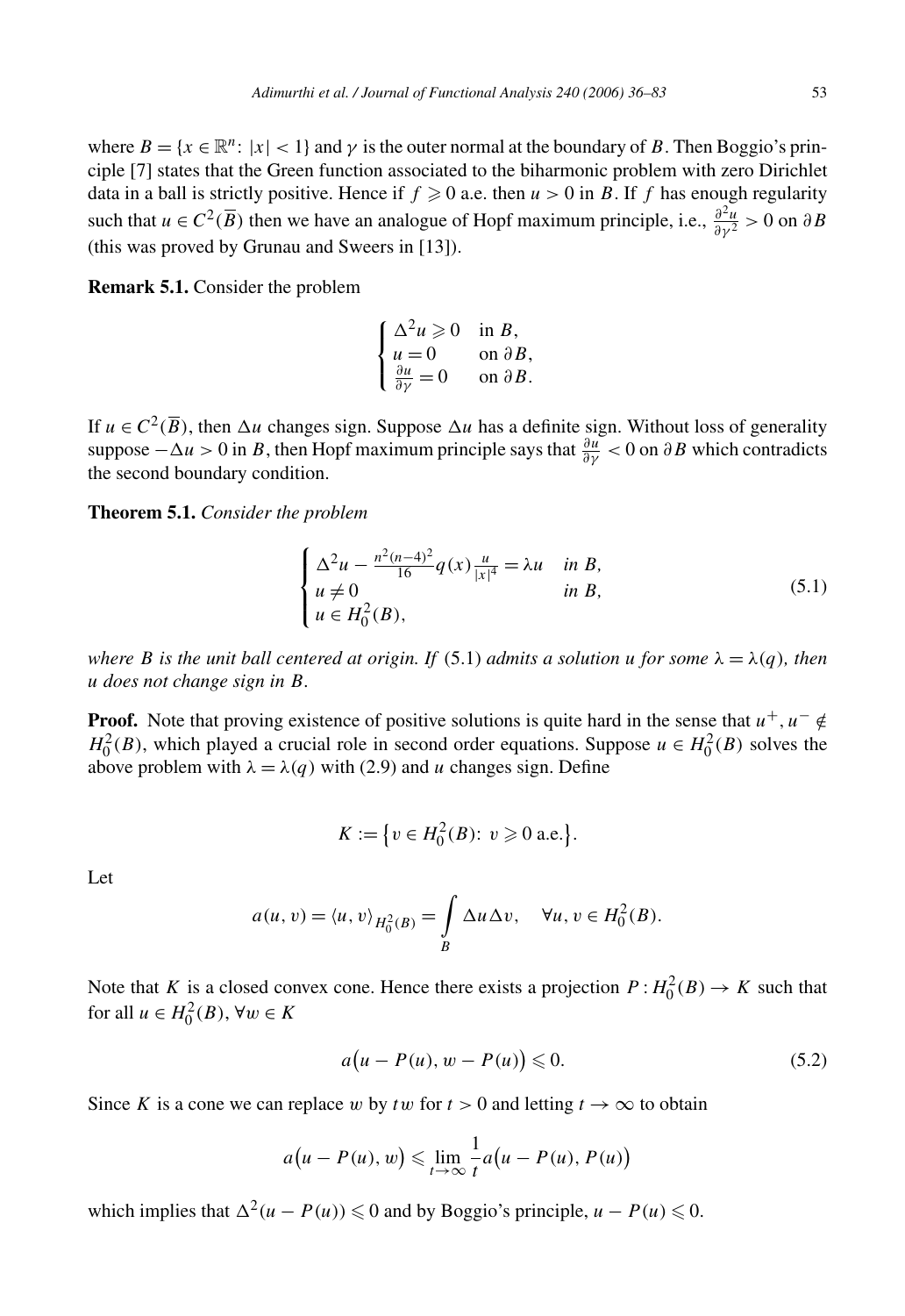Now replacing *w* by  $t P(u)$  for  $t > 0$  in (5.2) we have

$$
(t-1)a(u-P(u),P(u))\leq 0
$$

and hence  $a(u - P(u), P(u)) = 0$ .

Hence we can write *u* = *u*<sub>1</sub> + *u*<sub>2</sub>, *u*<sub>1</sub> = *P*(*u*) ∈ *K*, *u*<sub>2</sub> = *u* − *P*(*u*), *u*<sub>1</sub> ⊥ *u*<sub>2</sub> and *u*<sub>2</sub> ≤ 0. Since *u* changes sign we have that  $u_1 \neq 0$  and  $u_2 \neq 0$ . Therefore we have,

$$
\frac{\int_B |\Delta(u_1 - u_2)|^2 - \frac{n^2(n-4)^2}{16} \int_B \frac{q(u_1 - u_2)^2}{|x|^4}}{\int_B (u_1 - u_2)^2} < \frac{\int_B |\Delta(u_1 + u_2)|^2 - \frac{n^2(n-4)^2}{16} \int_B \frac{q(u_1 + u_2)^2}{|x|^4}}{\int_B (u_1 + u_2)^2}
$$

which contradicts  $(2.6)$ . Then  $u$  does not change sign and noting that the Green function is strictly positive we have either  $u > 0$  or  $u < 0$  in  $B$ .  $\Box$ 

**Proof of Theorem 2.2(i)** *(Existence)*. Let *q* be as in the assumption, and  $0 < s < 1$  and

$$
\lambda_{s}(q) := \inf_{u \in H_{0}^{2}(\Omega)} \left\{ \int_{\Omega} |\Delta u|^{2} - \frac{n^{2}(n-4)^{2}}{16} s \int_{\Omega} \frac{qu^{2}}{|x|^{4}} \cdot \int_{\Omega} u^{2} = 1 \right\}.
$$

From (1.1) the operator  $\Delta^2 - \frac{n^2(n-4)^2}{16} (\frac{sq}{|x|^4})$  defined on  $H_0^2(\Omega)$  is coercive for  $0 < s < 1$ . Hence there exists a  $u_s \in H_0^2(\Omega)$  satisfying

$$
\begin{cases}\n\Delta^2 u_s - \frac{n^2(n-4)^2}{16} s q(x) \frac{u_s}{|x|^4} = \lambda_s(q) u_s & \text{in } \Omega, \\
u_s \neq 0 & \text{in } \Omega, \\
u_s \in H_0^2(\Omega), \\
\|u_s\|_{H_0^2(\Omega)} = \int_{\Omega} |\Delta u_s|^2 = 1.\n\end{cases}
$$

Then we have  $u_s \rightharpoonup u_1$  in  $H_0^2(\Omega)$ ,  $u_s \rightharpoonup u_1$  in  $L^2(\Omega)$  and  $u_s \rightharpoonup u_1$  a.e. Let

$$
u(x) = |x|^{-\frac{n-4}{2}} \left( \ln \frac{1}{|x|} \right)^{-\delta}
$$

with  $\delta > \frac{1}{2}$ . From Lemma A.1, we have

$$
\Delta^{2} u - \frac{n^{2}(n-4)^{2}}{16} q(x) \frac{u}{|x|^{4}} - \lambda_{s}(q)u
$$
  
= 
$$
\frac{n^{2}(n-4)^{2}}{16} \frac{u}{|x|^{4}(\ln \frac{1}{|x|})^{2}} \left[ (1-q(x)) \left( \ln \frac{1}{|x|} \right)^{2} - \frac{8\delta(\delta+1)(n^{2}-4n+8)}{n^{2}(n-4)^{2}} + \frac{16}{n^{2}(n-4)^{2}} \frac{\delta(\delta+1)(\delta+2)(\delta+3)}{(\ln \frac{1}{|x|})^{2}} - \frac{16}{n^{2}(n-4)^{2}} \lambda_{s}(q)|x|^{4} \left( \ln \frac{1}{|x|} \right)^{2} \right].
$$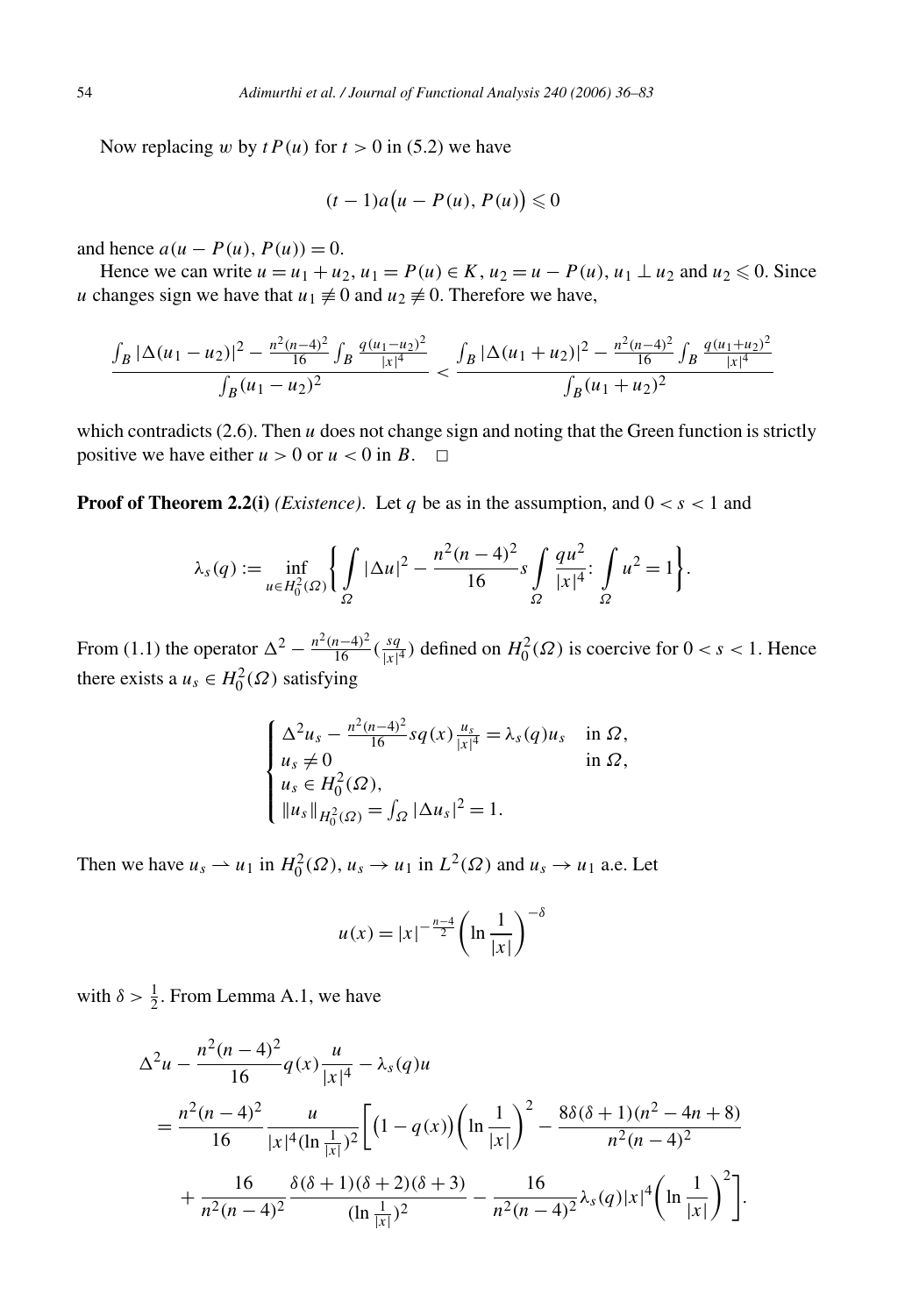Choose  $\delta > \frac{1}{2}$  such that

$$
\liminf_{x \to 0} \left( \ln \frac{1}{|x|} \right)^2 (1 - q(x)) > \frac{8\delta(\delta + 1)(n^2 - 4n + 8)}{n^2(n - 4)^2}
$$

(this is possible by assumption (2.12)). From (2.12) we can find an  $R > 0$  such that  $\overline{B(R)} \subset \Omega$ ,

$$
\begin{cases} \Delta^2 u - \frac{n^2(n-4)^2}{16} q(x) \frac{u}{|x|^4} - \lambda_s(q) u \ge 0 & \text{in } \overline{B(R)}, \\ \Delta u < 0 & \text{in } \partial B(R). \end{cases}
$$

Now using standard elliptic estimates, we can find *M >* 0 such that

$$
\begin{cases} u_s \leqslant M u & \text{on } \partial B(R), \\ -\Delta u_s \leqslant -M \Delta u & \text{on } \partial B(R). \end{cases}
$$

Let  $w_s := u_s - Mu$ . Then

$$
\begin{cases} w_s \leqslant 0 & \text{on } \partial B(R), \\ -\Delta w_s \leqslant 0 & \text{on } \partial B(R). \end{cases}
$$

We are required to show that  $w_s \leq 0$  in  $B(R)$ .

Now,

$$
\Delta^2 w_s - \frac{n^2(n-4)^2}{16} s q(x) \frac{w_s}{|x|^4} - \lambda_s(q) w_s \leqslant -M \frac{n^2(n-4)^2}{16|x|^4} (1-s) q u.
$$

Thus we have

$$
\Delta^2 w_s - \frac{n^2(n-4)^2}{16} s q(x) \frac{w_s}{|x|^4} - \lambda_s(q) w_s \leq 0 \quad \text{in } B(R).
$$

So, we are in the case

$$
\begin{cases} \Delta^2 w_s - \frac{n^2(n-4)^2}{16} s q(x) \frac{w_s}{|x|^4} - \lambda_s(q) w_s \leq 0 & \text{in } B(R), \\ w_s \leq 0 & \text{on } \partial B(R), \\ -\Delta w_s \leq 0 & \text{on } \partial B(R). \end{cases}
$$

**Claim.** *For R >* 0 *sufficiently small, the operator*

$$
\Delta^{2} - \frac{n^{2}(n-4)^{2}}{16}sq(x)\frac{1}{|x|^{4}} - \lambda_{s}(q)
$$

*is coercive in*  $H^2(B(R)) \cap H_0^1(B(R)).$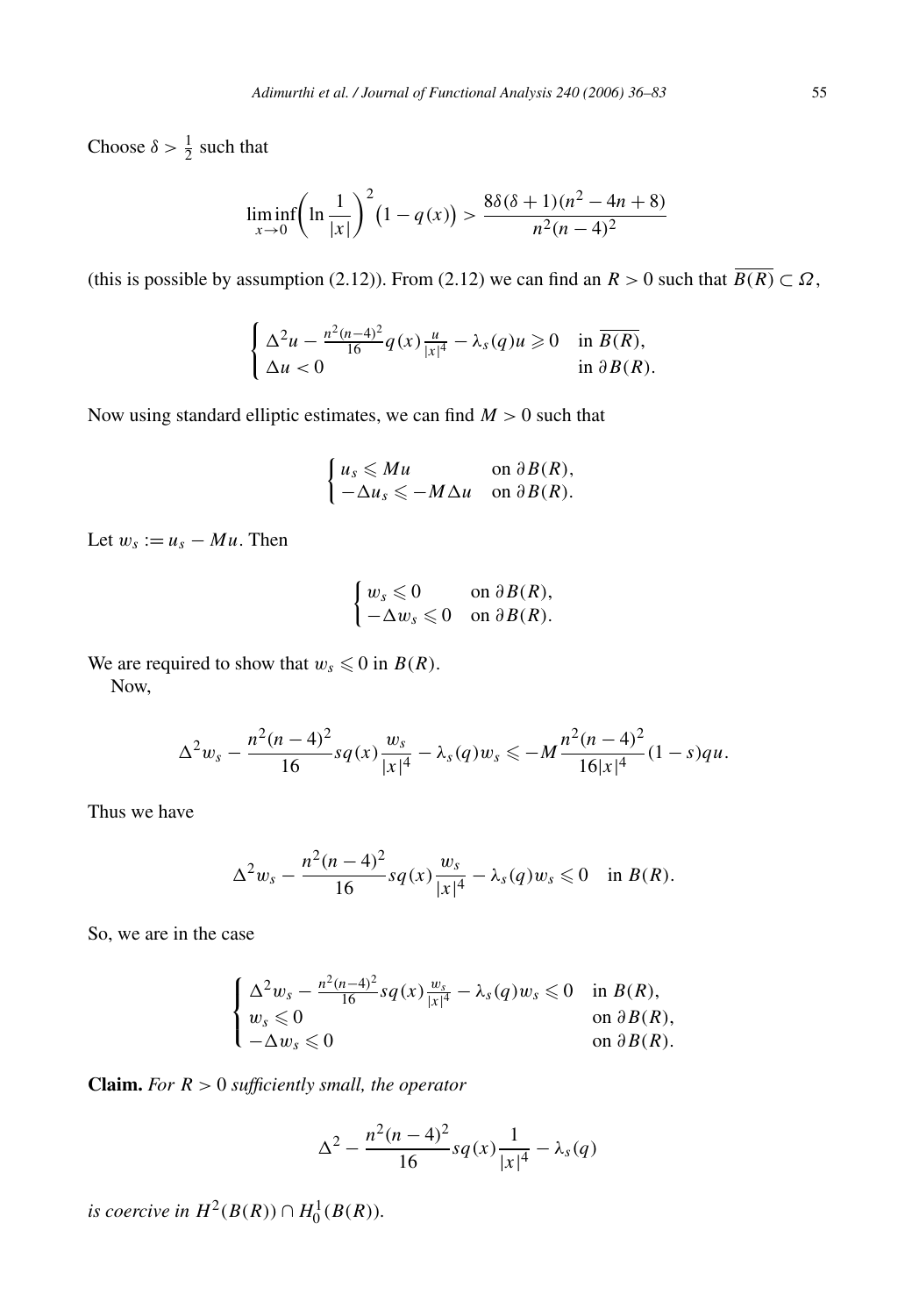Let  $q_R(x) = q(Rx)$  for  $|x| \leq 1$ , and

$$
\mu(R, sq) = \inf_{H^2(B(R)) \cap H_0^1(B(R))} \left\{ \int_{B(R)} |\Delta v|^2 - \frac{n^2(n-4)^2}{16} s \int_{B(R)} \frac{qv^2}{|x|^4} \Big| \int_{B(R)} v^2 = 1 \right\}.
$$

Then

$$
\mu(R, sq) = \frac{1}{R^4} \mu(1, sq) \geq \frac{1}{R^4} \mu(1, 1).
$$

Hence  $\mu(R, sq) \to \infty$  as  $R \to 0$ , uniformly in *s* and *q*. Since  $\{\lambda_s(q)\}$  is bounded for  $0 < s < 1$ and hence for *v* ∈  $H^2(B(R))$  ∩  $H_0^1(B(R))$ 

$$
\int_{B(R)} |\Delta v|^2 - \frac{n^2(n-4)^2}{16} s \int_{B(R)} \frac{qv^2}{|x|^4} - \lambda_s(q) \int_{B(R)} v^2
$$
  
=  $(1-s) \left\{ \int_{B(R)} |\Delta v|^2 - \lambda_s(q) \int_{B(R)} v^2 \right\}$   
+  $s \left\{ \int_{B(R)} |\Delta v|^2 - \frac{n^2(n-4)^2}{16} \int_{B(R)} \frac{qv^2}{|x|^4} - \lambda_s(q) \int_{B(R)} v^2 \right\}$   
 $\geq (1-s) \left( 1 - \frac{\lambda_s(q)}{\mu(R,0)} \right) \int_{B(R)} |\Delta v|^2 + s(\mu(R,q) - \lambda_s(q)) \int_{B(R)} v^2$   
 $\geq \frac{1-s}{2} \int_{B(R)} |\Delta v|^2.$ 

This proves the claim.

Therefore from Corollary 4.1, we have  $w_s \leq 0$  in  $B(R)$ . This implies that  $u_s \leq Mu$  in  $B(R)$ . Since  $-u_s$  is also a solution we have that  $|u_s| \leq M u$  in  $B(R)$ . Hence we have

$$
\frac{{u_s}^2}{|x|^4} \leqslant M^2 \frac{u^2}{|x|^4}.
$$

Since  $\int_{B(R)} \frac{u^2}{|x|^4} < \infty$  by dominated convergence theorem we have

$$
\int_{\Omega} \frac{qu_s^2}{|x|^4} \to \int_{\Omega} \frac{qu_1^2}{|x|^4}, \qquad 1 = \int_{\Omega} u_s^2 \to \int_{\Omega} u_1^2
$$

as  $s \to 1$ . Therefore from the weak-lower semicontinuity of  $H_0^2(\Omega)$  norm and the fact that  $\lambda_s(q) \rightarrow \lambda(q)$  as  $s \rightarrow 1$  we have

$$
I_q(u_1) \leqslant \liminf_{s \to 1} I_q(u_s).
$$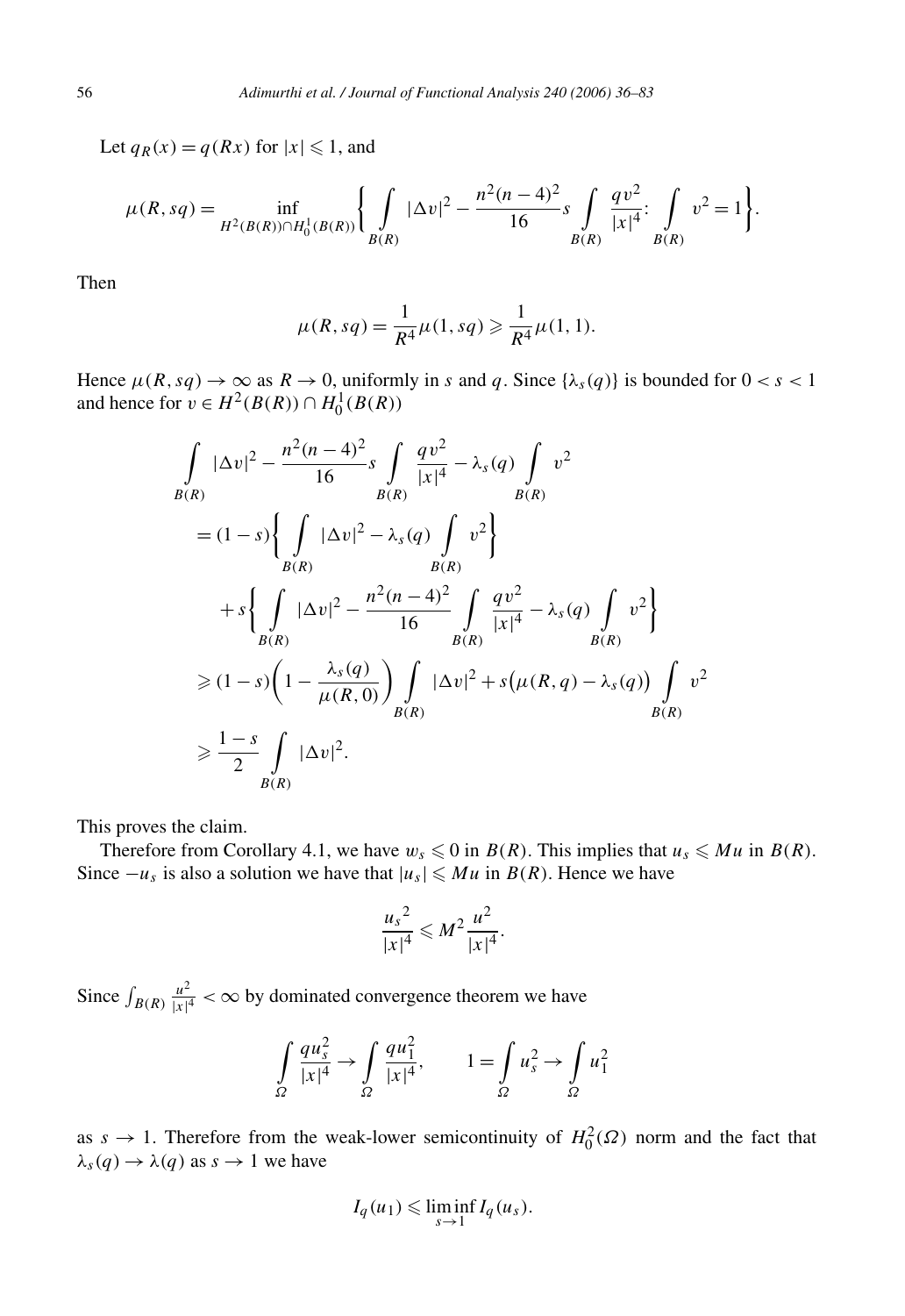This implies that  $||u_s||_{H_0^2(\Omega)} \to ||u_1||_{H_0^2(\Omega)}$  and hence  $u_s \to u_1$ . Hence  $\lambda_D(q)$  is attained by  $u_1$ . Note that  $u_1 > 0$  if  $\Omega$  is a ball (see Theorem 5.1).  $\Box$ 

**Proof of Theorem 2.2(ii)** *(Non-existence)*. We argue by contradiction. Suppose that  $\lambda_D(q)$  is attained at  $u_1 \in H_0^2(B)$ . We claim that there exist  $m > 0$ ,  $R > 0$  such that

$$
u_1 \ge m|x|^{-\frac{n-4}{2}} \left(\ln \frac{1}{|x|}\right)^{-1/2}
$$
 in  $B(R)$ .

This will lead to a contradiction, since by Hardy–Rellich's inequality

$$
\frac{u_1^2}{|x|^4} \in L^1(B(R)) \quad \text{but} \quad \int\limits_{B(R)} |x|^{-n} \left(\ln \frac{1}{|x|}\right)^{-1} = \infty.
$$

In order to prove this we have the following

**Claim 1.** *There exists*  $0 < R_1 < 1$  *such that*  $-\Delta u_1(x) > 0$  *in*  $B(R_1)$ *.* 

From Corollary 4.1 we can assume that  $u_1 > 0$  in *B*. So we have  $\Delta^2 u_1 = h > 0$  in *B*. Let  $G(x, y)$  denote the Green function associated with the biharmonic operator with zero Dirichlet condition in the unit ball. Then by [12],

$$
G(x, y) = c_n \bigg( [xy]^{4-n} - [XY]^{4-n} - \frac{n-4}{2} (1-|x|^2) (1-|y|^2) [XY]^{2-n} \bigg),
$$

where

$$
c_n > 0,
$$
  $[xy] = |x - y|,$   $[XY] = |x|y - \frac{x}{|x|}.$ 

Then

$$
\Delta_x G(0, y) = c_n (n - 4) \left( -\frac{2}{|y|^{n-2}} + (2 - n)|y|^2 + n \right).
$$

Hence  $-\Delta_x G(0, y) > 0$  for all  $y \in B$ . By continuity we have that for all  $\epsilon > 0$  there exists *R*<sub>1</sub>( $\epsilon$ ) < 1 such that for  $|y| \le (1 - \epsilon)$ , it holds  $-\Delta_x G(x, y) > 0$ , ∀*x* ∈ *B*( $R_1(\epsilon)$ ). Suppose the claim is not true. Then there exists a sequence  $x_k \neq 0$  such that  $x_k \to 0$  as  $k \to \infty$  and  $-\Delta u_1(x_k) \leq 0$ . Hence for large *k* and by Fatou's lemma

$$
0 \ge \lim_{x_k \to 0} -\Delta u_1(x_k) = \lim_{x_k \to 0} \left\{ \int_{B(1-\epsilon)} \left( -\Delta G(x_k, y)h(y) \right) dy + \int_{B \setminus B(1-\epsilon)} \left( -\Delta G(x_k, y)h(y) \right) dy \right\}
$$
  
\n
$$
\ge \left\{ \int_{B(1-\epsilon)} \liminf_{x_k \to 0} \left( -\Delta G(x_k, y) \right) h(y) dy + \int_{B \setminus B(1-\epsilon)} \left( -\Delta G(0, y)h(y) \right) dy \right\}
$$
  
\n
$$
= -\int_{B} \Delta G(0, y)h(y) dy > 0
$$

which is a contradiction. This proves the claim.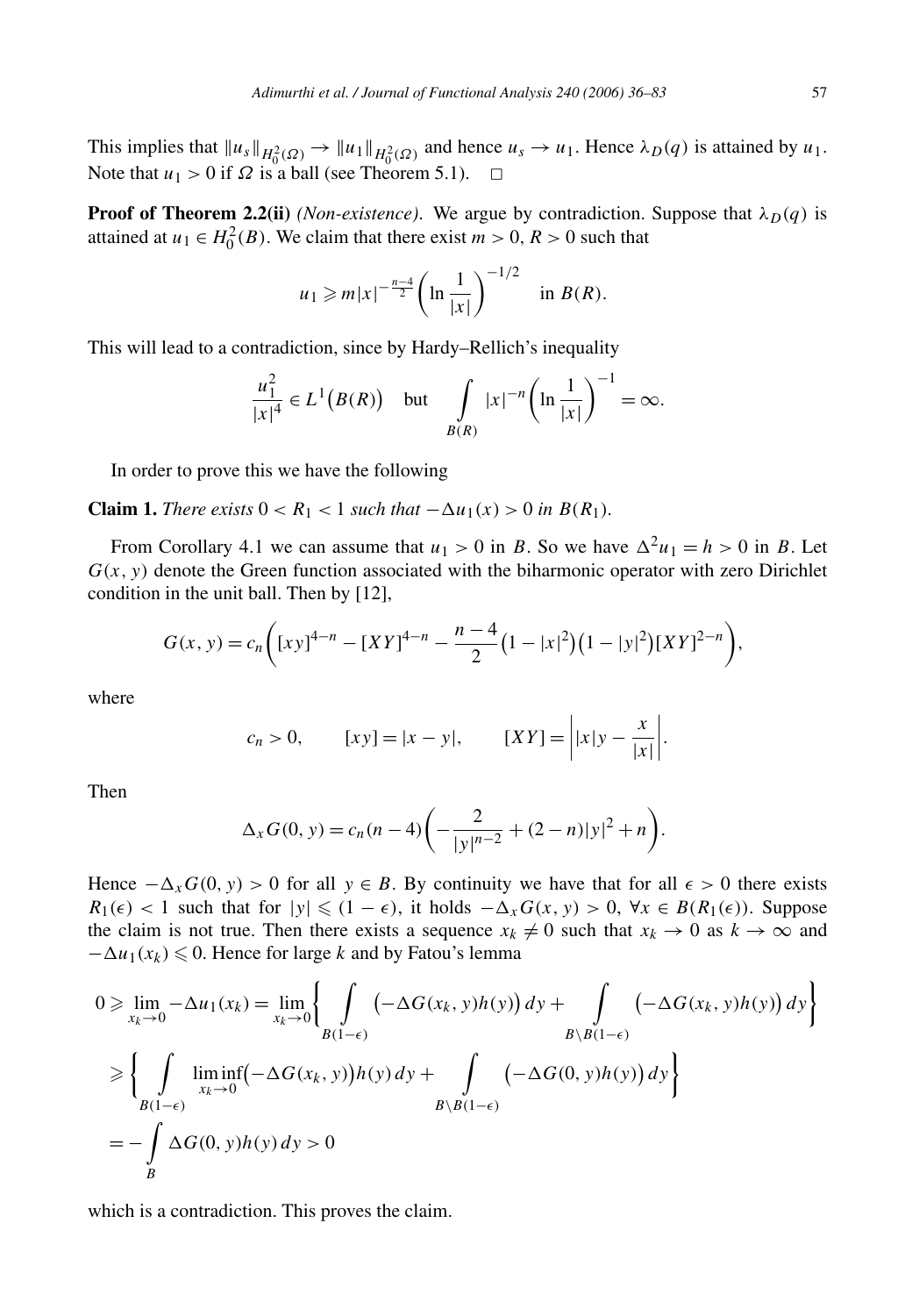Since the operator  $\Delta^2 - \frac{n^2(n-4)^2}{16}$ *q*  $\frac{q}{|x|^4}$  is non-negative but need not be coercive. Hence we cannot apply Corollary 4*.*1 to obtain lower bound for *u*1. For this we have the following

#### **Claim 2.** *Consider the problem*

(G) 
$$
\begin{cases} \Delta^2 u - \frac{n^2(n-4)^2}{16} \frac{qu}{|x|^4} = f & \text{in } B, \\ u = \phi & \text{on } \partial B, \\ -\Delta u = \psi & \text{on } \partial B. \end{cases}
$$

Let  $f \in L^2(B)$ ,  $\phi \in H^{52}(\partial B)$ ,  $\psi \in H^{3/2}(\partial B)$  such that  $f \geq 0$ ,  $\phi \geq 0$ ,  $\psi \geq 0$  and is a solution *of* (*G*). Then  $u \ge 0$ .

For  $s \in (0, 1)$  as the operator  $\Delta^2 - \frac{n^2(n-4)^2}{16} s \frac{q}{|x|^4}$  is coercive on  $H^2(B) \cap H_0^1(B)$  by Corollary 4.1, there exists a unique solution  $u_s \ge 0$  in *B* satisfying

(H) 
$$
\begin{cases} \Delta^2 u_s - \frac{n^2(n-4)^2}{16} s \frac{qu_s}{|x|^4} = f & \text{in } B, \\ u_s = \phi & \text{on } \partial B, \\ -\Delta u_s = \psi & \text{on } \partial B. \end{cases}
$$

Subtracting (G) from (H) and  $v_s := u_s - u$  we have

$$
\int_{B} (\Delta v_s)^2 - \frac{n^2 (n-4)^2}{16} s \int_{B} \frac{q v_s^2}{|x|^4} = \frac{n^2 (n-4)^2}{16} (1-s) \int_{B} \frac{q u v_s}{|x|^4}.
$$
\n(5.3)

Hence from (5.3) we have

$$
\left\{ \int_{B} (\Delta v_s)^2 - \frac{n^2 (n-4)^2}{16} \int_{B} \frac{q v_s^2}{|x|^4} \right\} + \frac{n^2 (n-4)^2}{16} (1-s) \int_{B} \frac{q v_s^2}{|x|^4}
$$

$$
= \frac{n^2 (n-4)^2}{16} (1-s) \int_{B} \frac{q u v_s}{|x|^4}.
$$

As the term in the curly bracket is non-negative we have

$$
\frac{n^2(n-4)^2}{16}(1-s)\int\limits_B \frac{qv_s^2}{|x|^4} \leq \frac{n^2(n-4)^2}{16}(1-s)\int\limits_B \frac{quv_s}{|x|^4}.
$$

By the Hölder inequality,

$$
\int\limits_B \frac{qv_s^2}{|x|^4} \leqslant C.
$$

Therefore from (5.3) and  $W^{1,p}(B)$  estimates (A.17) we have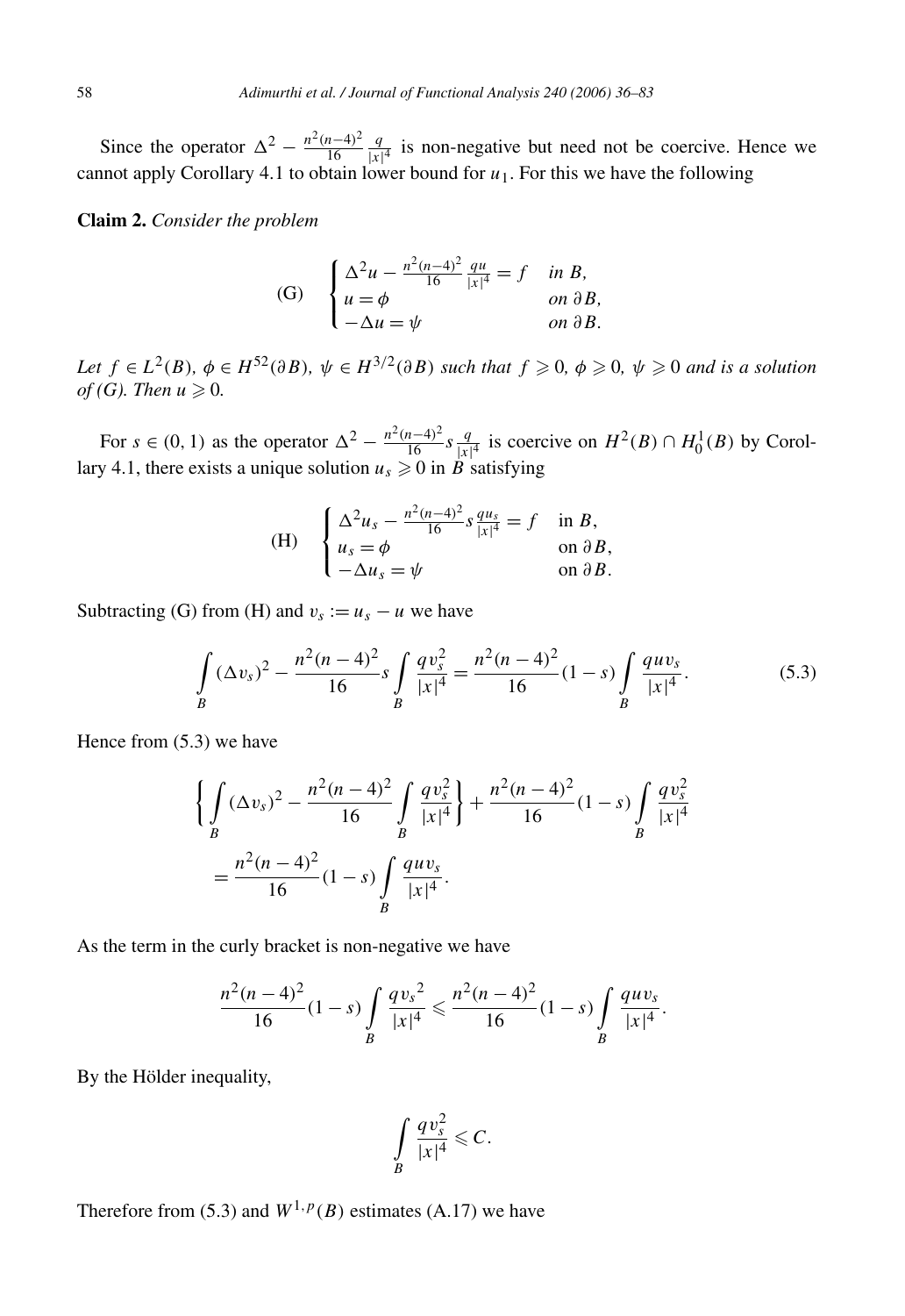*Adimurthi et al. / Journal of Functional Analysis 240 (2006) 36–83* 59

$$
||v_s||_{W_0^{1,p}(B)}^2 \le C_1 \frac{n^2(n-4)^2}{16} (1-s) \int_B \frac{quv_s}{|x|^4}
$$
  
 
$$
\le C_1 (1-s) \bigg( \int_B \frac{qu^2}{|x|^4} \bigg)^{1/2} \bigg( \int_B \frac{qv_s^2}{|x|^4} \bigg)^{1/2} \le C_2 (1-s).
$$

This implies that  $||v_s||^2_{W_0^{1,p}(B)} \to 0$  as  $s \to 1$ . As  $u_s \ge 0$  we have  $u \ge 0$  in *B*. This proves the claim.

Let

$$
\varphi_s(x) := |x|^{-\frac{n-4}{2}} \left( \ln \frac{1}{|x|} \right)^{-s/2},
$$

where  $s > 1$ . Note that  $\varphi_s \in H^2(B(R))$  and from Lemma A.1  $\varphi_s$  satisfies

$$
\Delta^{2} \varphi_{s} - \frac{n^{2}(n-4)^{2}}{16} q \frac{\varphi_{s}}{|x|^{4}} = \frac{n^{2}(n-4)^{2}}{16} \frac{\varphi_{s}}{|x|^{4}(\ln \frac{1}{|x|})^{2}} \left[ \left(1 - q(x)\right) \left(\ln \frac{1}{|x|}\right)^{2} - \frac{2s(s+2)(n^{2} - 4n + 8)}{n^{2}(n-4)^{2}} + \frac{s(s+2)(s+4)(s+6)}{n^{2}(n-4)^{2}} \frac{1}{(\ln \frac{1}{|x|})^{2}} \right].
$$

Hence from (2.13) we can choose  $R_2 > 0$  such that

$$
\Delta^2 \varphi_s - \frac{n^2(n-4)^2}{16} \frac{q\varphi_s}{|x|^4} \leq 0 \quad \text{in } B(R_2).
$$

Let  $0 < R < \min\{R_1, R_2\}$ . Then from Claim 1 and Corollary 4.1  $u_1 > 0$ ,  $-\Delta u_1 > 0$  in  $B(R)$  and so we can choose  $m > 0$  independent of *s* such that

$$
\begin{cases} u_1 \geqslant m\varphi_s & \text{on } \partial B(R), \\ -\Delta u_1 \geqslant -m\Delta \varphi_s & \text{on } \partial B(R). \end{cases}
$$

Define  $w_s := u_1 - m\varphi_s$ . Then we have

$$
\begin{cases} \Delta^2 w_s - \frac{n^2(n-4)^2}{16} \frac{q w_s}{|x|^4} \geqslant 0 & \text{in } B(R), \\ w_s \geqslant 0 & \text{on } \partial B(R), \\ -\Delta w_s \geqslant 0 & \text{on } \partial B(R). \end{cases}
$$

This implies that  $w_s \ge 0$  in  $B(R)$  by Claim 2. This proves 2.2(ii).  $\Box$ 

**Proof of Theorem 2.2(iii)** *(Existence of*  $W_0^{2,p}$  *solution)*. Let  $0 < \nu < 1$  and  $u_{\nu}$  satisfy  $L_{\nu q} u_{\nu} =$  $\lambda u_{\nu}$  with  $\int_{B_{\nu}} u_{\nu}^2 = 1$  and  $\lambda = \lambda_{\nu}(q)$ . Note that the existence of  $u_{\nu}$  is assured by the fact that  $\Delta^2 - \frac{n^2(n-4)^2}{16} \nu q \frac{1}{|x|^4}$  is coercive on  $H_0^2(\Omega)$ . We will show that  $u_v \to u_1$  in  $W_0^{2,p}(\Omega)$  for all  $p < 2$ .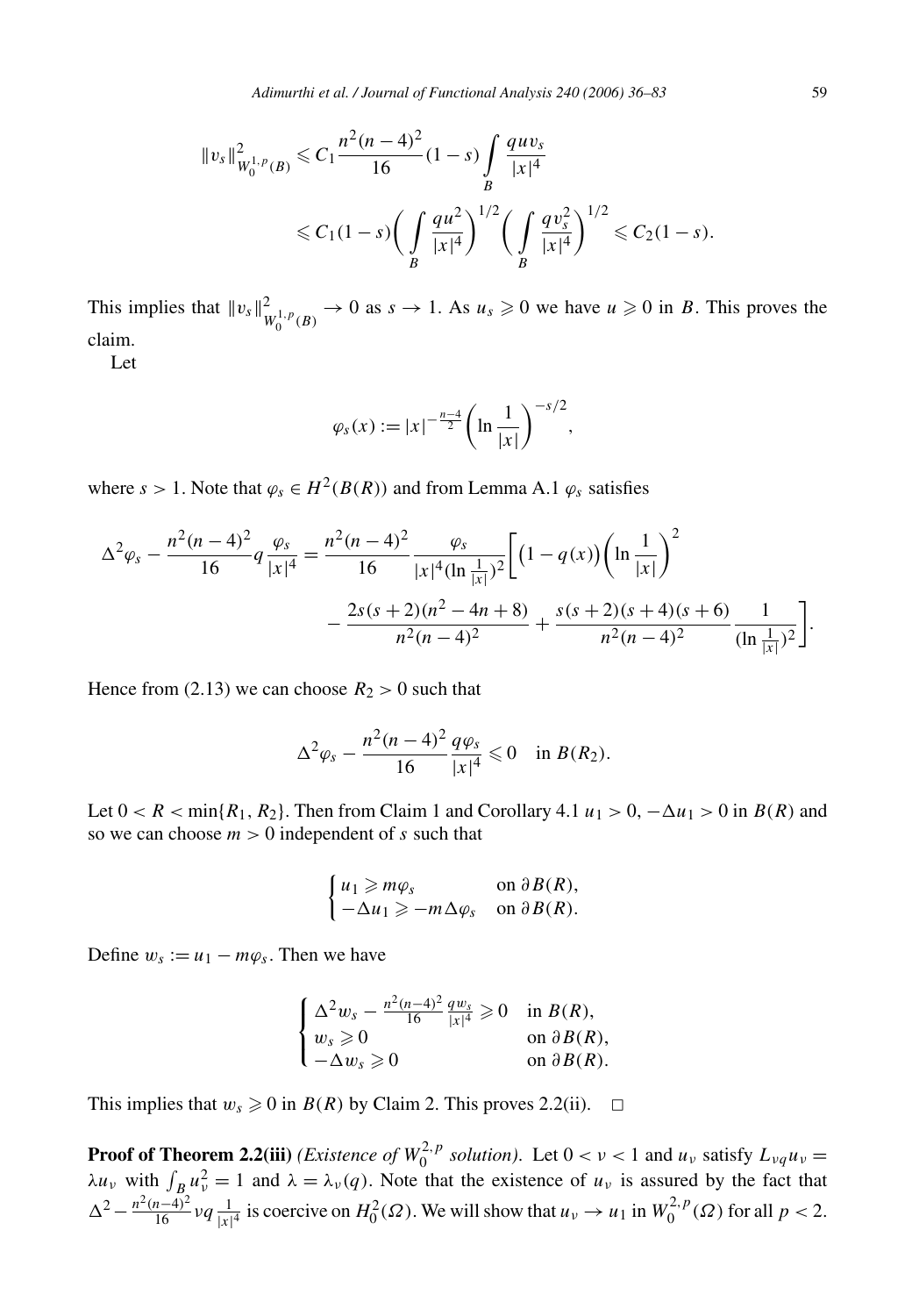Let  $\xi_{\nu}(x) = |x|^{-\frac{(n-4)}{2}\nu} (\ln \frac{1}{|x|})^{\delta}$  and  $\delta \in \mathbb{R}$ . Then from Lemma A.1, we have the following:

$$
\Delta^{2}\xi_{\nu} = \frac{\xi_{\nu}}{|x|^{4}} \left[ \frac{(n-4)^{2}}{16} \left( 4 + \nu(n-4) \right) (2 - \nu) \left( 2(n-2) - (n-4)\nu \right) \right.
$$

$$
- \frac{n-4}{2} \frac{\{\nu^{2}(n-4)^{2} - 2\nu(n-4)^{2} - 4(n-2)\}(1 - \nu)\delta}{(\ln\frac{1}{|x|})}
$$

$$
- \frac{\delta(1-\delta)}{2} \frac{\{3\nu^{2}(n-4)^{2} - 6\nu(n-4)^{2} + 2(n(n-10) + 20)\}}{(\ln\frac{1}{|x|})^{2}}
$$

$$
- \frac{2\delta(1-\delta)(n-4)(1-\nu)}{(\ln\frac{1}{|x|})^{3}} - \frac{\delta(1-\delta)(2-\delta)(3-\delta)}{(\ln\frac{1}{|x|})^{4}} \right].
$$

Note that for  $0 < R < 1$ ,  $\xi_{\nu} \in H^2(B(R))$  iff  $\nu < 1$ . Fix  $0 < \delta < 1$ . Therefore there exists  $R > 0$ such that

$$
\Delta^{2}\xi_{\nu} - \frac{n^{2}(n-4)^{2}}{16}\nu \frac{q\xi_{\nu}}{|x|^{4}} - \lambda_{\nu}(q)\xi_{\nu} \geq 0 \quad \text{in } B(R).
$$

Since  $\xi_{\nu} > 0$  and  $-\Delta \xi_{\nu} > 0$  in a small ball, using standard elliptic estimates there exists  $M_1 > 0$ such that

$$
\begin{cases} u_{\nu} \leqslant M_1 \xi_{\nu} & \text{on } \partial B(R), \\ -\Delta u_{\nu} \leqslant -M_1 \Delta \xi_{\nu} & \text{on } \partial B(R). \end{cases}
$$

Define  $w_v = u_v - M_1 \xi_v$ . Then  $w_v$  satisfies

$$
\begin{cases} \Delta^2 w_{\nu} - \frac{n^2(n-4)^2}{16} \nu \frac{qw_{\nu}}{|x|^4} - \lambda_{\nu}(q)w_{\nu} \leq 0 & \text{in } B(R), \\ w_{\nu} \leq 0 & \text{on } \partial B(R), \\ -\Delta w_{\nu} \leq 0 & \text{on } \partial B(R). \end{cases}
$$

Taking *R* small enough (if necessary) and proceeding as in the claim of the proof of Theorem 2.2(i) we have

$$
\begin{cases} w_{\nu} \leqslant 0 & \text{in } B(R), \\ -\Delta w_{\nu} \leqslant 0 & \text{in } B(R), \end{cases}
$$

and then as  $-u<sub>v</sub>$  is also a solution, we have

$$
\begin{cases} |u_v| \leqslant M_1 |x|^{-\frac{n-4}{2}\nu} (\ln \frac{1}{|x|})^{\delta} & \text{in } B(R), \\ |\Delta u_v| \leqslant -M_1 \Delta \xi_v & \text{in } B(R). \end{cases}
$$
(5.4)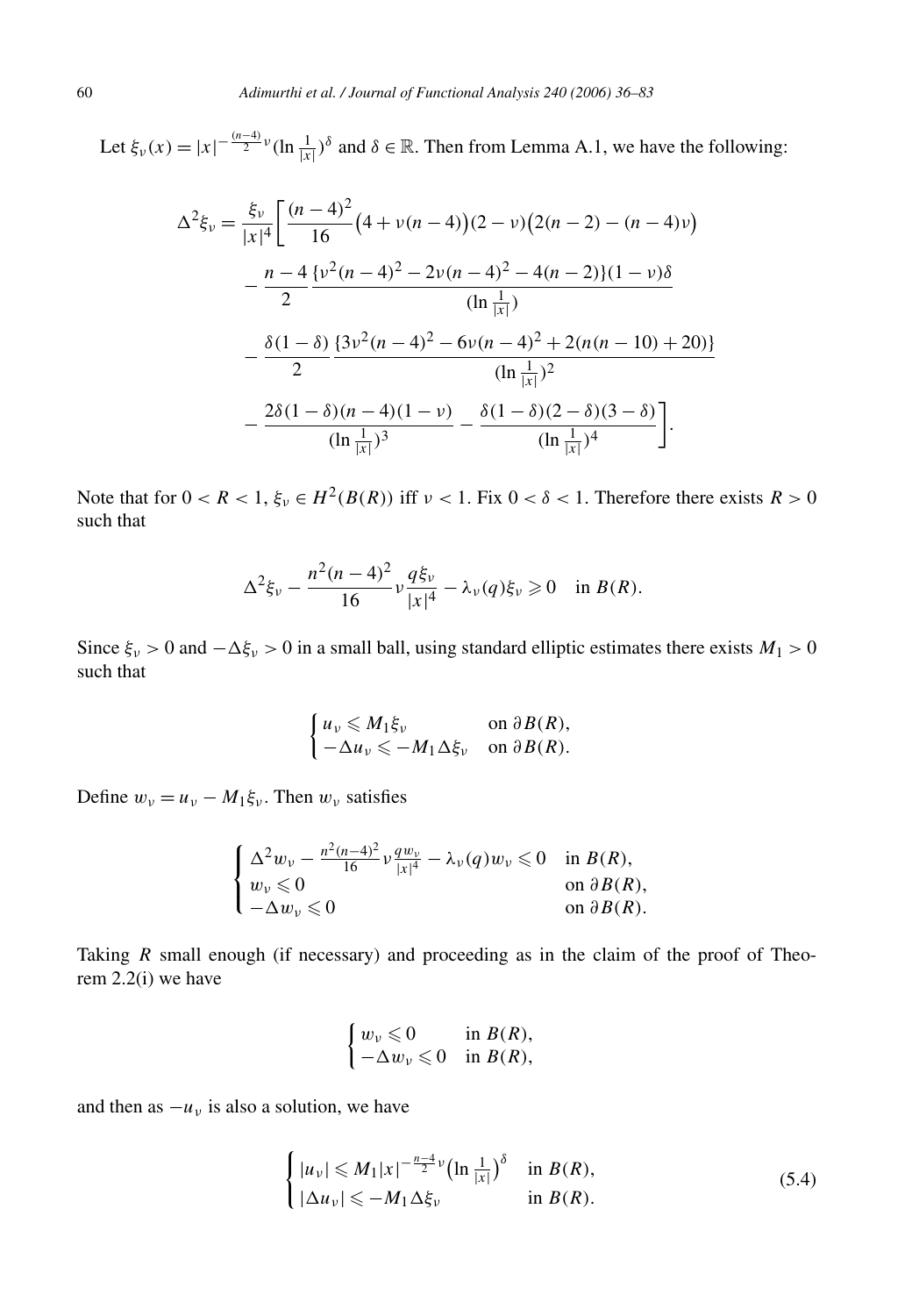Now we claim that there exist  $M_1, M_2, M_3, R > 0$  such that for  $v \in (\frac{1}{2}, 1)$ 

$$
\begin{cases} |u_{\nu}| \leqslant M_{1}|x|^{-\frac{n-4}{2}\nu}(\ln\frac{1}{|x|})^{\delta} & \text{in } B(R),\\ |\nabla u_{\nu}| \leqslant M_{2}|x|^{-(\frac{n-4}{2}\nu+1)}(\ln\frac{1}{|x|})^{\delta} & \text{in } B(R),\\ |\nabla^{2}u_{\nu}| \leqslant M_{3}|x|^{-(\frac{n-4}{2}\nu+2)}(\ln\frac{1}{|x|})^{\delta} & \text{in } B(R). \end{cases}
$$
(5.5)

To prove the above estimates on  $|\nabla u_{\nu}|$ ,  $|\nabla^2 u_{\nu}|$  we proceed as in [8].

Let  $x \in B(\frac{R}{2})$  where *R* is chosen as above. Let  $r = \frac{1}{2}|x|$  and define  $\tilde{u}_v(y) = u_v(x + ry)$  for  $y \in B(1)$ . Then  $\tilde{u}_y$  satisfies

$$
\Delta^2 \tilde{u}_{\nu}(y) = \tilde{c}_{\nu}(y)\tilde{u}_{\nu}(y),
$$

where  $|\tilde{c}_\nu(y)| \leq C$  and  $\nu \in (\frac{1}{2}, 1)$ . Then by Green formula we have for all  $x \in B(1)$ 

$$
\left|\nabla^2 \tilde{u}_{\nu}(0)\right| + \left|\nabla \tilde{u}_{\nu}(0)\right| \leq C_1 \left(\|\tilde{u}_{\nu}\|_{L^{\infty}(B(1))} + \|\Delta \tilde{u}_{\nu}\|_{L^{\infty}(B(1))} + \|\Delta^2 \tilde{u}_{\nu}\|_{L^{\infty}(B(1))}\right) \leq 2CC_1 \left(\|\tilde{u}_{\nu}\|_{L^{\infty}(B(1))} + \|\Delta \tilde{u}_{\nu}\|_{L^{\infty}(B(1))}\right).
$$

For  $|y| \le 1$  we have  $|x + ry| \ge |x| - r \ge \frac{|x|}{2}$  and hence from (5.4) there exist some  $M_1 > 0$ ,  $M_2 > 0$ ,

$$
\left| \tilde{u}_{\nu}(y) \right| + \left| \Delta \tilde{u}_{\nu}(y) \right| \leq M_1 |x + ry|^{-\frac{n-4}{2}\nu} \left( \ln \frac{1}{|x+ry|} \right)^{\delta} \left( \frac{r^2}{|x+ry|^2} + 1 \right)
$$
  

$$
\leq M_2 |x|^{-\frac{n-4}{2}\nu} \left( \ln \frac{1}{|x|} \right)^{\delta}.
$$

These estimates proves (5.5). Hence we can find a subsequence  $u_v \rightharpoonup u_1$  (say) in  $W_0^{2,p}(\Omega)$  as  $\nu \rightarrow 1$ . Then  $u_{\nu} \rightarrow u_1$  a.e. and  $1 = \int_{\Omega} u_{\nu}^2 = \int_{\Omega} u_1^2$ . Hence  $u_1 \neq 0$  satisfies (2.14) in  $\mathcal{D}'(\Omega)$ . Furthermore, from Theorem 5.1,  $u_v > 0$  if  $\Omega = B$  and then we have that  $u_1 \ge 0$  if  $\Omega = B$ . Note that  $u_1 \ge 0$  on a set of positive measure in *B*. This proves the theorem.  $\Box$ 

**Proof of Theorem 2.3(i)** *(Existence)*. Let

$$
\lambda_{s}(q) := \inf_{u \in H_{0}^{2}(\Omega)} \left\{ \int_{\Omega} |\Delta u|^{2} - s \int_{\Omega} \frac{q u^{2}}{|x|^{4} (\ln \frac{R}{|x|})^{2}} : \int_{\Omega} u^{2} = 1 \right\}.
$$

Since the operator

$$
\Delta^2 - \frac{sq}{|x|^4 (\ln \frac{R}{|x|})^2}
$$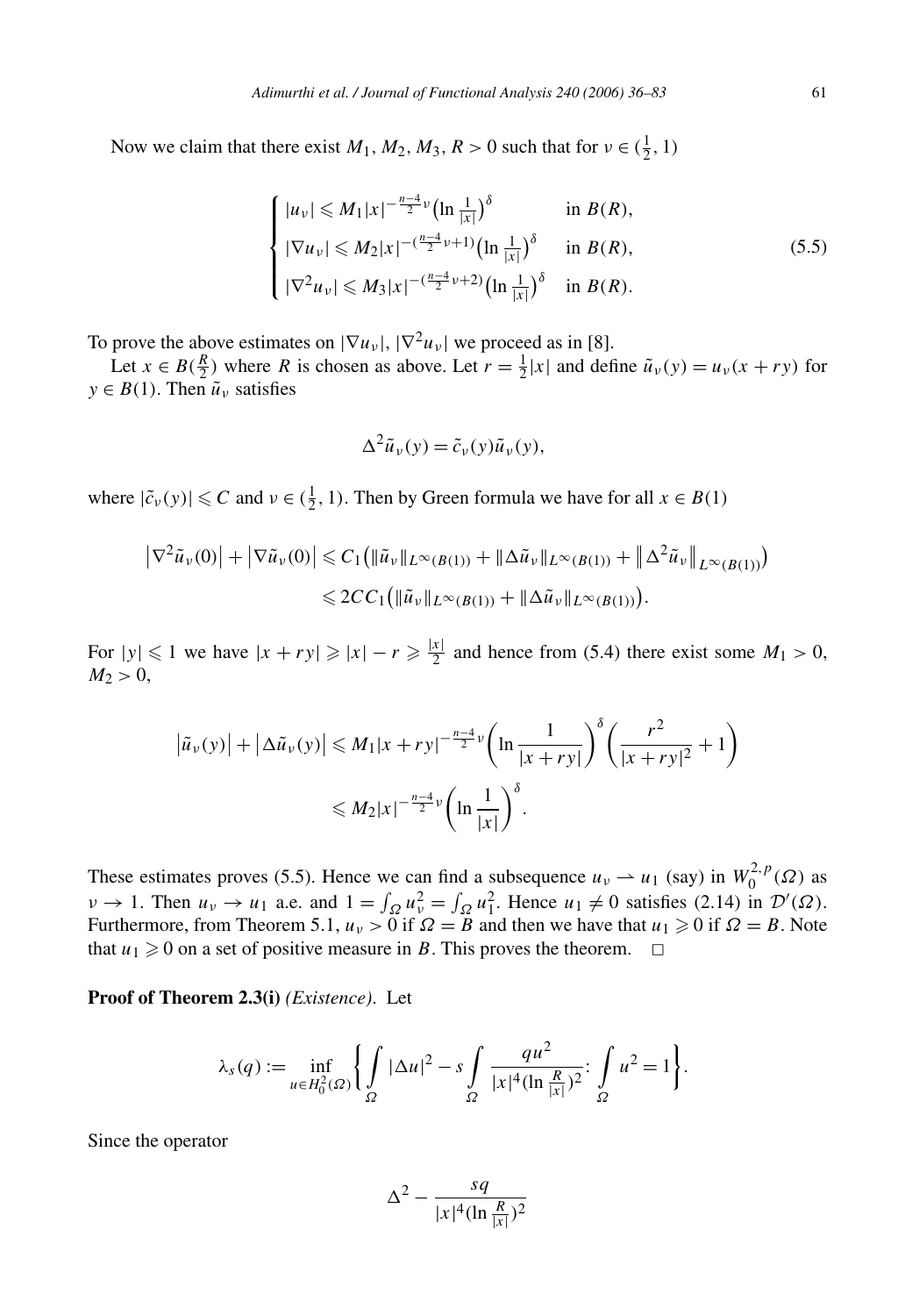defined on  $H_0^2(\Omega)$  is coercive for  $0 < s < 1$  (Theorem 2.1) and hence there exists  $u_s \in H_0^2(\Omega)$ satisfying

$$
\begin{cases}\n\Delta^2 u_s - s q(x) \frac{u_s}{|x|^4 (\ln R/|x|)^2} = \lambda_s(q) u_s & \text{in } \Omega, \\
u_s \neq 0 & \text{in } \Omega, \\
u_s \in H_0^2(\Omega), \\
\|u_s\|_{H_0^2(\Omega)} = \int_{\Omega} |\Delta u_s|^2 = 1.\n\end{cases}
$$

We will prove the existence of a solution to (2.9) by showing that  $u_s$  converges in  $H_0^2(\Omega)$  to  $u_1$ (say) and  $u_1$  satisfies (2.9).

Let  $u(x) = (\ln \frac{R}{|x|})^{1/2} (\ln(\ln \frac{R}{|x|}))^{\delta}$ , where  $\delta$  is chosen so that  $\delta > \frac{1}{2}$  and

$$
\liminf_{x \to 0} \left( \ln \left( \ln \frac{R}{|x|} \right) \right)^2 (1 - q(x)) > 4\delta(\delta + 1).
$$

Then from Lemma A.2 and (2.15), for small  $R_1 > 0$ , we obtain

$$
\Delta^{2}u - q(x)\frac{u}{|x|^{4}(\ln\frac{R}{|x|})^{2}} - \lambda_{s}(q)u
$$
  
= 
$$
\frac{u}{|x|^{4}(\ln\frac{R}{|x|})^{2}(\ln(\ln\frac{R}{|x|}))^{2}} \left[ (1-q)\left(\ln\left(\ln\frac{R}{|x|}\right)\right)^{2} - 4\delta(\delta+1) + o(1) \right]
$$
  
\ge 0.

Now proceeding exactly as in case of Theorem 2.2(i) we obtain, for all  $s \in (0, 1)$ ,

$$
|u_s| \leqslant Mu \quad \text{in } B(R) \tag{5.6}
$$

for some  $M > 0$ . Using the boundedness of  $u_s$  in  $H_0^2(\Omega)$ , we can find  $u_1 \in H_0^2(\Omega)$  such that  $u_s \rightharpoonup u_1$  (along a subsequence if necessary), strongly in  $L^2(\Omega)$  and almost everywhere in  $\Omega$  as  $s \rightarrow 1$ . Hence by dominated convergence theorem we obtain

$$
\int_{\Omega} \frac{qu_s^2}{|x|^4 (\ln \frac{R}{|x|})^2} \to \int_{\Omega} \frac{qu_1^2}{|x|^4 (\ln \frac{R}{|x|})^2}
$$
(5.7)

and

$$
\int_{\Omega} u_s^2 \to \int_{\Omega} u_1^2. \tag{5.8}
$$

Hence proceeding as in Theorem 2.2(i), we have  $u_s \to u_1$  in  $H_0^2(\Omega)$ . Hence there exists a solution to (2.9) for  $\lambda = \lambda(q)$  by passing to the limit as  $s \to 1$ .  $\Box$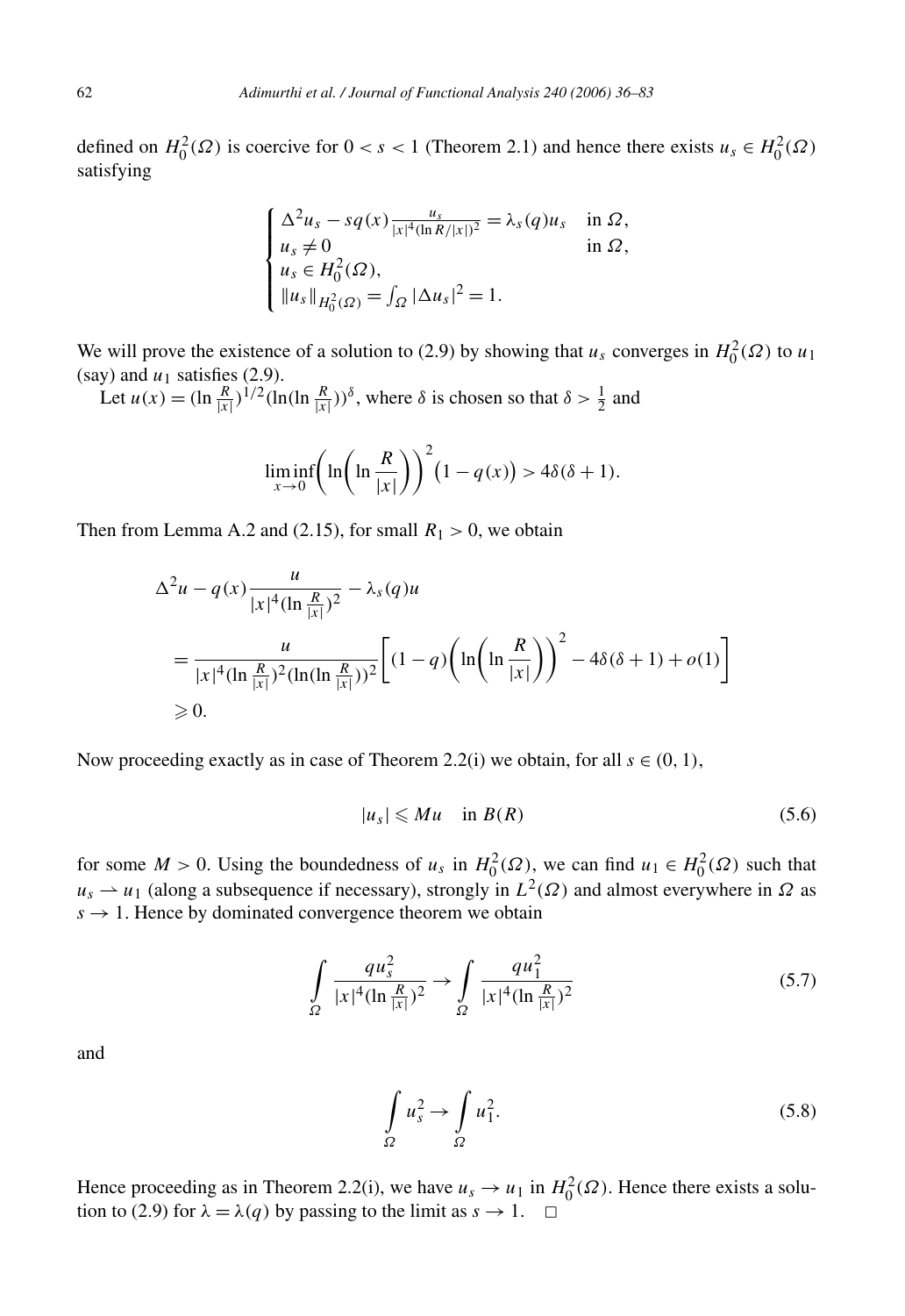**Proof of Theorem 2.3(ii)** *(Non-existence)*. By contradiction let us suppose that (2.9) has a nonnegative radial solution  $u_1 \in H_0^2(B)$  for some  $\lambda \ge 0$ . We claim that there exist  $m > 0$ ,  $R_1 > 0$ such that

$$
u_1 \geqslant m \bigg( \ln \frac{R}{|x|} \bigg)^{1/2} \bigg( \ln \bigg( \ln \frac{R}{|x|} \bigg) \bigg)^{-1/2} \quad \text{in } B(R_1).
$$

This will lead to a contradiction, since by Hardy–Rellich's inequality

$$
\frac{u_1^2}{|x|^4(\ln\frac{R}{|x|})^2}\in L^1(B(R_1))\quad\text{but}\quad\int\limits_{B(R_1)}|x|^{-4}\bigg(\ln\frac{R}{|x|}\bigg)\bigg(\ln\bigg(\ln\frac{R}{|x|}\bigg)\bigg)^{-1}=\infty.
$$

Define

$$
\varphi_s(x) := \left(\ln\frac{R}{|x|}\right)^{1/2} \left(\ln\left(\ln\frac{R}{|x|}\right)\right)^{-s/2},\,
$$

where  $s > 1$ . Note that  $\varphi_s \in H_r^2(B(R_1))$  and that  $u_1 > 0$  in *B* by Boggio's principle. So we have  $\Delta^2 u_1 = h > 0$  in *B*. Let  $G(x, y)$  denote the Green function associated with the biharmonic operator with zero Dirichlet condition in the unit ball. Then by [12]

$$
G(x, y) = c_n (2\ln[xy] - 2\ln[XY] - (1 - |x|^2)(1 - |y|^2)[XY]^{-2},
$$

where

$$
c_n > 0,
$$
  $[xy] = |x - y|,$   $[XY] = |x|y - \frac{x}{|x|}.$ 

Then

$$
\Delta_x G(0, y) = c_n \left( -\frac{4}{|y|^2} + 8 - 4|y|^2 \right).
$$

Hence  $-\Delta_x G(0, y) > 0$  for all  $y \in B$  and thus arguing exactly as in Theorem 2.2(ii), we have  $-\Delta u_1(x) > 0$  in  $B(R_1)$  where  $R_1 > 0$  is sufficiently small. Choose  $R_1 < R$  such that the condition (2.16) is satisfied. Then from Lemma A.2 we have

$$
\Delta^{2} \varphi_{s} - q(x) \frac{\varphi_{s}}{|x|^{4} (\ln \frac{R}{|x|})^{2}}
$$
  
= 
$$
\frac{\varphi_{s}}{|x|^{4} (\ln \frac{R}{|x|})^{2} (\ln(\ln \frac{R}{|x|}))^{2}} \Biggl[ (1-q) \Biggl( \ln \Biggl( \ln \frac{R}{|x|} \Biggr) \Biggr)^{2} - s(s+2) + o(1) \Biggr].
$$

Hence

$$
\Delta^2 \varphi_s - q(x) \frac{\varphi_s}{|x|^4 (\ln \frac{R}{|x|})^2} \leq 0 \quad \text{in } B(R_1).
$$

Similarly as in Theorem 2.2(ii) we obtain that  $u_1 \geq m\varphi_s$  in  $B(R_1)$ .  $\Box$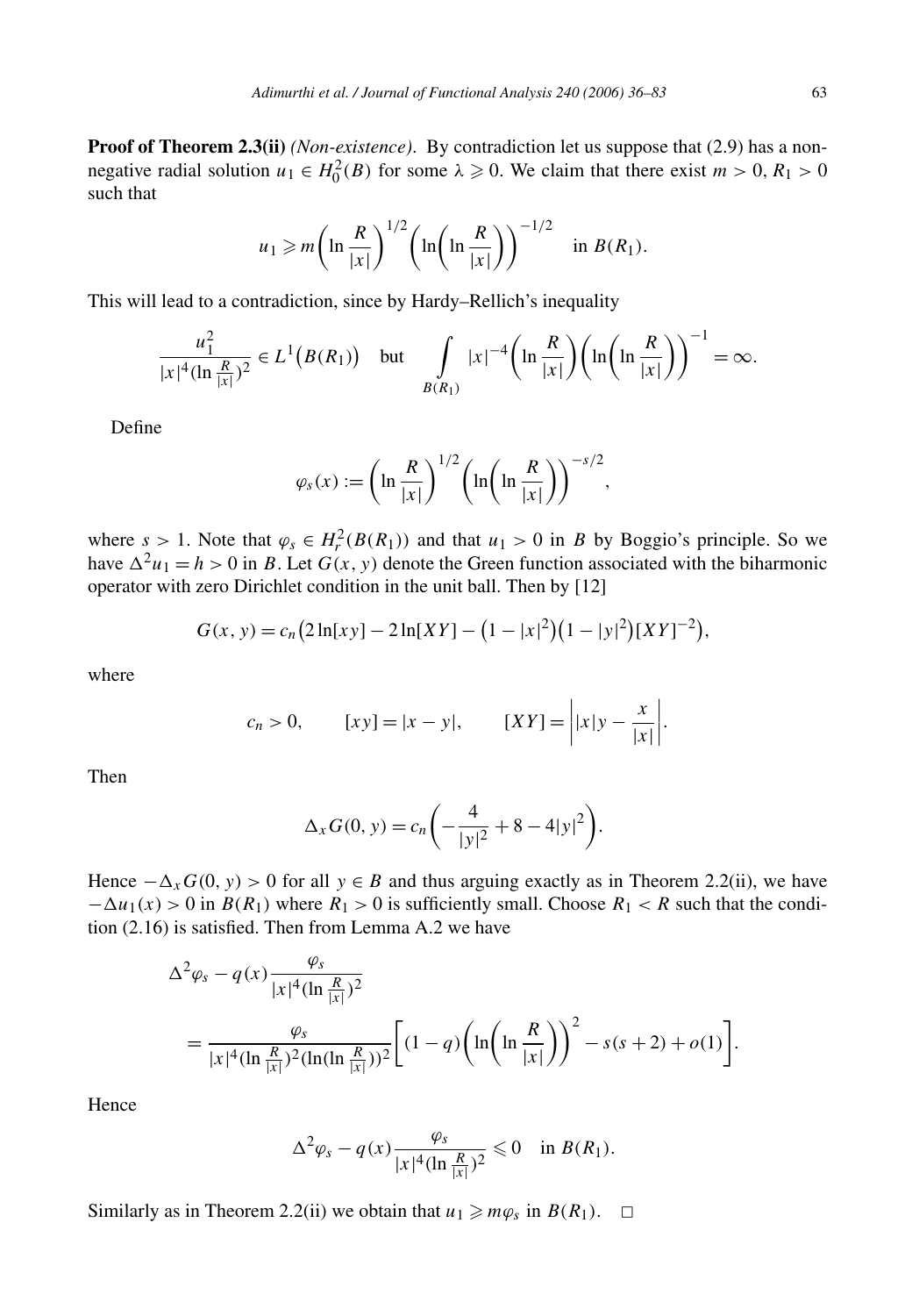**Proof of Theorem 2.3(iii)** *(Existence of*  $W_0^{2,p}(\Omega)$  *solution)*. Let  $0 < \nu < 1$  and  $u_{\nu}$  satisfy  $L_{\nu q} u_{\nu} = \lambda u_{\nu}$  with  $\int_B u_{\nu}^2 = 1$  for some  $\lambda = \lambda_{\nu}(q)$ . The existence of  $u_{\nu}$  follows from Theorem 2.1 and by coercivity of the operator  $\Delta^2 - v \frac{q}{|x|^4 (\ln \frac{R}{|x|^2})^2}$  in  $H_0^2(\Omega)$ . We will show that  $u_v \to u_1$  in *W*<sub>0</sub><sup>2</sup>,*p*</sup>( $\Omega$ ) for all *p* < 2.

First we will prove the following estimates on  $u_v$ ,  $\nabla u_v$ ,  $\nabla^2 u_v$ . Fix  $0 < \delta < 1$ . Then there exists  $R_1 > 0$  such that for  $v \in (\frac{1}{2}, 1)$ 

$$
\begin{cases}\n|u_{\nu}| \leq M_{1} \left(\ln \frac{R}{|x|}\right)^{\nu/2} \left(\ln\left(\ln \frac{R}{|x|}\right)\right)^{\delta} & \text{in } B(R_{1}), \\
|\nabla u_{\nu}| \leq M_{2}|x|^{-1} \left(\ln \frac{R}{|x|}\right)^{\nu/2} \left(\ln\left(\ln \frac{R}{|x|}\right)\right)^{\delta} & \text{in } B(R_{1}), \\
|\nabla^{2} u_{\nu}| \leq M_{3}|x|^{-2} \left(\ln \frac{R}{|x|}\right)^{\nu/2} \left(\ln\left(\ln \frac{R}{|x|}\right)\right)^{\delta} & \text{in } B(R_{1}),\n\end{cases}
$$
\n(5.9)

where  $M_1$ ,  $M_2$ ,  $M_3$  are constants independent of *ν*.

Let

$$
\xi_{\nu}(x) = \left(\ln\frac{R}{|x|}\right)^{\nu/2} \left(\ln\left(\ln\frac{R}{|x|}\right)\right)^{\delta}.
$$

Then from Lemma A.2 we have

$$
\Delta^{2}\xi_{\nu}-\nu q\frac{\xi_{\nu}}{|x|^{4}(\ln\frac{R}{|x|})^{2}}-\lambda_{\nu}(q)\xi_{\nu}=\frac{\xi_{\nu}}{|x|^{4}(\ln\frac{R}{|x|})^{2}}\bigg[\nu(2-\nu-q)+4\frac{\delta(1-\delta)}{(\ln(\ln\frac{R}{|x|}))^{2}}+o(1)\bigg].
$$

Hence there exists  $R_1 > 0$  such that

$$
\Delta^2 \xi_\nu - \nu q \frac{\xi_\nu}{|x|^4 (\ln \frac{R}{|x|})^2} - \lambda_\nu(q) \xi_\nu \geq 0 \quad \text{in } B(R_1).
$$

Proceeding exactly as in Theorem 2.2(iii), we have the above result.  $\Box$ 

**Proof of Theorem 2.4.** Let  $u_v$  be a non-negative solution to (2.19) corresponding to  $\lambda = \lambda_D(v)$ . Set  $\phi_v^1 = |x|^{-(n-4)\beta(v)}$ . By choice of  $\beta(v)$  and (2.18) it follows that  $\phi_v^1$  satisfies the equation

$$
\Delta^2 \phi_v^1 - v \frac{n^2(n-4)^2}{16} \frac{\phi_v^1}{|x|^4} = 0.
$$

Let  $0 < R < 1$ . Since  $-\Delta \phi_v^1 > 0$  on  $\partial B(R)$  we can choose  $C_1 > 0$  such that

$$
u_{\nu} \geqslant C_1 \phi_{\nu}^1
$$
,  $-\Delta u_{\nu} \geqslant -C_1 \Delta \phi_{\nu}^1$  on  $\partial B(R)$ .

Define  $w_v = u_v - C_1 \phi_v^1$ . Then  $w_v$  satisfies

$$
\Delta^{2}w_{\nu} - \nu \frac{n^{2}(n-4)^{2}}{16} \frac{w_{\nu}}{|x|^{4}} = \lambda(\nu)u_{\nu}.
$$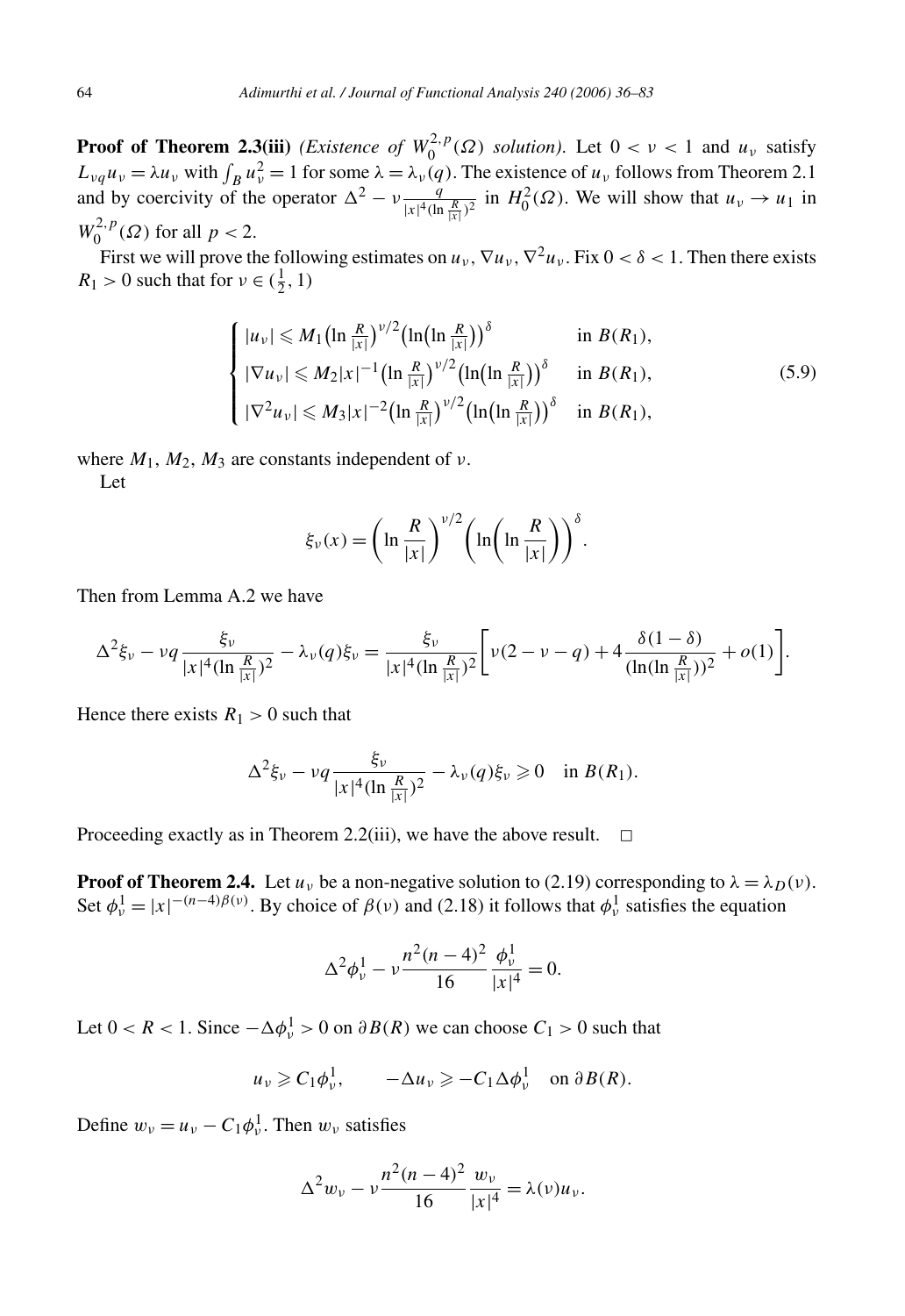So we have

$$
\begin{cases} \Delta^2 w_{\nu} - \nu \frac{n^2(n-4)^2}{16} \frac{w_{\nu}}{|x|^4} \geq 0 & \text{in } B(R), \\ w_{\nu} \geq 0, -\Delta w_{\nu} \geq 0 & \text{on } \partial B(R). \end{cases}
$$

Hence by the maximum principle (Section 4) we have that  $u_v \geq C_1 \phi_v^1$  in  $B(R)$ . Hence

$$
C_1 \leqslant \liminf_{x \to 0} \Biggl[ \biggl( \ln \frac{1}{|x|} \biggr)^{(n-4)\beta(\nu)} u_{\nu}(x) \Biggr].
$$

Now to prove the other inequality. Let us introduce the function

$$
\phi_v^2(x) = |x|^{\alpha(x)},
$$

where  $\alpha(x) = -(n-4)\beta(\nu) - |x|$ . Let

$$
\psi_1 = r^{-(n-4)\beta(\nu)} = r^{-a}, \qquad \psi_2 = r^{-r}.
$$

So we have

$$
\psi_1' = -ar^{-(a+1)}, \qquad \psi_1'' = a(a+1)r^{-(a+2)},
$$
  
\n
$$
\Delta \psi_1 = \psi_1'' + \frac{n-1}{r} \psi_1' = [a(a+1) - (n-1)a]r^{-(a+2)},
$$
  
\n
$$
\psi_2 \Delta^2 \psi_1 = v \frac{n^2(n-4)^2}{16} \frac{\varphi_v^2(x)}{|x|^4}.
$$

Hence we have

$$
\Delta \psi_1 = a(2 + a - n)r^{-(a+2)},
$$
  
\n
$$
\Delta \psi'_1 = -a\Delta (r^{-(a+1)}) = -a(a+1)(3 + a - n)r^{-(a+3)},
$$
  
\n
$$
\psi'_2 = -(1 + \ln r)e^{-r \ln r},
$$
  
\n
$$
\psi''_2 = r^{-r} \left\{ (1 + \ln r)^2 - \frac{1}{r} \right\}, \qquad (\Delta \psi_i)' = \Delta \psi'_i - \frac{n-1}{r^2} \psi'_i,
$$
  
\n
$$
2\Delta \psi_1 \Delta \psi_2 + 4\psi'_1 \Delta \psi'_2 + 4\psi'_2 \Delta \psi'_1 + 4\psi''_1 \psi''_2 - \frac{2(n-1)}{r^2} \psi'_1 \psi'_2 = O\left(r^{-(a+3+r)} \left(\ln \frac{1}{r}\right)^3\right).
$$

Then

$$
\Delta^2 \varphi_v^2(x) - v \frac{n^2(n-4)^2}{16} \frac{\varphi_v^2(x)}{|x|^4} - \lambda(v)\varphi_v^2 = \psi_1 \Delta^2 \psi_2 + O\left(r^{-(a+3+r)} \left(\ln \frac{1}{r}\right)^3\right)
$$

and

$$
\psi_1 \Delta^2 \psi_2 = Cr^{-(a+3+r)} \left( \ln \frac{1}{r} \right)^4,
$$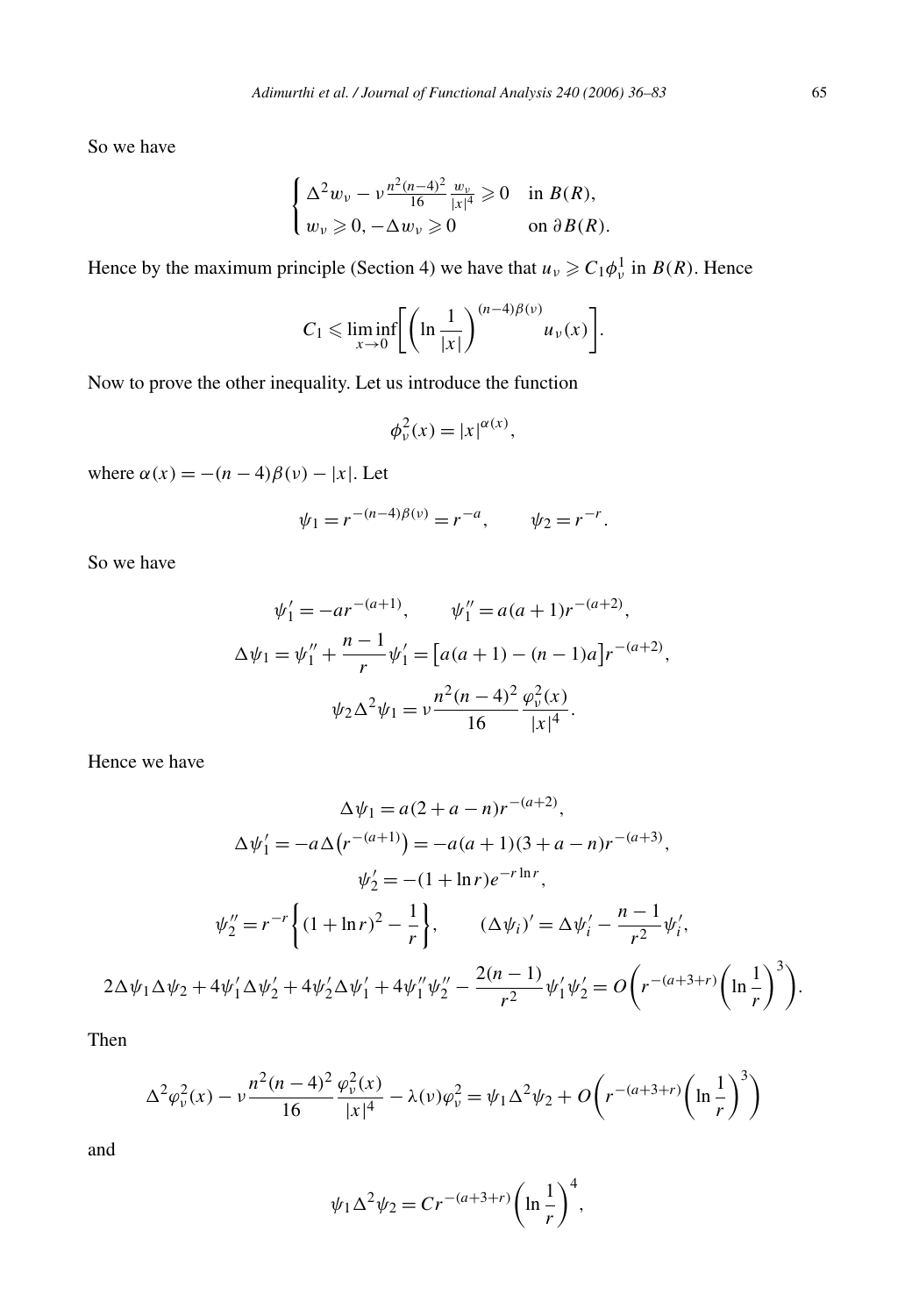where  $C > 0$ . Hence we can choose  $R > 0$  such that

$$
\Delta^2 \phi_\nu^2 - \nu \frac{n^2(n-4)^2}{16} \frac{\phi_\nu^2}{|x|^4} - \lambda(\nu) \phi_\nu^2 \geq 0 \quad \text{in } B(R).
$$

Since  $-\Delta\phi_v^2 > 0$  on  $\partial B(R)$  we can choose  $C_2 > 0$  so that

$$
\begin{cases} u_{\nu} \leqslant C_2 \phi_{\nu}^2 & \text{on } \partial B(R), \\ -\Delta u_{\nu} \leqslant -C_2 \Delta \phi_{\nu}^2 & \text{on } \partial B(R), \end{cases}
$$

and proceeding exactly as in Theorem 2.2(i), we have

$$
u_{\nu} \leqslant C_2 \phi_{\nu}^2 \quad \text{in } B(R),
$$
  

$$
\limsup_{x \to 0} \left[ \left( \ln \frac{1}{|x|} \right)^{(n-4)\beta(\nu)} u_{\nu}(x) \right] \leqslant C_2.
$$

**Proof of Theorem 2.5.** Let  $u<sub>v</sub>$  be a non-negative solution to (2.20) corresponding to  $\lambda = \lambda_D(v)$ . Set  $\phi_v^1 = (\ln \frac{R}{|x|})^{\frac{1-\sqrt{1-v}}{2}}$ . It follows that  $\phi_v^1$  satisfies the equation

$$
\Delta^2 \phi_{\nu}^1 - \nu \frac{\phi_{\nu}^1}{|x|^4 (\ln \frac{R}{|x|})^2} = -A \frac{\phi_{\nu}^1}{|x|^4 (\ln \frac{R}{|x|})^4},
$$

where *A* is a positive constant. Let  $0 < R_1 < 1$  and choose  $C_1 > 0$  such that

$$
\begin{cases} u_{\nu} \geqslant C_1 \phi_{\nu}^1 & \text{on } \partial B(R_1), \\ -\Delta u_{\nu} \geqslant -C_1 \Delta \phi_{\nu}^1 & \text{on } \partial B(R_1). \end{cases}
$$

Define  $w_v = u_v - C_1 \phi_v^1$ . Then  $w_v$  satisfies

$$
\Delta^{2}w_{\nu} - \nu \frac{w_{\nu}}{|x|^{4}(\ln \frac{R}{|x|})^{2}} \geq 0.
$$

So we have

$$
\begin{cases} \Delta^2 w_{\nu} - \nu \frac{w_{\nu}}{|x|^4 (\ln \frac{R}{|x|})^2} \geqslant 0 & \text{in } B(R_1), \\ w_{\nu} \geqslant 0, -\Delta w_{\nu} \geqslant 0 & \text{on } \partial B(R_1). \end{cases}
$$

Hence again by the maximum principle (Section 4) we have  $u_v \geq C_1 \phi_v^1$  in  $B(R_1)$ . Then

$$
C_1 \leqslant \liminf_{x \to 0} \Biggl[ \biggl( \ln \frac{R}{|x|} \biggr)^{\frac{-1+\sqrt{1-\nu}}{2}} u_{\nu}(x) \Biggr].
$$

In order to prove the other inequality we define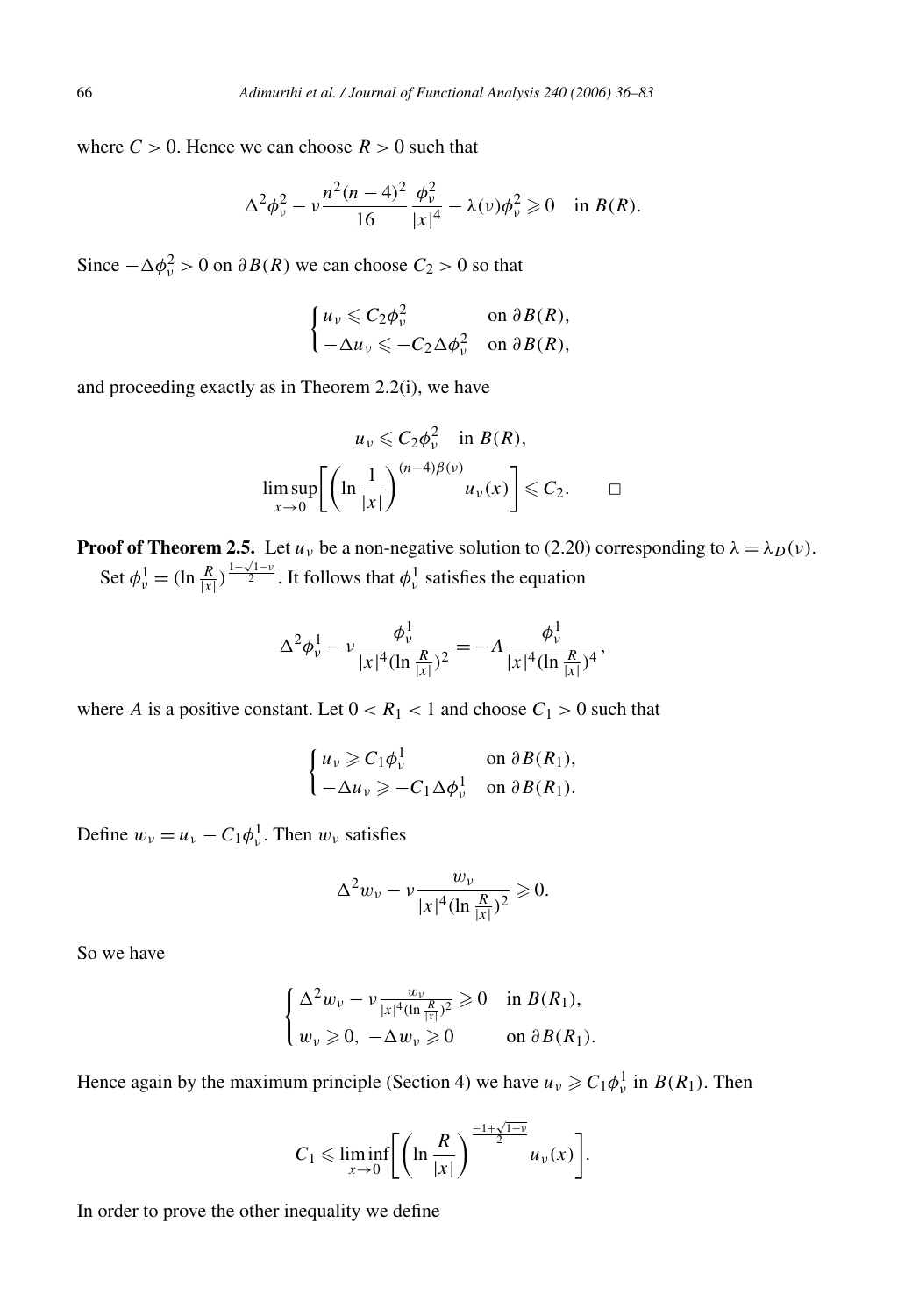$$
\phi_{\nu}^{2}(x) = \left(\ln\frac{R}{|x|}\right)^{\beta(x)},
$$

where  $\beta(x) = \frac{1 - \sqrt{1 - v}}{2} + |x|$ . Let

$$
\psi_1(x) = \left(\ln \frac{R}{|x|}\right)^{\alpha}
$$
 and  $\psi_2(x) = \left(\ln \frac{R}{|x|}\right)^{|x|},$ 

where  $\alpha = \frac{1 - \sqrt{1 - v}}{2}$ . Then we have

$$
\Delta^2 \phi_\nu^2 = \psi_2 \Delta^2 \psi_1 + \psi_1 \Delta^2 \psi_2 + 2 \Delta \psi_1 \Delta \psi_2 + 4 \{\psi_1' \Delta \psi_2' + \psi_2' \Delta \psi_1'\} + 4 \psi_1'' \psi_2'' - 6 \frac{\psi_1' \psi_2'}{r^2}.
$$

Note that the major term is

$$
\psi_1 \Delta^2 \psi_2 = C \frac{1}{r^3} \phi_v^2 \left( \ln \left( \ln \frac{R}{r} \right) \right)^4,
$$

where  $C > 0$  and hence we have

$$
\Delta^{2} \phi_{\nu}^{2} - \nu \frac{\phi_{\nu}^{2}}{|x|^{4} (\ln \frac{R}{|x|})^{2}} - \lambda(\nu) \phi_{\nu}^{2} = \frac{C}{r^{3}} \phi_{\nu}^{2} \left( \ln \left( \ln \frac{R}{r} \right) \right)^{4} + O \left( \frac{1}{r^{3}} \phi_{\nu}^{2} \left( \ln \left( \ln \frac{R}{r} \right) \right)^{3} \right).
$$

Hence we can choose  $R_1 > 0$  small enough such that

$$
\Delta^2 \phi_\nu^2 - \nu \frac{\phi_\nu^2}{|x|^4 (\ln \frac{R}{|x|})^2} - \lambda(\nu) \phi_\nu^2 \geq 0 \quad \text{in } B(R_1).
$$

Since  $-\Delta\phi_v^2 > 0$  on  $\partial B(R_1)$  we can choose  $C_2 > 0$  so that

$$
\begin{cases} u_{\nu} \leqslant C_2 \phi_{\nu}^2 & \text{on } \partial B(R_1), \\ -\Delta u_{\nu} \leqslant -C_2 \Delta \phi_{\nu}^2 & \text{on } \partial B(R_1), \end{cases}
$$

and proceeding exactly as in Theorem 2.3(i) we have

$$
u_{\nu} \leqslant C_2 \phi_{\nu}^2 \quad \text{in } B(R_1), \qquad \limsup_{x \to 0} \left[ \left( \ln \frac{R}{|x|} \right)^{\frac{-1+\sqrt{1-\nu}}{2}} u_{\nu}(x) \right] \leqslant C_2.
$$

Then the claim follows.  $\square$ 

**Proof of Theorem 2.6.** Let  $n \ge 5$ . Let  $u_1$  and  $u_2$  be two non-negative solutions of  $L_q u = \lambda u$  for  $λ = λ(q)$ .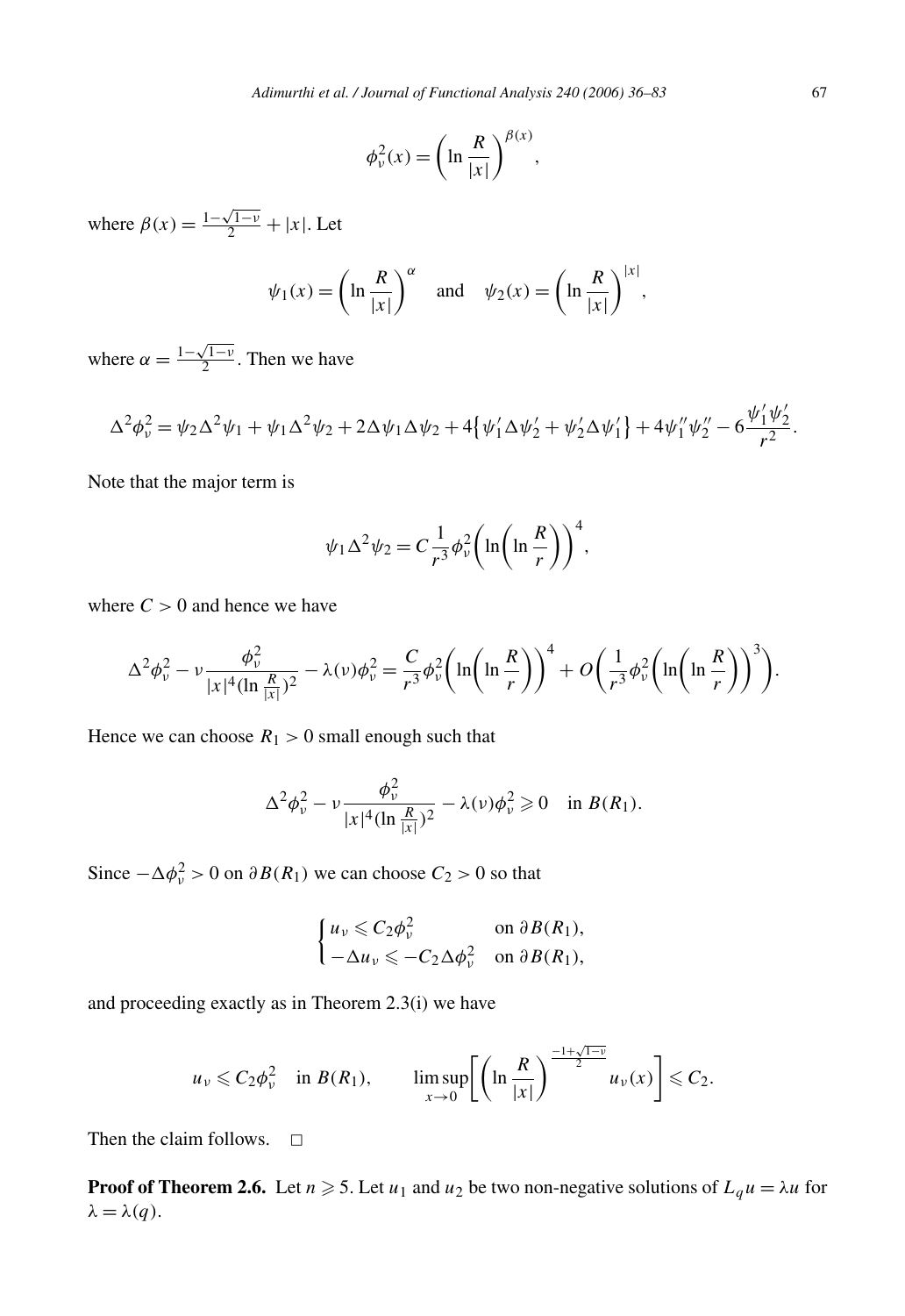$$
\begin{cases} \Delta^2 u_1 - \frac{n^2(n-4)^2}{16} q(x) \frac{u_1}{|x|^4} = \lambda(q) u_1 & \text{in } B, \\ \Delta^2 u_2 - \frac{n^2(n-4)^2}{16} q(x) \frac{u_2}{|x|^4} = \lambda(q) u_2 & \text{in } B, \\ u_1 = u_2 = 0, \ \frac{\partial u_1}{\partial \gamma} = \frac{\partial u_2}{\partial \gamma} = 0 & \text{on } \partial B. \end{cases}
$$

Then by Theorem 5.1 *u*<sub>1</sub> > 0 and *u*<sub>2</sub> > 0 in *B*. Then by regularity result *u*  $\in C^2(\overline{B} \setminus 0)$  and by Hopf's lemma [13] for fourth order equations, we have  $\frac{\partial^2 u_1}{\partial y^2} > 0$  and  $\frac{\partial^2 u_2}{\partial y^2} > 0$  on  $\partial B$ .

We will proceed by contradiction. Define

$$
m := \min_{x \in \partial B} \frac{\partial^2 u_1 / \partial \gamma^2(x)}{\partial^2 u_2 / \partial \gamma^2(x)}.
$$

This implies there exists  $x_0 \in \partial B$  such that  $\frac{\partial^2 u_1}{\partial y^2}(x_0) = m \frac{\partial^2 u_2}{\partial y^2}(x_0)$ . If possible let  $u_1 \neq mu_2$ . Define  $v := u_1 - mu_2$ . Then *v* satisfies

$$
\begin{cases} \Delta^2 v - \frac{n^2(n-4)^2}{16} q(x) \frac{v}{|x|^4} = \lambda(q) v & \text{in } B, \\ v = 0, \ \frac{\partial v}{\partial \gamma} = 0 & \text{on } \partial B. \end{cases}
$$

Then  $v$  is a minimizer in (2.4). Hence by Theorem 5.1  $v$  does not change sign in  $B$  and by Hopf's lemma  $\frac{\partial^2 v}{\partial y^2} \neq 0$  on  $\partial B$  which is a contradiction.

Proceeding similarly as above we have the result for  $n = 4$ .  $\Box$ 

#### **Acknowledgments**

The first author acknowledges the funding from Indo-French project 3401-2. The second author is supported by M.I.U.R., project "Variational methods and partial differential equations." The third author was partially supported by CSIR, India.

### **Appendix A**

**Lemma A.1.** *Let*  $n \ge 5$  *and*  $\xi_v(x) = |x|^{-\frac{n-4}{2}v} (\ln \frac{1}{|x|})^{\delta}, \delta \in \mathbb{R}$ *. Then* 

(i) *for*  $0 < R < 1$ ,  $\xi_{\nu} \in H^2(B(R))$  *if and only if*  $\nu < 1$  *or*  $\nu = 1$  *and*  $\delta < -\frac{1}{2}$ ; (ii) *for*  $x \neq 0$ ,

$$
\Delta^{2}\xi_{\nu} = \frac{\xi_{\nu}}{|x|^{4}} \left[ \frac{(n-4)^{2}}{16} \left( 4 + \nu(n-4) \right) (2 - \nu) \left( 2(n-2) - (n-4)\nu \right) \right.
$$
  
\n
$$
- \frac{n-4}{2} \frac{\{\nu^{2}(n-4)^{2} - 2\nu(n-4)^{2} - 4(n-2)\} (1 - \nu)\delta}{(\ln \frac{1}{|x|})}
$$
  
\n
$$
- \frac{\delta(1-\delta)}{2} \frac{\{3\nu^{2}(n-4)^{2} - 6\nu(n-4)^{2} + 2(n(n-10) + 20)\}}{(\ln \frac{1}{|x|})^{2}}
$$
  
\n
$$
- \frac{2\delta(1-\delta)(n-4)(1-\nu)}{(\ln \frac{1}{|x|})^{3}} - \frac{\delta(1-\delta)(2-\delta)(3-\delta)}{(\ln \frac{1}{|x|})^{4}} \right].
$$
 (A.1)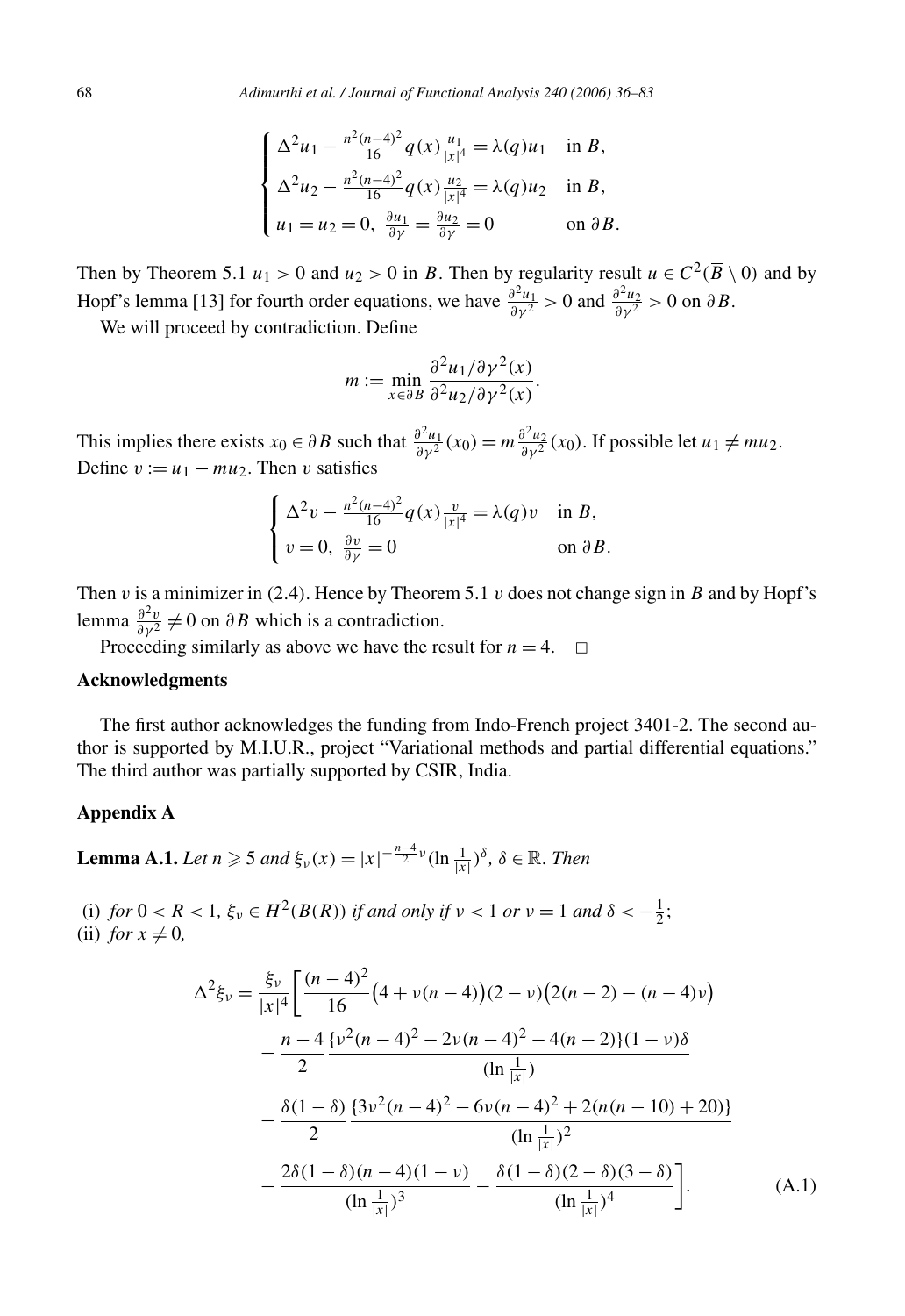**Proof.** (i)  $\xi_v \in H^2(B(R))$  iff

$$
\int\limits_{B(R)} |x|^{-(n-4)\nu - 4} \left(\ln \frac{1}{|x|}\right)^{2\delta} < \infty
$$

and this happens iff  $\nu < 1$  or  $\nu = 1$  and  $\delta < -\frac{1}{2}$ . This proves (i).

(ii) Let  $\xi_{\nu}(x) = |x|^{-\frac{(n-4)}{2}\nu} (\ln \frac{1}{|x|})^{\delta}$  and  $\delta \in \mathbb{R}$ . Then we have the following:

$$
\xi_{\nu} = |x|^{-\frac{n-4}{2}\nu} \left( \ln \frac{1}{|x|} \right)^{\delta},
$$
\n
$$
\xi_{\nu,r} = r^{-(\frac{n-4}{2}\nu+1)} \left\{ -\frac{n-4}{2}\nu \left( \log \frac{1}{r} \right)^{\delta} - \delta \left( \ln \frac{1}{r} \right)^{\delta-1} \right\},
$$
\n
$$
\xi_{\nu,rr} = r^{-(\frac{n-4}{2}\nu+2)} \left\{ \left( \frac{n-4}{2}\nu \right) \left( \frac{n-4}{2}\nu + 1 \right) \left( \ln \frac{1}{r} \right)^{\delta} \right\}.
$$
\n
$$
\Delta \xi_{\nu} = r^{-(\frac{n-4}{2}\nu+2)} \left\{ \left( \frac{n-4}{2}\nu \right) \left( \frac{n-4}{2}\nu - (n-2) \right) \left( \ln \frac{1}{r} \right)^{\delta-2} \right\},
$$
\n
$$
\Delta \xi_{\nu} = r^{-(\frac{n-4}{2}\nu+2)} \left\{ \left( \frac{n-4}{2}\nu \right) \left( \frac{n-4}{2}\nu - (n-2) \right) \left( \ln \frac{1}{r} \right)^{\delta} \right\}.
$$
\n
$$
(\Delta \xi_{\nu})_r = r^{-(\frac{n-4}{2}\nu+3)} \left\{ - \left( \frac{n-4}{2}\nu \right) \left( \frac{n-4}{2}\nu - (n-2) \right) \left( \ln \frac{1}{r} \right)^{\delta-2} \right\},
$$
\n
$$
(\Delta \xi_{\nu})_r = r^{-(\frac{n-4}{2}\nu+3)} \left\{ - \left( \frac{n-4}{2}\nu \right) \left( \frac{n-4}{2}\nu - (n-2) \right) \left( \frac{n-4}{2}\nu + 2 \right) \left( \ln \frac{1}{r} \right)^{\delta} \right.
$$
\n
$$
-\delta \left( \ln \frac{1}{r} \right)^{\delta-1} \left\{ \frac{3}{4}(n-4)^2\nu^2 - \nu(n-4)^2 - 2(n-2) \right\} \right.
$$
\n
$$
+\delta(\delta-1) \left( \ln \frac{1}{r} \right)^{\delta-2} \left\{ \left( \frac{3}{2}\nu - 1
$$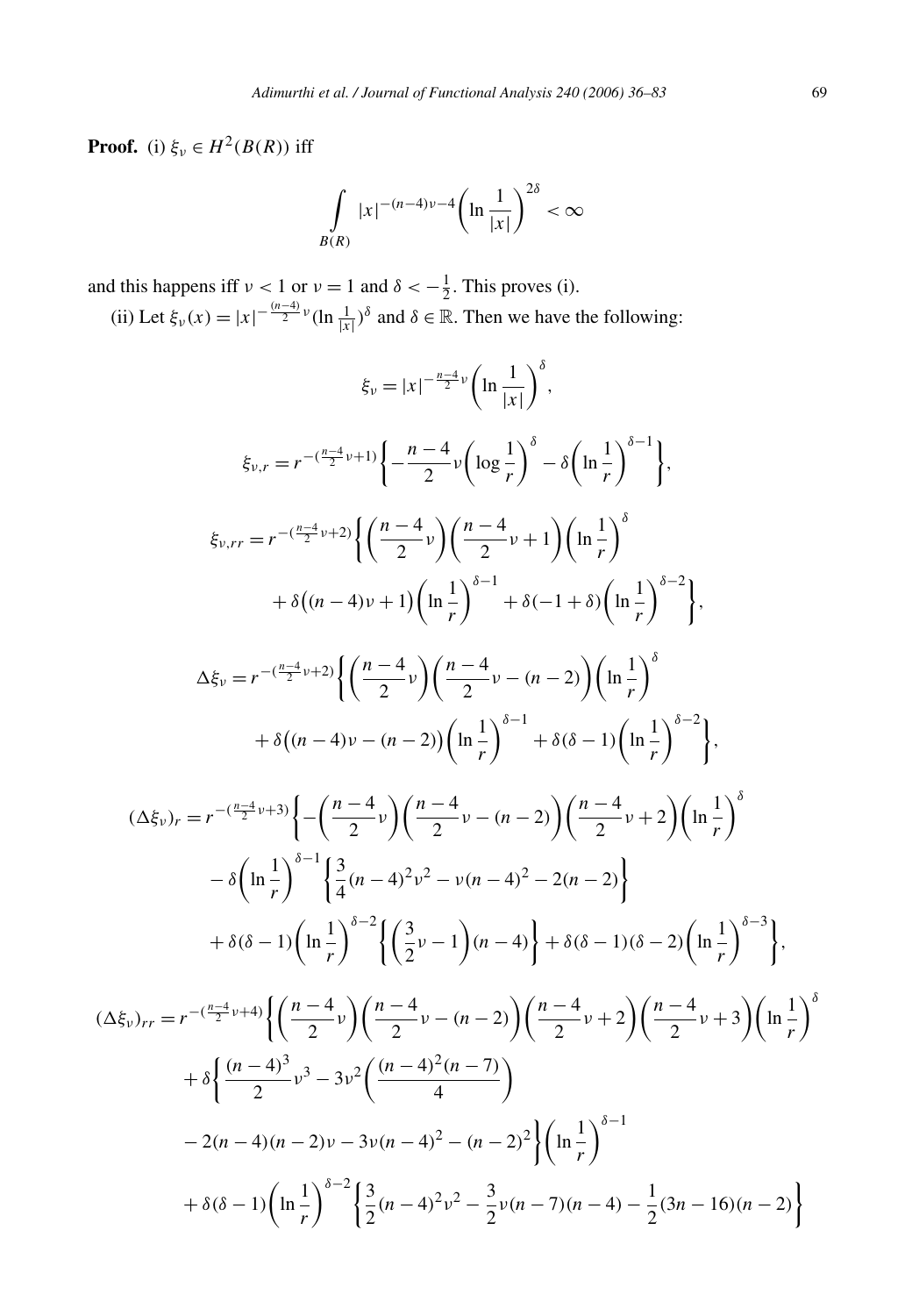$$
-\delta(\delta - 1)(\delta - 2)\left\{2(n - 4)v - (n - 7)\right\}\left(\ln\frac{1}{r}\right)^{\delta - 2}
$$
  
+  $\delta(\delta - 1)(\delta - 2)(\delta - 3)\left(\ln\frac{1}{r}\right)^{\delta - 3}$ ,  

$$
\Delta^2 \xi_v = \frac{\xi_v}{|x|^4} \left[\frac{(n - 4)^2}{16}(4 + v(n - 4))(2 - v)(2(n - 2) - (n - 4)v)\right]
$$
  

$$
-\frac{n - 4}{2} \frac{\{v^2(n - 4)^2 - 2v(n - 4)^2 - 4(n - 2)\}(1 - v)\delta}{(\ln\frac{1}{|x|})}
$$
  

$$
-\frac{\delta(1 - \delta)}{2} \frac{\{3v^2(n - 4)^2 - 6v(n - 4)^2 + 2(n(n - 10) + 20)\}}{(\ln\frac{1}{|x|})^2}
$$
  

$$
-\frac{2\delta(1 - \delta)(n - 4)(1 - v)}{(\ln\frac{1}{|x|})^3} - \frac{\delta(1 - \delta)(2 - \delta)(3 - \delta)}{(\ln\frac{1}{|x|})^4}.
$$

Note that for  $v = 1$  and replacing  $\delta$  by  $-\delta$ , we have

$$
\Delta^2 \xi_1 = \frac{\xi_1}{|x|^4} \left[ \frac{n^2(n-4)^2}{16} - \frac{\delta(\delta+1)(n^2-4n+8)}{2(\ln \frac{1}{|x|})^2} + \frac{\delta(\delta+1)(\delta+2)(\delta+3)}{(\ln \frac{1}{|x|})^4} \right].
$$

**Lemma A.2.** *Let*  $n = 4$  *and*  $\phi(x) = (\ln \frac{R}{|x|})^a (\ln(\ln \frac{R}{|x|}))^b$ ,  $a, b \in \mathbb{R}$ ,  $R > 0$ . *Then,* 

(i) *for*  $0 < R_1 < e^{-1}R$ *,*  $u \in H^2(B(R_1))$  *if and only if*  $a < 1$  *or*  $a = 1$  *and*  $b < -\frac{1}{2}$ ; (ii) *for*  $0 < |x| < e^{-1}R$ ,

$$
\Delta^{2}\phi - \frac{q(x)\phi(x)}{|x|^{4}(\log\frac{R}{|x|})^{2}} = \frac{\phi(x)}{|x|^{4}(\ln\frac{R}{|x|})^{2}(\ln(\ln\frac{R}{|x|}))} \left[ -(4a(a-1) + q)\left(\ln\left(\ln\frac{R}{|x|}\right) \right) + 4b(b-a) + \frac{4b(b-1)}{(\ln(\ln\frac{R}{|x|}))} + o(1) \right].
$$
\n(A.2)

**Proof.** (i) The first part is easy to verify.

(ii) We have

$$
\phi(r) = \left(\ln \frac{R}{r}\right)^a \left(\ln\left(\ln \frac{R}{r}\right)\right)^b,
$$
  

$$
\phi_r(r) = -\frac{a}{r} \left(\ln \frac{R}{r}\right)^{a-1} \left(\ln\left(\ln \frac{R}{r}\right)\right)^b - \frac{b}{r} \left(\ln \frac{R}{r}\right)^{a-1} \left(\ln\left(\ln \frac{R}{r}\right)\right)^{b-1},
$$
  

$$
\phi_{rr}(r) = -\frac{a}{r^2} \left(\ln \frac{R}{r}\right)^{a-1} \left(\ln\left(\ln \frac{R}{r}\right)\right)^b - \frac{b}{r^2} \left(\ln \frac{R}{r}\right)^{a-1} \left(\ln\left(\ln \frac{R}{r}\right)\right)^{b-1} + o\left(\frac{1}{r^2} \left(\ln \frac{R}{r}\right)^{a-2} \left(\ln\left(\ln \frac{R}{r}\right)\right)^b\right).
$$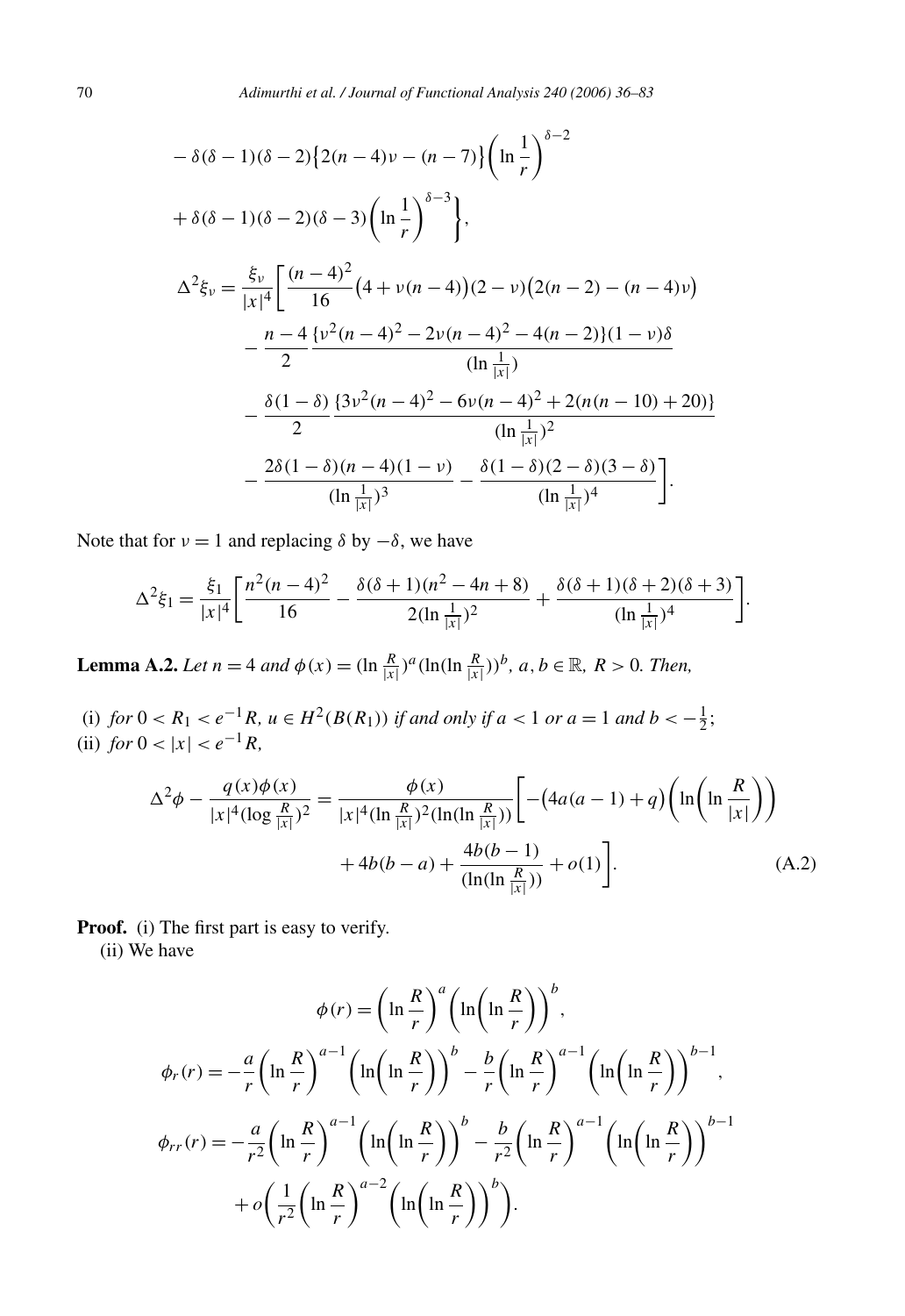Hence  $\Delta \phi = \phi_{rr} + \frac{3}{r} \phi_r(r)$  we have,

$$
\Delta \phi = -\frac{2a}{r^2} \left( \ln \frac{R}{r} \right)^{a-1} \left( \ln \left( \ln \frac{R}{r} \right) \right)^b - \frac{2b}{r^2} \left( \ln \frac{R}{r} \right)^{a-1} \left( \ln \left( \ln \frac{R}{r} \right) \right)^{b-1} + o \left( \frac{1}{r^2} \left( \ln \frac{R}{r} \right)^{a-2} \left( \ln \left( \ln \frac{R}{r} \right) \right)^b \right).
$$

Let

$$
\psi(r) = \frac{1}{r^2} \left( \ln \frac{R}{r} \right)^{\alpha} \left( \ln \left( \ln \frac{R}{r} \right) \right)^{\beta} = \frac{\psi_1}{r^2},
$$
  
\n
$$
\Delta \psi = \Delta \left( \frac{1}{r^2} \right) \psi_1 + 2 \nabla \left( \frac{1}{r^2} \right) \nabla \psi_1 + \left( \frac{1}{r^2} \right) \Delta \psi_1
$$
  
\n
$$
= \psi_1(0) - \frac{4}{r^3} \psi_1 + \frac{1}{r^2} \Delta \psi_1
$$
  
\n
$$
= -\frac{4}{r^3} \left[ -\frac{\alpha}{r^2} \left( \ln \frac{R}{r} \right)^{\alpha - 1} \left( \ln \left( \ln \frac{R}{r} \right) \right)^{\beta} - \frac{\beta}{r^2} \left( \ln \frac{R}{r} \right)^{\alpha - 1} \left( \ln \left( \ln \frac{R}{r} \right) \right)^{\beta - 1} \right]
$$
  
\n
$$
+ \frac{1}{r^2} \left[ -\frac{2\alpha}{r^2} \left( \ln \frac{R}{r} \right)^{\alpha - 1} \left( \ln \left( \ln \frac{R}{r} \right) \right)^{\beta} - \frac{2b}{r^2} \left( \ln \frac{R}{r} \right)^{\alpha - 1} \left( \ln \left( \ln \frac{R}{r} \right) \right)^{\beta - 1} \right]
$$
  
\n
$$
+ o \left( \frac{1}{r^2} \left( \ln \frac{R}{r} \right)^{\alpha - 2} \left( \ln \left( \ln \frac{R}{r} \right) \right)^{\beta} \right).
$$

Thus

$$
\Delta \psi = \frac{4}{r^4} \left( \ln \frac{R}{r} \right)^{\alpha - 1} \left( \ln \left( \ln \frac{R}{r} \right) \right)^{\beta} \left[ \alpha + \frac{\beta}{(\ln(\ln \frac{R}{r}))} \right]
$$
  
 
$$
- \frac{2}{r^4} \left( \ln \frac{R}{r} \right)^{\alpha - 1} \left( \ln \left( \ln \frac{R}{r} \right) \right)^{\beta} \left[ \alpha + \frac{\beta}{(\ln(\ln \frac{R}{r}))} \right] + o \left( \frac{1}{r^2} \left( \ln \frac{R}{r} \right)^{\alpha - 2} \left( \ln \left( \ln \frac{R}{r} \right) \right)^{\beta} \right).
$$

Hence

$$
\Delta^2 \phi = -2a \Delta \left( \frac{(\ln \frac{R}{r})^{a-1} (\ln(\ln \frac{R}{r}))^b}{r^2} \right) - 2b \Delta \left( \frac{(\ln \frac{R}{r})^{a-1} (\ln(\ln \frac{R}{r}))^{b-1}}{r^2} \right)
$$

$$
= -\frac{2a}{r^4} \left[ 4 \left( \ln \frac{R}{r} \right)^{a-2} \left( \ln \left( \ln \frac{R}{r} \right) \right)^b \left( a - 1 + \frac{b}{(\ln(\ln \frac{R}{r}))} \right)
$$

$$
- 2 \left( \ln \frac{R}{r} \right)^{a-2} \left( \ln \left( \ln \frac{R}{r} \right) \right)^b \left( a - 1 + \frac{b}{(\ln(\ln \frac{R}{r}))} \right)
$$

$$
- \frac{2b}{r^4} \left[ 4 \left( \ln \frac{R}{r} \right)^{a-2} \left( \ln \left( \ln \frac{R}{r} \right) \right)^{b-1} \left( a - 1 + \frac{b}{(\ln(\ln \frac{R}{r}))} \right) \right]
$$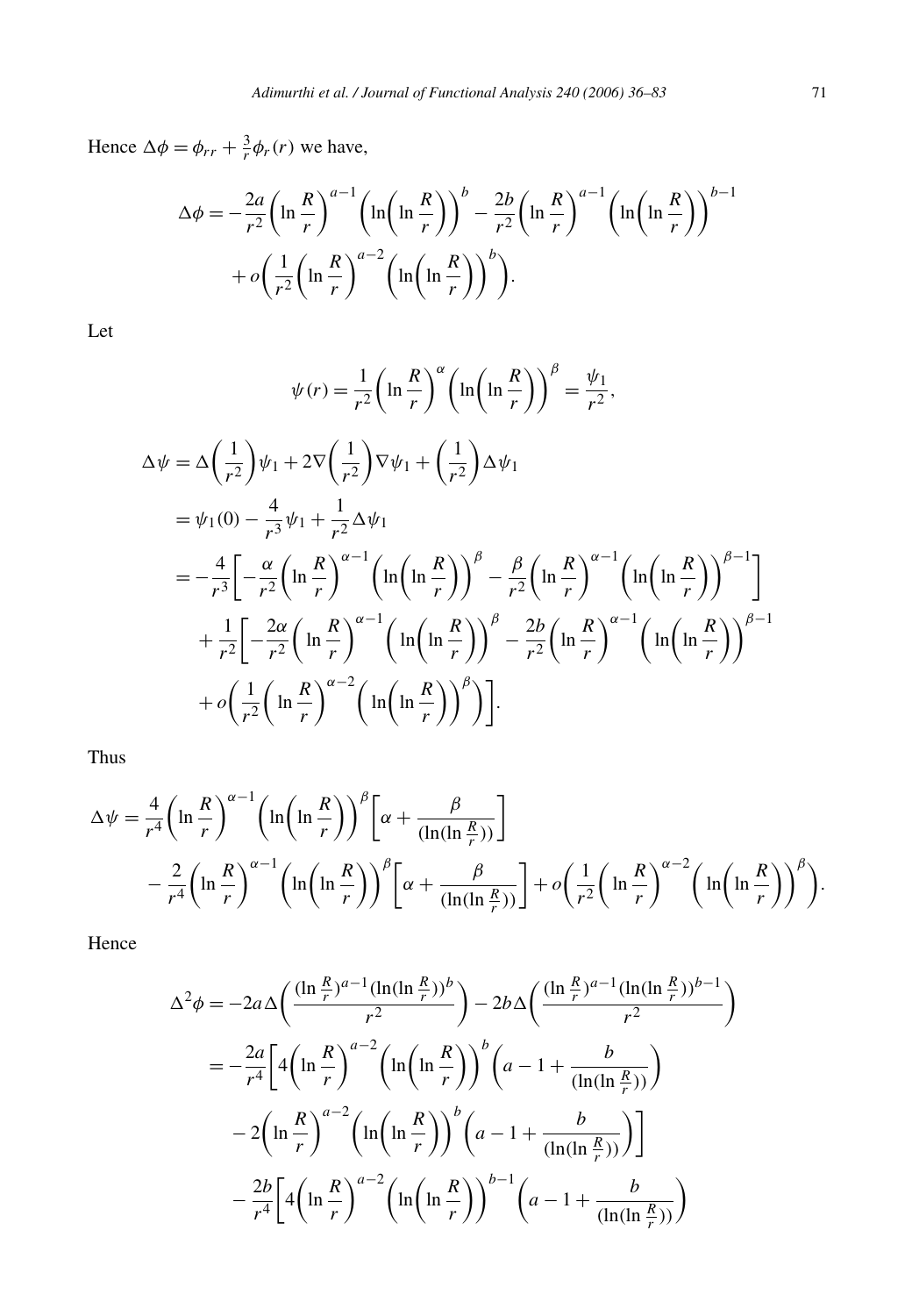$$
-2\left(\ln\frac{R}{r}\right)^{a-2}\left(\ln\left(\ln\frac{R}{r}\right)\right)^{b-1}\left(a-1+\frac{b}{(\ln(\ln\frac{R}{r}))}\right)
$$
  
= 
$$
\frac{(\ln\frac{R}{r})^{a-2}(\ln(\ln\frac{R}{r}))^b}{r^4}\left[-8a(a-1)+4a(a-1)\right]
$$
  
+ 
$$
\frac{(\ln\frac{R}{r})^{a-2}(\ln(\ln\frac{R}{r}))^{b-1}}{r^4}\left[-8ab+4ab-8b(a-1)+4b(a-1)\right]
$$
  
+ 
$$
\frac{(\ln\frac{R}{r})^{a-2}(\ln(\ln\frac{R}{r}))^{b-2}}{r^4}\left[-8b(b-1)+4b(b-1)\right],
$$

$$
\Delta^{2}\phi = -\frac{4a(a-1)}{r^{4}} \left(\ln\frac{R}{r}\right)^{a-2} \left(\ln\left(\ln\frac{R}{r}\right)\right)^{b} + \frac{4b(1-2a)}{r^{4}} \left(\ln\frac{R}{r}\right)^{a-2} \left(\ln\left(\ln\frac{R}{r}\right)\right)^{b-1} \n+ \frac{4b(b-1)}{r^{4}} \left(\ln\frac{R}{r}\right)^{a-2} \left(\ln\left(\ln\frac{R}{r}\right)\right)^{b-2} + o\left(\frac{(\ln\frac{R}{r})^{a-3}(\ln(\ln\frac{R}{r}))^{b}}{r^{4}}\right) \n= -\frac{4a(a-1)}{r^{4}} \frac{\phi}{(\ln\frac{R}{r})^{2}} + \frac{4b(1-2a)}{r^{4}} \frac{\phi}{(\ln\frac{R}{r})^{2}(\ln(\ln\frac{R}{r}))} \n+ \frac{4b(b-1)}{r^{4}} \frac{\phi}{(\ln\frac{R}{r})^{2}(\ln(\ln\frac{R}{r}))^{2}} + \frac{E\phi}{(\log\frac{R}{r})^{2}r^{4}}, \text{ where } E \to 0 \text{ as } r \to 0.
$$

Therefore we have

$$
\Delta^2 \phi - \frac{q(x)\phi}{r^4 (\log \frac{R}{r})^2} = \frac{\phi}{r^4 (\log \frac{R}{r})^2 (\ln(\ln \frac{R}{r}))} \Bigg[ -(4a(a-1) + q(x)) \left( \ln \left( \ln \frac{R}{r} \right) \right) + 4b(b-a) + \frac{4b(b-1)}{(\ln(\ln \frac{R}{r}))} + o(1) \Bigg]
$$

which finishes the proof.  $\square$ 

Thus when  $a = \frac{1}{2}$  and  $b = -\frac{s}{2}$  we have

$$
\Delta^2 \phi - \frac{q\phi}{|x|^4 (\log \frac{R}{|x|})^2}
$$
  
= 
$$
\frac{\phi}{|x|^4 (\log \frac{R}{|x|})^2 (\ln(\ln \frac{R}{|x|}))^2} \Biggl[ (1 - q(x)) \left( \ln \left( \ln \frac{R}{|x|} \right) \right)^2 - s(s+2) + o(1) \Biggr].
$$

# *A.1. H*2*(Ω) Hardy–Rellich inequality*

Let  $\Omega$  be a smooth domain of  $\mathbb{R}^4$  and consider the problem

$$
\begin{cases}\n\Delta^2 w = 0 & \text{in } \Omega, \\
w = f & \text{on } \partial \Omega, \\
\frac{\partial w}{\partial \nu} = g & \text{on } \partial \Omega.\n\end{cases}
$$
\n(A.3)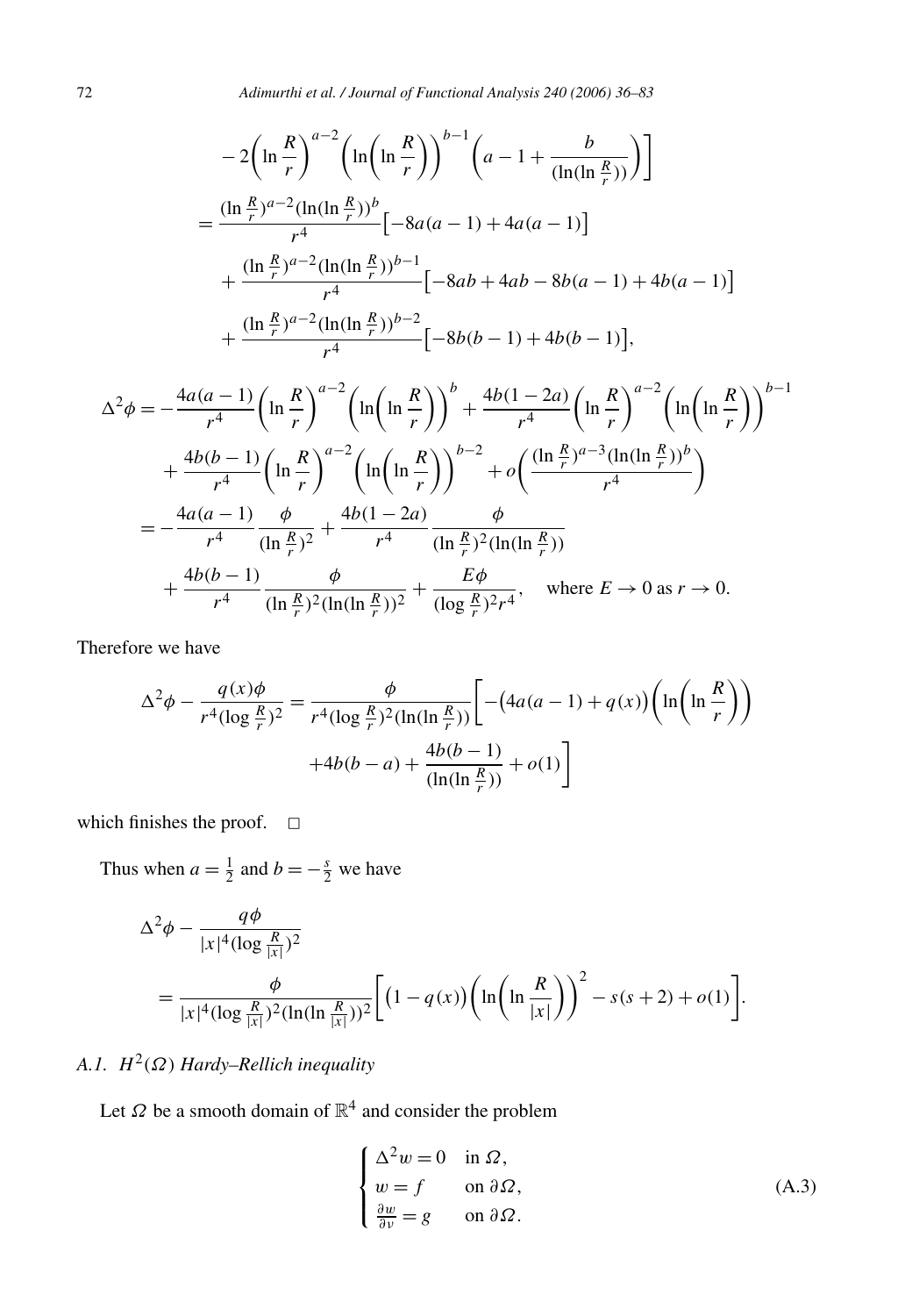Then, by elliptic regularity, there exist unique Green functions  $K_1(x, y)$ ,  $K_2(x, y)$  smooth for  $x \in \Omega$ ,  $y \in \partial \Omega$  and some constants  $C_1 > 0$ ,  $C_2 > 0$  such that  $\forall x \in \Omega$ ,  $y \in \partial \Omega$ 

$$
|K_1(x, y)| \leqslant \frac{C_1}{|x - y|}, \qquad |K_2(x, y)| \leqslant \frac{C_2}{|x - y|^2}.
$$
 (A.4)

Moreover,

$$
w(x) = \int_{\partial \Omega} K_1(x, y) f(y) d\sigma(y) + \int_{\partial \Omega} K_2(x, y) g(y) d\sigma(y).
$$
 (A.5)

Then we have the following lemma.

**Lemma A.3.** *Consider the above problem. Then,*  $\forall \alpha \ge 0$  *there exists a constant C* > 0 *such that* 

$$
\int_{\Omega} w^2 \leqslant C \bigg\{ \int_{\partial \Omega} f^2 + \int_{\partial \Omega} g^2 \bigg\},\tag{A.6}
$$

$$
\int_{\Omega} \frac{|\ln(\ln \frac{R}{|x|})|^{\alpha} w^2}{|x|^4 (\ln \frac{R}{|x|})^2} dx \leq C \left\{ \int_{\partial \Omega} f^2 + \int_{\partial \Omega} g^2 \right\}.
$$
 (A.7)

#### Proof. (A.6) follows easily.

For (A.7) we proceed in the following manner. We have

$$
\int_{\Omega} \frac{|\ln(\ln \frac{R}{|x|})|^{\alpha} w^2}{|x|^4 (\ln \frac{R}{|x|})^2} dx \leq \int_{\partial \Omega} f^2(y) \bigg( \int_{\Omega} \frac{|\ln(\ln \frac{R}{|x|})|^{\alpha} |K_1(x, y)|}{|x|^4 (\ln \frac{R}{|x|})^2} dx \bigg) d\sigma(y) + \int_{\partial \Omega} g^2(y) \bigg( \int_{\Omega} \frac{|\ln(\ln \frac{R}{|x|})|^{\alpha} |K_2(x, y)|}{|x|^4 (\ln \frac{R}{|x|})^2} dx \bigg) d\sigma(y).
$$

Let  $\overline{B(0, R_1)} \subset \Omega$ . Then

$$
\int_{\Omega} \frac{|\ln(\ln \frac{R}{|x|})|^{\alpha} w^2}{|x|^4 (\ln \frac{R}{|x|})^2} dx \leq C \int_{\partial \Omega} f^2(y) \left( \int_{B(0,R_1)} \cdots + \int_{\Omega \setminus B(0,R_1)} \cdots \right) d\sigma(y) + C \int_{\partial \Omega} g^2(y) \left( \int_{B(0,R_1)} \cdots + \int_{\Omega \setminus B(0,R_1)} \cdots \right) d\sigma(y),
$$

$$
\int_{\Omega} \frac{|\ln(\ln \frac{R}{|x|})|^{\alpha} w^2}{|x|^4 (\ln \frac{R}{|x|})^2} dx \leq C \int_{\partial \Omega} f^2(y) \left( \int_0^R \frac{|\ln(\ln \frac{R}{r})|^{\alpha}}{r (\ln \frac{R}{r})^2} + \int_{\Omega \setminus B(0, R_1)} \frac{1}{|x - y|} \right) d\sigma(y) + C \int_{\partial \Omega} g^2(y) \left( \int_0^R \frac{|\ln(\ln \frac{R}{r})|^{\alpha}}{r (\ln \frac{R}{r})^2} + \int_{\Omega \setminus B(0, R_1)} \frac{1}{|x - y|^2} \right) d\sigma(y).
$$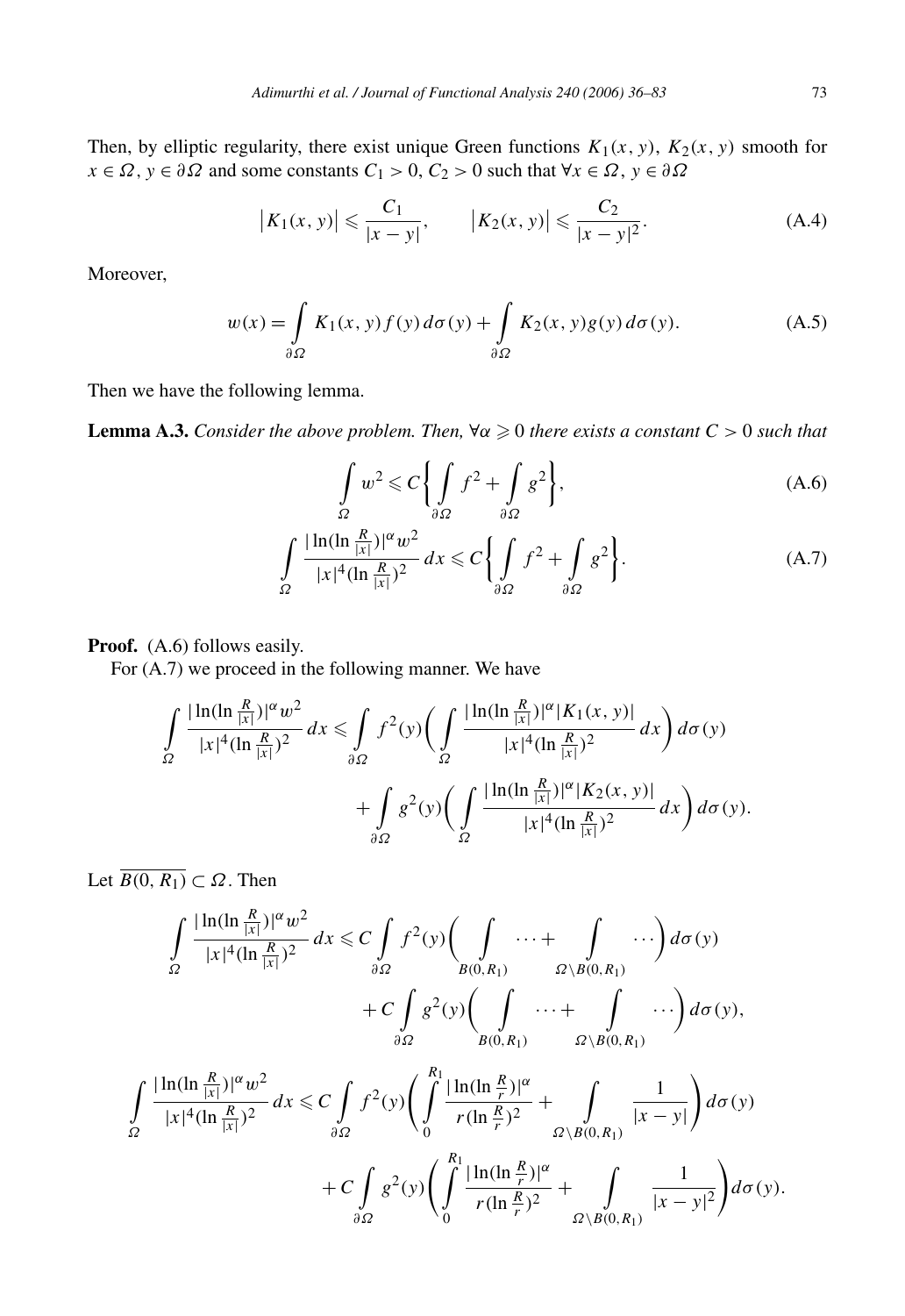Hence we have

$$
\int_{\Omega} \frac{|\ln(\ln \frac{R}{|x|})|^{\alpha} w^2}{|x|^4 (\ln \frac{R}{|x|})^2} dx \leqslant C \left\{ \int_{\partial \Omega} f^2 + \int_{\partial \Omega} g^2 \right\}.
$$

The proof of lemma is finished.  $\square$ 

In order to state the next result we introduce certain notations. Let  $e^{(0)} = 1, e^{(1)} = e, e^{(k)} = 1$  $e^{e^{(k-1)}}$  for  $k \ge 1$ . Let  $b > 0$  and define

$$
\ln^1(b) = \ln b
$$
,  $\ln^k(b) = \ln(\ln^{k-1}(b))$ .

Then we have the following.

**Theorem A.1.** Let  $\Omega$  be a bounded domain with smooth boundary and  $0 \in \Omega$ . Let  $R > e^{(k+1) \sup_{x \in \partial \Omega} |x|}$ , then there exist constants  $\lambda_1 > 0$ ,  $\lambda_2 > 0$  such that for all  $u \in H^2(\Omega)$ 

$$
\int_{\Omega} (\Delta u)^2 dx - \frac{n^2 (n-4)^2}{16} \int_{\Omega} \frac{u^2}{|x|^4} dx - \frac{n(n-4)}{8} \int_{\Omega} \frac{u^2}{|x|^4 (\ln \frac{R}{|x|})^2} \n- \frac{n(n-4)}{8} \sum_{i=2}^{\infty} \int_{\Omega} \frac{u^2}{|x|^4 (\ln \frac{R}{|x|})^2} x_2^2 x_3^2 \cdots x_i^2 \n\ge -\lambda_1 \int_{\partial \Omega} u^2 - \lambda_2 \int_{\partial \Omega} \left(\frac{\partial u}{\partial \nu}\right)^2, \quad \text{for } n \ge 5; \n\int_{\Omega} (\Delta u)^2 dx - \int_{\Omega} \frac{u^2}{|x|^4 (\ln \frac{R}{|x|})^2} dx - \sum_{l=1}^k \int_{\Omega} \frac{u^2}{|x|^4 (\ln \frac{R}{|x|})^2 (\ln^l \frac{R}{|x|})^2} \n\ge -\lambda_1 \int_{\partial \Omega} u^2 - \lambda_2 \int_{\partial \Omega} \left(\frac{\partial u}{\partial \nu}\right)^2, \quad n = 4.
$$
\n(A.9)

**Proof of (A.8).** In order to prove (A.8) we borrow ideas from [2]. Let  $E := |x|^{-(n-4)}$ ,  $u \in$ *C*<sup>2</sup>(Ω) ∩ *C*<sup>1</sup>( $\overline{\Omega}$ ) and *u* = *E*<sup>1/2</sup>*v*<sub>0</sub>. Then *v*<sub>0</sub>(0) = 0 and

$$
|\nabla u|^2 = \frac{(n-4)^2}{4} \frac{u^2}{|x|^2} + |\nabla v_0|^2 E - (n-4) \left\langle \frac{x}{|x|^2}, \nabla v_0 \right\rangle E v_0,
$$
  

$$
\frac{|\nabla u|^2}{|x|^2} = \frac{(n-4)^2}{4} \frac{u^2}{|x|^4} + \frac{|\nabla v_0|^2}{|x|^2} E - \frac{(n-4)}{2} \left\langle \frac{x}{|x|^n}, \nabla v_0^2 \right\rangle,
$$
  

$$
\int_{\Omega} \frac{|\nabla u|^2}{|x|^2} dx = \frac{(n-4)^2}{4} \int_{\Omega} \frac{u^2}{|x|^4} dx + \int_{\Omega} \frac{|\nabla v_0|^2}{|x|^2} E dx - \frac{(n-4)}{2} \int_{\partial\Omega} \frac{\langle x, v \rangle}{|x|^n} v_0^2,
$$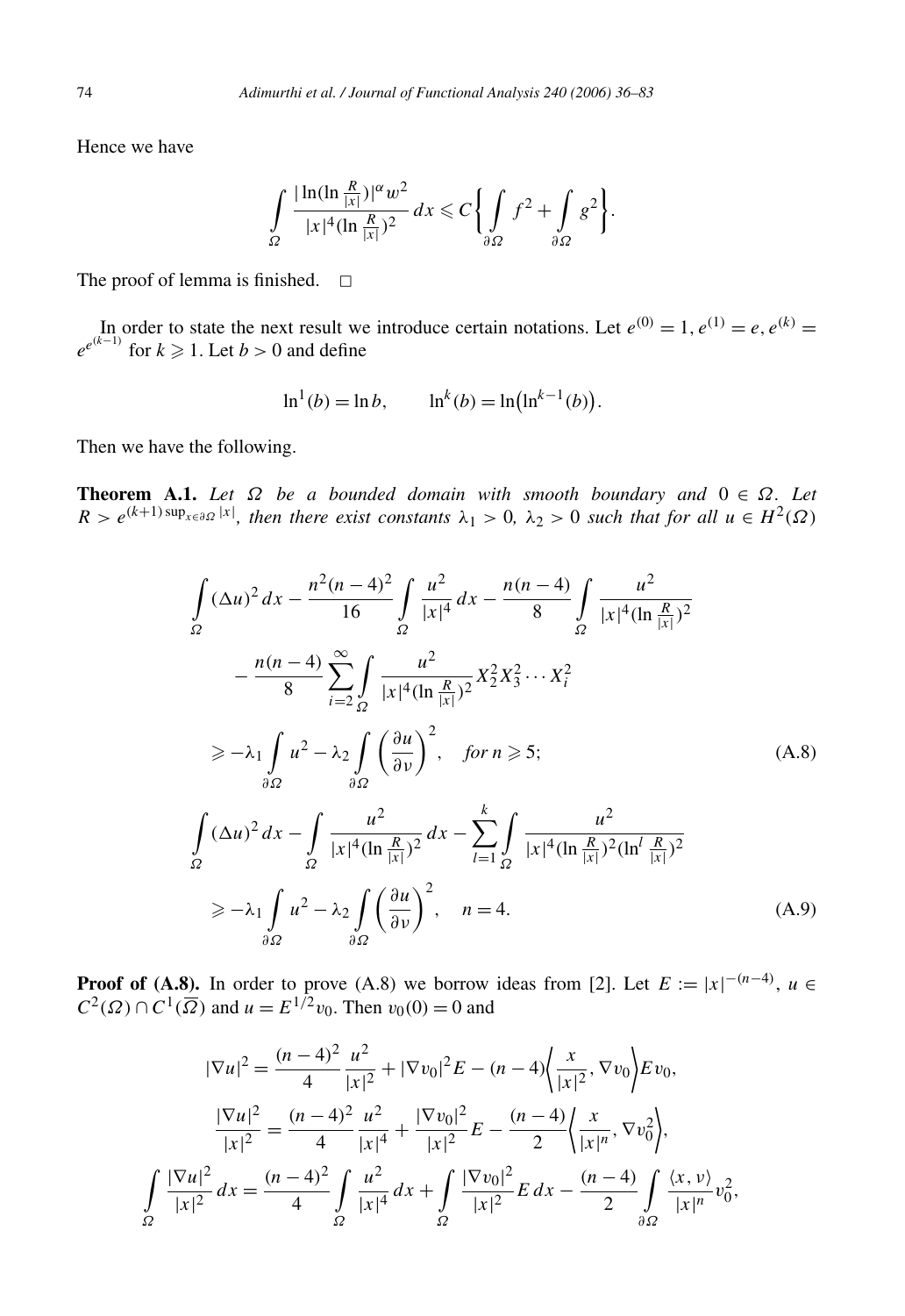*Adimurthi et al. / Journal of Functional Analysis 240 (2006) 36–83* 75

$$
\int_{\Omega} \frac{|\nabla u|^2}{|x|^2} dx = \frac{(n-4)^2}{4} \int_{\Omega} \frac{u^2}{|x|^4} dx + \int_{\Omega} \frac{|\nabla v_0|^2}{|x|^2} E dx - \frac{(n-4)}{2} \int_{\partial\Omega} \frac{\langle x, v \rangle}{|x|^4} u^2. \tag{A.10}
$$

Now,

$$
\int_{\Omega} \frac{|\nabla u|^2}{|x|^2} dx = \int_{\Omega} \frac{\nabla u \cdot \nabla u}{|x|^2} dx
$$
  
=  $-\int_{\Omega} \nabla \left(\frac{\nabla u}{|x|^2}\right) u dx + \int_{\partial\Omega} \frac{u}{|x|^2} \langle \nabla u, v \rangle$   
=  $-\int_{\Omega} \frac{u \Delta u}{|x|^2} dx + 2 \int_{\Omega} u \nabla u \cdot \frac{x}{|x|^4} + \int_{\partial\Omega} \frac{u}{|x|^2} \frac{\partial u}{\partial v}$   
=  $-\int_{\Omega} \frac{u \Delta u}{|x|^2} dx - (n-4) \int_{\Omega} \frac{u^2}{|x|^4} + \int_{\partial\Omega} \frac{u^2}{|x|^4} \langle x, v \rangle + \int_{\partial\Omega} \frac{u}{|x|^2} \frac{\partial u}{\partial v}. \quad (A.11)$ 

Putting the value of (A.10) in (A.11) we have

$$
-\int_{\Omega} \frac{u \Delta u}{|x|^2} dx = \frac{n(n-4)}{4} \int_{\Omega} \frac{u^2}{|x|^4} - \frac{n-2}{2} \int_{\partial \Omega} \frac{u^2}{|x|^4} \langle x, v \rangle dx
$$

$$
-\int_{\partial \Omega} \frac{u}{|x|^2} \frac{\partial u}{\partial v} + \int_{\Omega} \frac{|\nabla v_0|^2}{|x|^2} E dx.
$$
(A.12)

Using the above substitution and Schwartz inequality, we obtain

$$
\int_{\Omega} |\Delta u|^2 dx \geq \frac{n^2 (n-4)^2}{16} \int_{\Omega} \frac{u^2}{|x|^4} - \frac{(n-4)(n-2)}{2} \int_{\partial \Omega} \frac{u^2}{|x|^4} \langle x, v \rangle dx
$$

$$
- \frac{n-4}{2} \int_{\partial \Omega} \frac{u}{|x|^2} \frac{\partial u}{\partial v} + \frac{n(n-4)}{2} \int_{\Omega} \frac{|\nabla v_0|^2}{|x|^2} E dx.
$$

Let  $v_1 = X_1^{1/2} v_0$ . Then we have

$$
\int_{\Omega} \frac{|\nabla v_0|^2}{|x|^2} E dx = \frac{1}{4} \int_{\Omega} \frac{|u|^2}{|x|^4} X_1^2 - \int_{\partial \Omega} \frac{u^2}{|x|^4} \langle x, v \rangle X_1 + \int_{\Omega} \frac{|\nabla v_1|^2}{|x|^2} E X_1.
$$

Similarly for *i*  $\geq 2$  define  $v_i(x) = X_i^{1/2}v_{i-1}$ . Then

$$
\int_{\Omega} \frac{|\nabla v_1|^2}{|x|^2} E X_1 dx = \frac{1}{4} \int_{\Omega} \frac{|u|^2}{|x|^4} X_1^2 X_2^2 - \int_{\partial \Omega} \frac{u^2}{|x|^4} \langle x, v \rangle X_1 X_2 + \int_{\Omega} \frac{|\nabla v_2|^2}{|x|^2} E X_1 X_2.
$$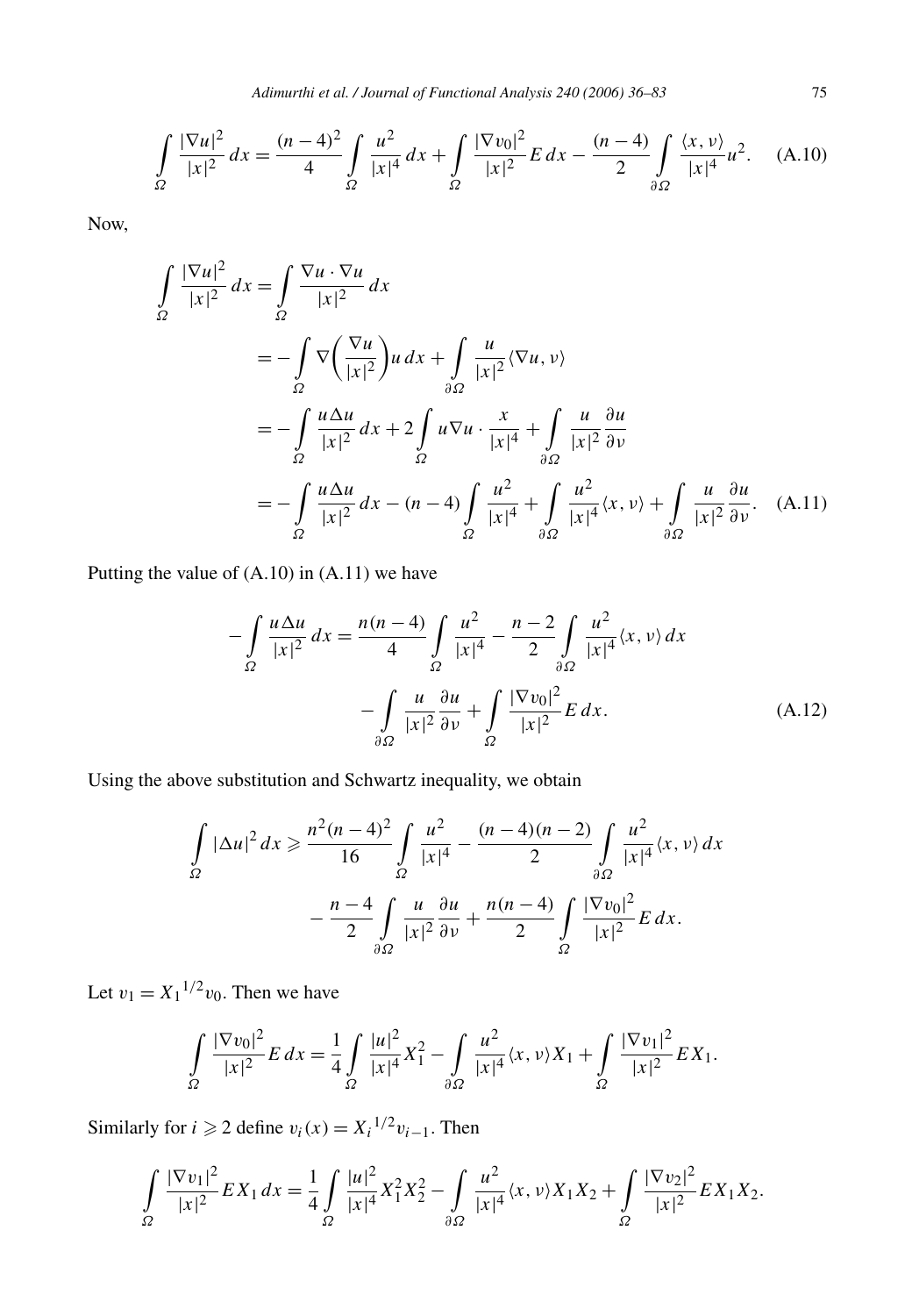Let

$$
\lambda_1 = \inf_{x \in \partial \Omega} \frac{|\langle x, v \rangle|}{|x|^4} \left\{ \frac{(n-4)(n-2)}{2} + \sum_{i=1}^{\infty} X_1 \cdots X_i \right\} + \frac{(n-4)^2}{4}.
$$

Similarly as in Theorem 2.1,

$$
\int_{\Omega} |\Delta u|^2 dx \ge \frac{n^2 (n-4)^2}{16} \int_{\Omega} \frac{u^2}{|x|^4} + \frac{n(n-4)}{8} \int_{\Omega} \frac{u^2}{|x|^4 (\ln \frac{R}{|x|})^2} - \lambda_1 \int_{\partial \Omega} u^2
$$

$$
- \lambda_2 \int_{\partial \Omega} \left(\frac{\partial u}{\partial \nu}\right)^2 + \frac{n(n-4)}{8} \sum_{i=2}^{\infty} \frac{u^2}{|x|^4 (\ln \frac{R}{|x|})^2} X_2^2 X_3^2 \cdots X_i^2. \qquad \Box
$$

**Proof of (A.9).** In order to prove Theorem A.1, we require the following lemma and the proof of the theorem will follow as a consequence.  $\Box$ 

Let *H* = {*u* ∈ *H*<sup>2</sup>(Ω):  $\Delta^2 u = 0$ }. Then  $H^2(\Omega) = H_0^2(\Omega) \oplus H$ . For  $v \in H_0^2(\Omega)$ ,  $u \in H$  we have  $\int_{\Omega} \Delta u \Delta v = 0$ .

**Lemma A.4.** *Let*  $u \in H^2(\Omega)$ ,  $v \in H_0^2(\Omega)$ ,  $w \in H$  *such that*  $u = v + w$ *, where w satisfies* 

$$
\begin{cases} \Delta^2 w = 0 & \text{in } \Omega, \\ w = u & \text{on } \partial \Omega, \\ \frac{\partial w}{\partial \nu} = \frac{\partial u}{\partial \nu} & \text{on } \partial \Omega. \end{cases}
$$

*Then there exists*  $C > 0$  *such that* 

$$
\int_{\Omega} (\Delta u)^2 = \int_{\Omega} (\Delta v)^2 + \int_{\Omega} (\Delta w)^2,
$$
\n(A.13)

$$
\int_{\Omega} w^2 \leqslant C \bigg\{ \int_{\partial \Omega} u^2 + \int_{\partial \Omega} \bigg( \frac{\partial u}{\partial \nu} \bigg)^2 \bigg\}.
$$
\n(A.14)

*Let k* ∈  $N$ *, R > e*<sup>(*k*+1)</sup> sup<sub>*Ω*</sub> |*x*|*, then there exist C*<sub>1</sub> > 0*, C*<sub>2</sub> > 0 *such that* ∀*u* ∈ *H*<sup>2</sup>(*Ω*)

$$
\int_{\Omega} (\Delta u)^2 - \int_{\Omega} (\Delta w)^2 + C_1 \int_{\partial \Omega} u^2 + C_2 \int_{\partial \Omega} \left(\frac{\partial u}{\partial \nu}\right)^2 - \int_{\Omega} \frac{u^2}{|x|^4 (\ln \frac{R}{|x|})^2} \n\geq \sum_{l=1}^k \int_{\Omega} \frac{u^2}{|x|^4 (\ln \frac{R}{|x|})^2 (\ln^l \frac{R}{|x|})^2}.
$$
\n(A.15)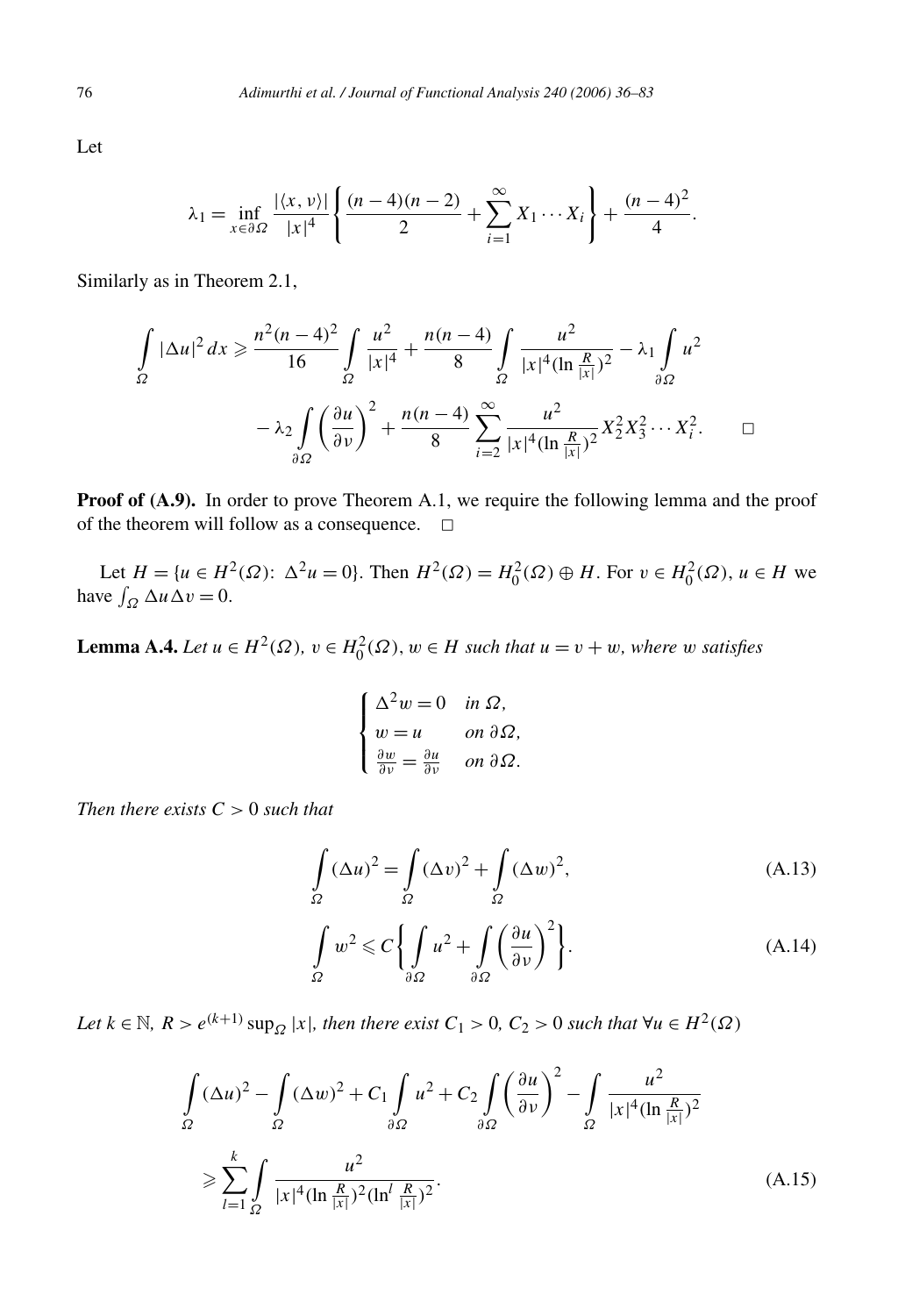**Proof.** The first part follows trivially.

For the second part define

$$
I(u) := \int_{\Omega} (\Delta u)^2 - \int_{\Omega} \frac{u^2}{|x|^4 (\ln \frac{R}{|x|})^2}.
$$

Let  $0 \leq l \leq k$  and let  $C_k$  denote a generic constant depending on  $k, \Omega, R$ . Then

$$
2\int_{\Omega} \frac{|vw|}{(|x|^2 \ln \frac{R}{|x|})^2 (\ln^l \frac{R}{|x|})^2} = 2\int_{\Omega} \frac{|v|}{|x|^2 (\ln \frac{R}{|x|}) (\ln^{k+1} \frac{R}{|x|})} \frac{|w| (\ln^{k+1} \frac{R}{|x|})}{|x|^2 (\ln \frac{R}{|x|}) (\ln^l \frac{R}{|x|})^2}
$$
  
\n
$$
\leq \frac{1}{N} \int_{\Omega} \frac{|v|^2}{|x|^4 (\ln \frac{R}{|x|})^2 (\ln^{k+1} \frac{R}{|x|})^2} + C_k \int_{\Omega} \frac{|w|^2 (\ln^{k+1} \frac{R}{|x|})^2}{|x|^4 (\ln \frac{R}{|x|})^2 (\ln^l \frac{R}{|x|})^4}
$$
  
\n
$$
\leq \frac{1}{N} \int_{\Omega} \frac{|v|^2}{|x|^4 (\ln \frac{R}{|x|})^2 (\ln^{k+1} \frac{R}{|x|})^2} + C_k \int_{\partial \Omega} \left\{ u^2 + \left(\frac{\partial u}{\partial v}\right)^2 \right\}
$$
  
\n
$$
\leq \frac{1}{N} \int_{\Omega} \frac{|v|^2}{|x|^4 (\ln \frac{R}{|x|})^2 (\ln^{k+1} \frac{R}{|x|})^2} + C_k \int_{\partial \Omega} \left\{ u^2 + \left(\frac{\partial u}{\partial v}\right)^2 \right\}.
$$

Thus we have

$$
2\int_{\Omega} \frac{|vw|}{|x|^4 (\ln \frac{R}{|x|})^2 (\ln^l \frac{R}{|x|})^2} \le \frac{1}{N} \int_{\Omega} \frac{|v|^2}{|x|^4 (\ln \frac{R}{|x|})^2 (\ln^{k+1} \frac{R}{|x|})^2} + C_k \int_{\partial \Omega} \left\{ u^2 + \left( \frac{\partial u}{\partial v} \right)^2 \right\}.
$$
 (A.16)

Using  $(A.16)$ ,  $(A.7)$  we have

$$
I(u) - \sum_{l=1}^{k} \int \frac{|u|^2}{|x|^4 (\ln \frac{R}{|x|})^2 (\ln^l \frac{R}{|x|})^2}
$$
  
=  $I(v + w) - \sum_{l=1}^{k} \int \frac{|u|^2}{|x|^4 (\ln \frac{R}{|x|})^2 (\ln^l \frac{R}{|x|})^2}$   
=  $I(v) + I(w) - \sum_{l=1}^{k} \int \frac{|v|^2}{|x|^4 (\ln \frac{R}{|x|})^2 (\ln^l \frac{R}{|x|})^2} - 2 \sum_{l=1}^{k} \int \frac{vw}{|x|^4 (\ln \frac{R}{|x|})^2 (\ln^l \frac{R}{|x|})^2}$   
 $- \sum_{l=1}^{k} \int \frac{|w|^2}{|x|^4 (\ln \frac{R}{|x|})^2 (\ln^l \frac{R}{|x|})^2} - 2 \int \frac{vw}{|x|^4 (\ln \frac{R}{|x|})^2}$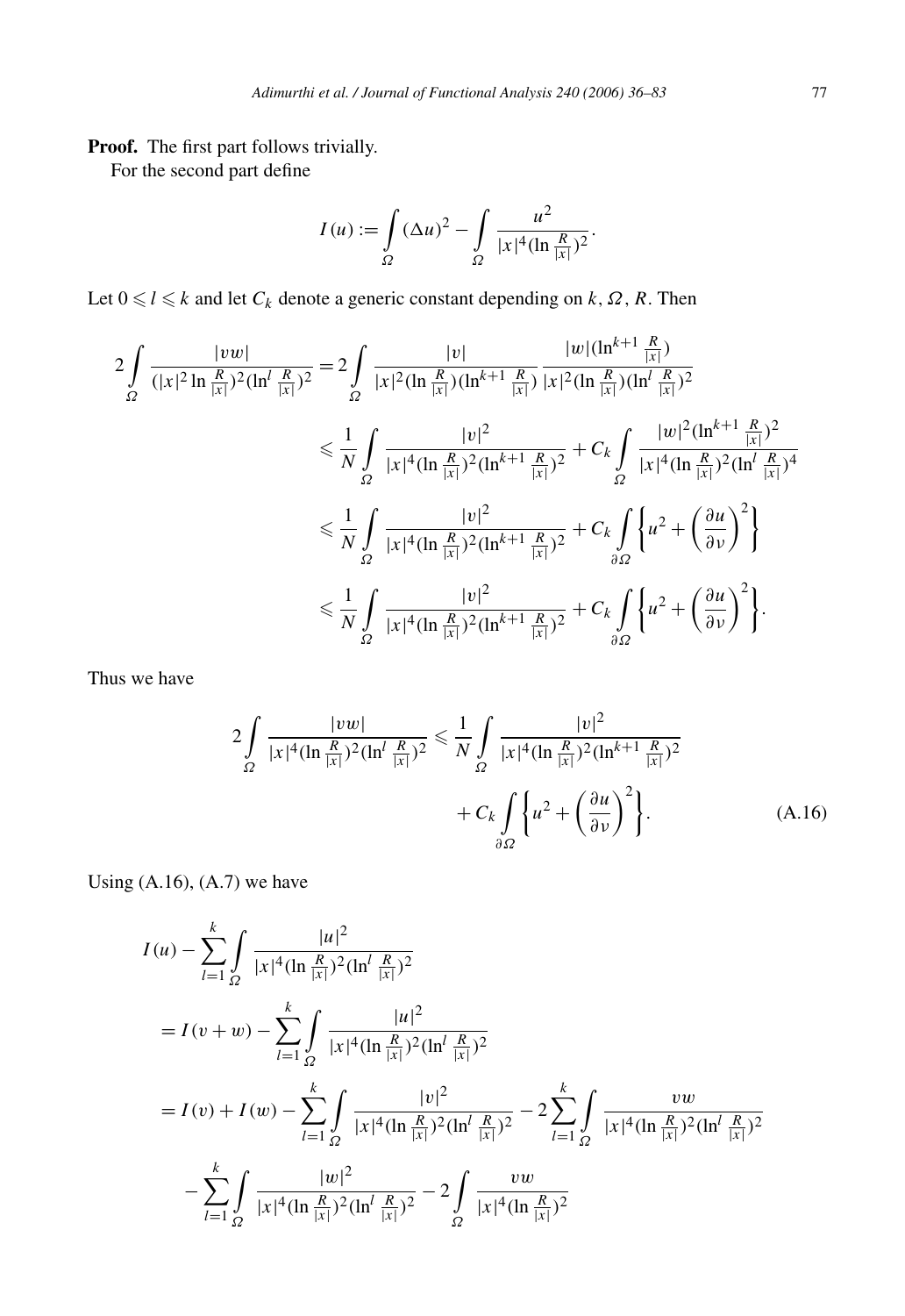$$
\geq I(v) - \sum_{l=1}^{k} \int_{\Omega} \frac{|v|^2}{|x|^4 (\ln \frac{R}{|x|})^2 (\ln^l \frac{R}{|x|})^2} - \frac{(k+1)}{N} \int_{\Omega} \frac{|v|^2}{|x|^4 (\ln \frac{R}{|x|})^2 (\ln^{k+1} \frac{R}{|x|})^2}
$$

$$
- C_k \int_{\partial\Omega} \left\{ u^2 + \left(\frac{\partial u}{\partial v}\right)^2 \right\} + \int_{\Omega} (\Delta w)^2.
$$

Choosing  $N = k + 1$  we have

$$
I(u) - \sum_{l=1}^{k} \int_{\Omega} \frac{|u|^2}{|x|^4 (\ln \frac{R}{|x|})^2 (\ln^l \frac{R}{|x|})^2}
$$
  
\n
$$
\geq I(v) - \sum_{l=1}^{k+1} \int_{\Omega} \frac{|v|^2}{|x|^4 (\ln \frac{R}{|x|})^2 (\ln^l \frac{R}{|x|})^2} + \int_{\Omega} (\Delta w)^2 - C_k \int_{\partial \Omega} \left\{ u^2 + \left( \frac{\partial u}{\partial v} \right)^2 \right\}.
$$

Finally as  $v \in H_0^2(\Omega)$  we have

$$
I(u) - \int_{\Omega} (\Delta w)^2 - \sum_{i=1}^k \int_{\Omega} \frac{|u|^2}{|x|^4 (\ln \frac{R}{|x|})^2 (\ln^l \frac{R}{|x|})^2} \geq -C_1 \int_{\partial \Omega} u^2 - C_2 \int_{\partial \Omega} \left(\frac{\partial u}{\partial \nu}\right)^2.
$$

Hence the lemma is proved.  $\square$ 

## *A.2.*  $W_0^{1,q}(\Omega)$  *estimates*

**Theorem A.2.** Let  $1 \leq q < 2$ . Then there exist  $R_0 > 0$ ,  $C_1 > 0$ ,  $C_2 > 0$  such that  $\forall R \geq R_0$ ,  $\forall u \in H_0^2(\Omega) \text{ or } \forall u \in H^2(\Omega) \cap H_0^1(\Omega)$ 

$$
\int_{\Omega} (\Delta u)^2 dx - \frac{n^2 (n-4)^2}{16} \int_{\Omega} \frac{u^2}{|x|^4} dx - C_1 \int_{\Omega} \frac{u^2}{|x|^4 (\ln \frac{R}{|x|})^2}
$$
\n
$$
\geq C_2 \|u\|_{W_0^{1,q}(\Omega)}^2, \quad n \geq 5; \tag{A.17}
$$
\n
$$
\int_{\Omega} (\Delta u)^2 dx - \int_{\Omega} \frac{u^2}{|x|^4 (\ln \frac{R}{|x|})^2} dx - \int_{\Omega} \frac{u^2}{|x|^4 (\ln \frac{R}{|x|})^2 (\ln(\ln \frac{R}{|x|}))^2}
$$
\n
$$
\geq C_2 \|u\|_{W_0^{1,q}(\Omega)}^2, \quad n = 4. \tag{A.18}
$$

**Proof of (A.17).** We use the similar ideas as in [3]. Let  $n \ge 5$ . Then we obtain by Theorem A.1,

$$
\int_{\Omega} (\Delta u)^2 dx - \frac{n^2 (n-4)^2}{16} \int_{\Omega} \frac{u^2}{|x|^4} dx - C_1 \int_{\Omega} \frac{u^2}{|x|^4 (\ln \frac{R}{|x|})^2} \geqslant C \int_{\Omega} \frac{|\nabla w|^2}{|x|^{n-2}} \left( \ln \frac{R}{|x|} \right),
$$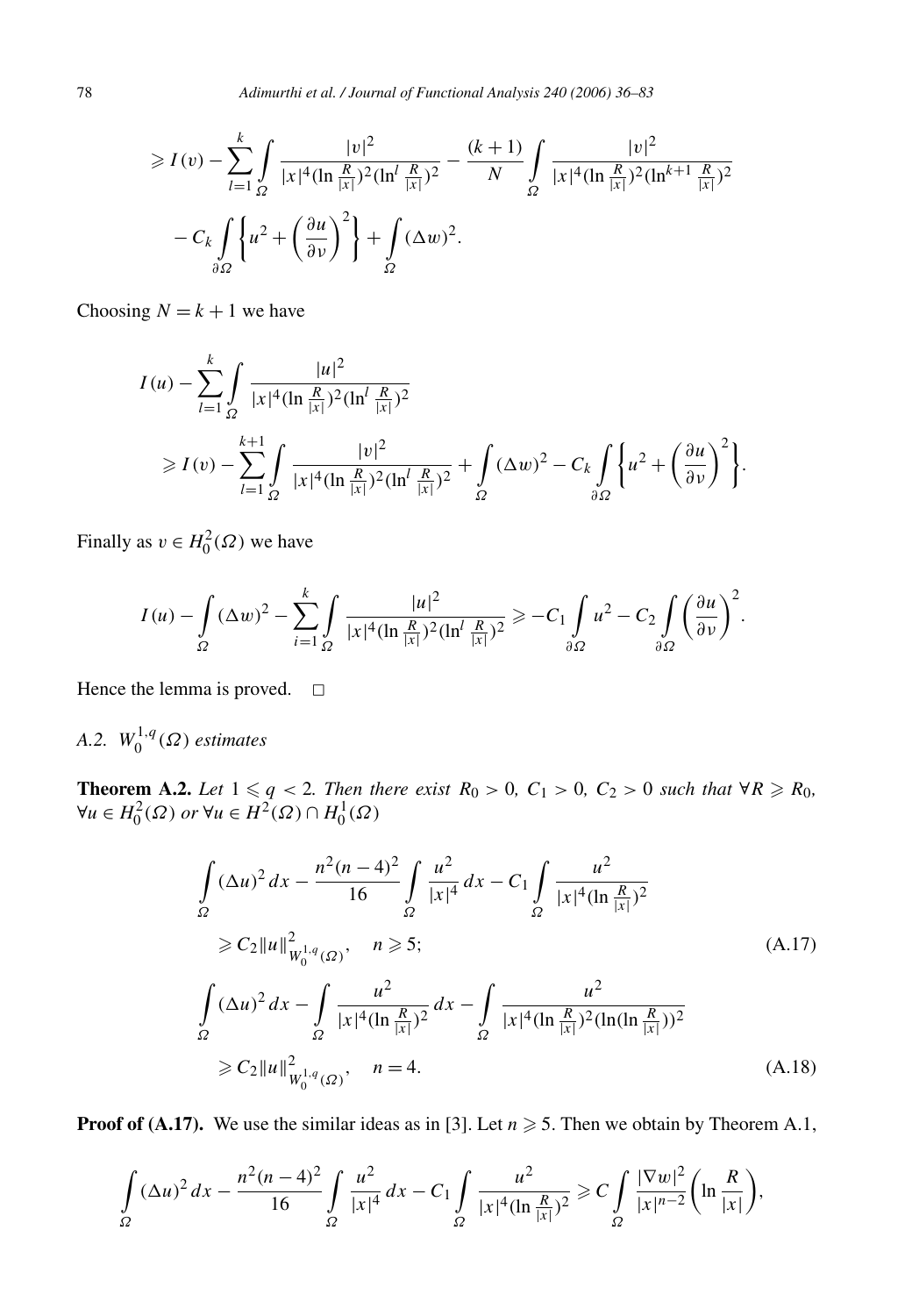where

$$
w = \left(\ln\frac{R}{|x|}\right)^{-1/2} v = \left(\ln\frac{R}{|x|}\right)^{-1/2} |x|^{\frac{n-4}{2}} u.
$$

Since

$$
u = |x|^{-\frac{n-4}{2}} \left( \ln \frac{R}{|x|} \right)^{1/2} w,
$$

we have

$$
|\nabla u| = O\bigg(\frac{(\ln \frac{R}{|x|})^{1/2}}{|x|^{\frac{n-4}{2}}} \nabla w + \frac{(\ln \frac{R}{|x|})^{1/2}}{|x|^{\frac{n-2}{2}}} w\bigg).
$$

Therefore

$$
|\nabla u|^q = O\bigg(\frac{(\ln \frac{R}{|x|})^{q/2}}{|x|^{\frac{n-4}{2}q}}|\nabla w|^q + \frac{(\ln \frac{R}{|x|})^{q/2}}{|x|^{\frac{n-2}{2}q}}|w|^q\bigg).
$$

Let  $w \in C_0^{\infty}(\Omega)$  and  $k \geqslant 0$ ,  $\alpha \geqslant 0$ . Then

$$
\int_{\Omega} \frac{(\ln \frac{R}{|x|})^{\alpha}}{|x|^k} |w|^q = \frac{1}{n} \int_{\Omega} \frac{(\text{div } x)(\ln \frac{R}{|x|})^{\alpha}}{|x|^k} |w|^q
$$

$$
= -\frac{q}{n} \int_{\Omega} \frac{\langle x, \nabla w \rangle (\ln \frac{R}{|x|})^{\alpha}}{|x|^k} |w|^{q-2} w + \frac{k}{n} \int_{\Omega} \frac{(\ln \frac{R}{|x|})^{\alpha}}{|x|^k} |w|^q
$$

$$
+ \frac{\alpha}{n} \int_{\Omega} \frac{(\ln \frac{R}{|x|})^{\alpha}}{|x|^k (\ln \frac{R}{|x|})} |w|^q.
$$

Let  $k < n$  and  $R_0 > 0$  such that

$$
\frac{\alpha}{n} \sup_{x \in \Omega} \frac{1}{(\ln \frac{R_0}{|x|})} < \frac{1}{2} \left( 1 - \frac{k}{n} \right).
$$

Then for  $R \ge R_0$ , the above identity gives

$$
\frac{1}{2}\left(1-\frac{k}{n}\right)\int_{\Omega}\frac{(\ln\frac{R}{|x|})^{\alpha}}{|x|^k}|w|^q \leq \frac{q}{n}\int_{\Omega}\frac{|\nabla w|(\ln\frac{R}{|x|})^{\alpha}}{|x|^{k-1}}|w|^{q-1},
$$
  

$$
\frac{1}{2}\left(1-\frac{k}{n}\right)\int_{\Omega}\frac{(\ln\frac{R}{|x|})^{\alpha}}{|x|^k}|w|^q \leq \frac{q}{n}\left(\int_{\Omega}\frac{|w|^q(\ln\frac{R}{|x|})^{\alpha}}{|x|^k}\right)^{(q-1)/q}\left(\int_{\Omega}\frac{|\nabla w|^q(\ln\frac{R}{|x|})^{\alpha}}{|x|^{k-q}}\right)^{1/q}
$$

*.*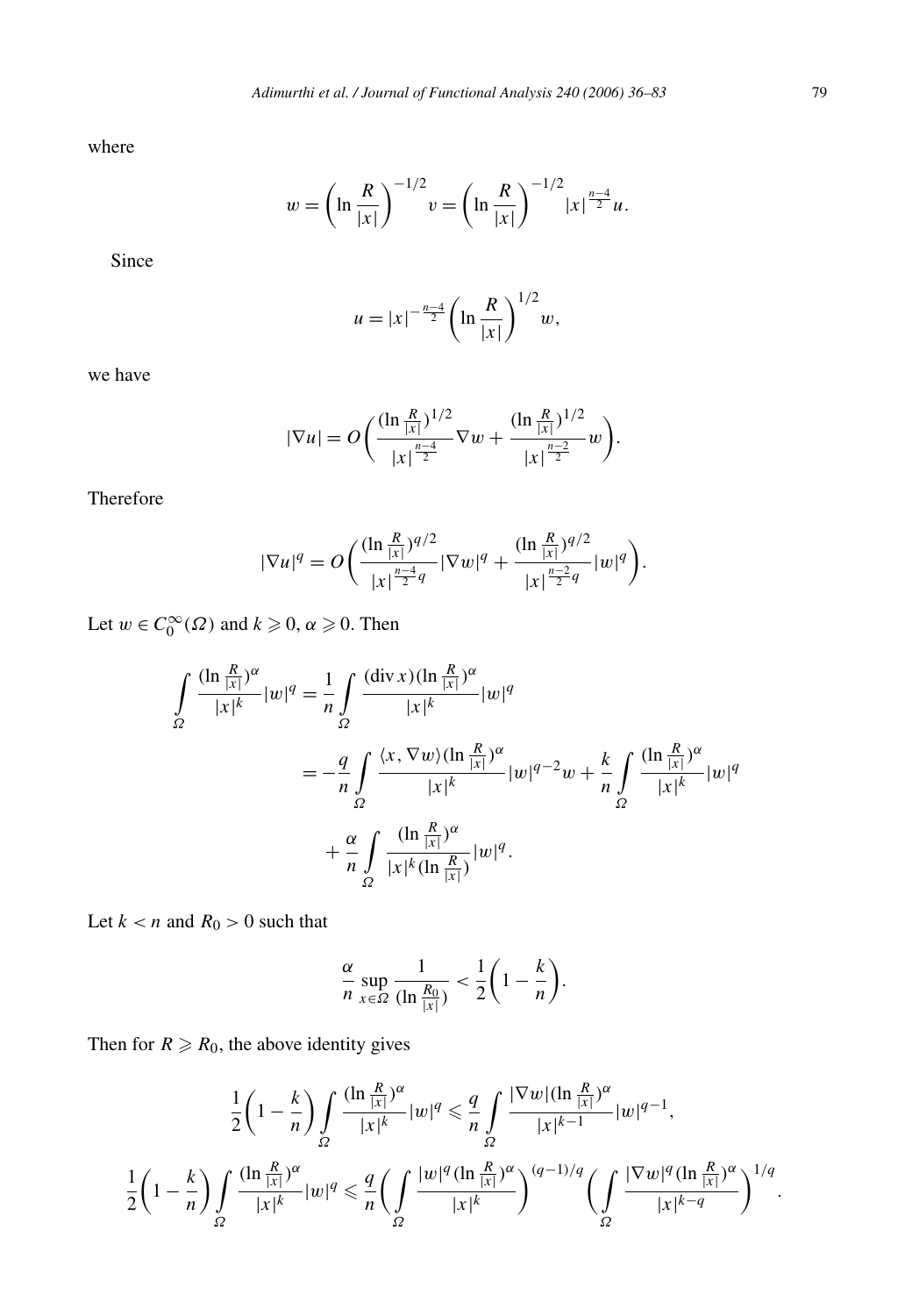This implies that there exists  $C = C(k, n, \alpha) > 0$  such that

$$
\int_{\Omega} \frac{(\ln \frac{R}{|x|})^{\alpha}}{|x|^{k}} |w|^{q} \leq C \bigg(\int_{\Omega} \frac{|\nabla w|^{q} (\ln \frac{R}{|x|})^{\alpha}}{|x|^{k-q}}\bigg).
$$

Choose  $k = \frac{nq}{2}$  where *q* is such that  $k < n$  and  $\alpha = \frac{q}{2}$ . For  $R \ge R_0$  we have

$$
\int_{\Omega} |\nabla u|^q = O\bigg(\int_{\Omega} \frac{(\ln \frac{R}{|x|})^{q/2}}{|x|^{\frac{n-2}{2}q}} |\nabla w|^q\bigg).
$$

This implies that

$$
\int_{\Omega} |\nabla u|^q \leqslant C \bigg( \int_{\Omega} \frac{(\ln \frac{R}{|x|})}{|x|^{n-2}} |\nabla w|^2 \bigg)^{q/2}
$$

which follows by Hölder's inequality. Hence we have

$$
\int_{\Omega} (\Delta u)^2 dx - \frac{n^2 (n-4)^2}{16} \int_{\Omega} \frac{u^2}{|x|^4} dx - C_1 \int_{\Omega} \frac{|u|^2}{|x|^4 (\ln \frac{R}{|x|})^2} \ge C_2 \left( \int_{\Omega} |\nabla u|^q \right)^{2/q}
$$

i.e.,

$$
\int_{\Omega} (\Delta u)^2 dx - \frac{n^2 (n-4)^2}{16} \int_{\Omega} \frac{u^2}{|x|^4} dx - C_1 \int_{\Omega} \frac{|u|^2}{|x|^4 (\ln \frac{R}{|x|})^2}
$$
  
\n
$$
\geq C_2 ||\nabla u||^2_{W_0^{1,q}(\Omega)} \quad \forall u \in H_0^2(\Omega). \qquad \Box
$$

**Proof of (A.18).** From the Hardy–Rellich inequality for  $n = 4$  in Theorem A.1 we have

$$
\int_{\Omega} (\Delta u)^2 dx - \int_{\Omega} \frac{u^2}{|x|^4 (\ln \frac{R}{|x|})^2} dx - \int_{\Omega} \frac{u^2}{|x|^4 (\ln \frac{R}{|x|})^2 (\ln(\ln \frac{R}{|x|}))^2}
$$
  
\n
$$
\geq C_2 \int_{\Omega} \frac{|\nabla w|^2}{|x|^2} \left(\ln \frac{R}{|x|}\right) \left(\ln\left(\ln \frac{R}{|x|}\right)\right)
$$
  
\n
$$
\geq C_2 \int_{\Omega} |\nabla w|^2 \left(\ln \frac{R}{|x|}\right) \left(\ln\left(\ln \frac{R}{|x|}\right)\right),
$$

where

$$
w = \left(\ln\left(\ln\frac{R}{|x|}\right)\right)^{-1/2} v = \left(\ln\left(\ln\frac{R}{|x|}\right)\right)^{-1/2} \left(\ln\frac{R}{|x|}\right)^{-1/2} u.
$$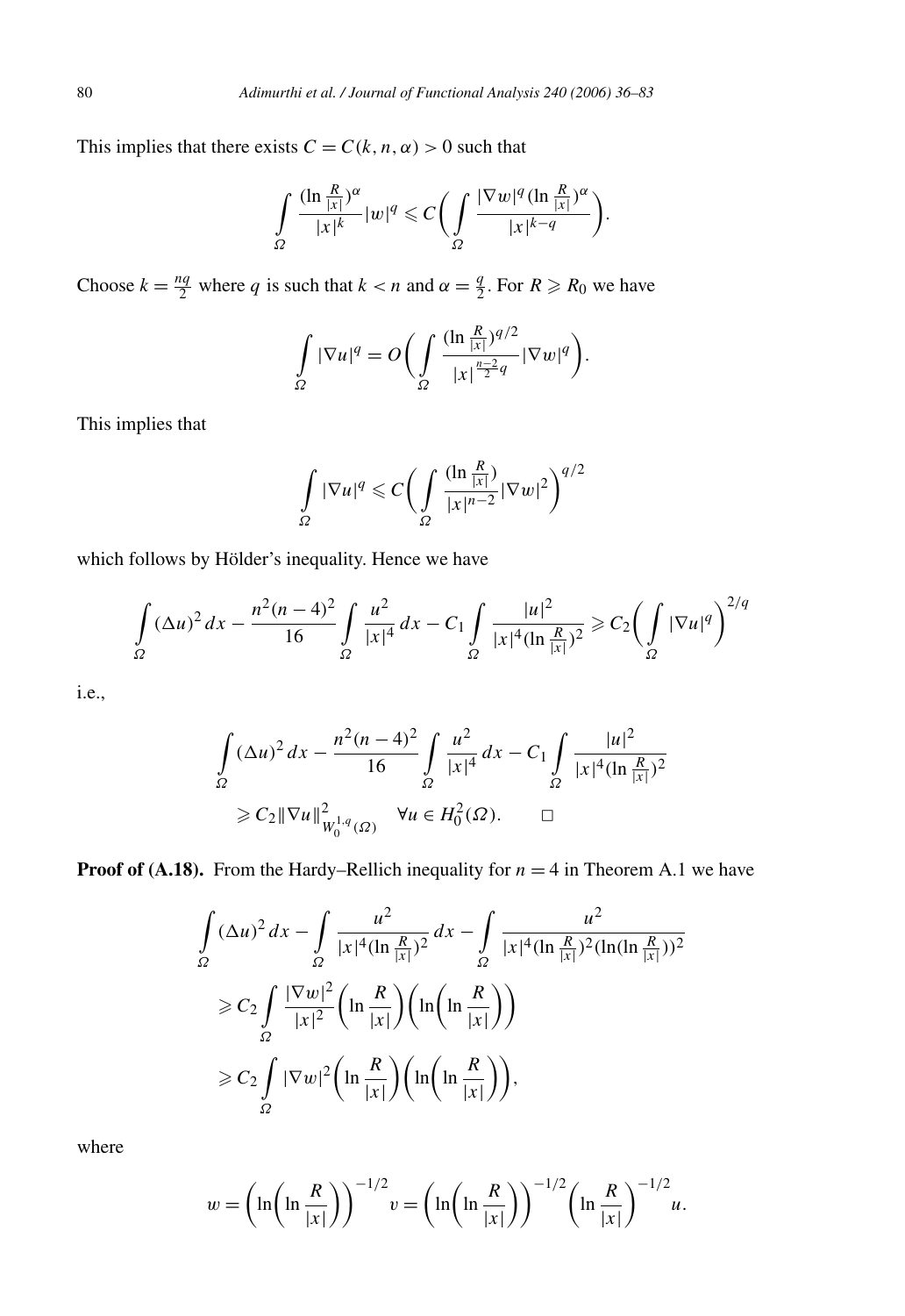Hence we have

$$
u = \left(\ln\left(\ln\frac{R}{|x|}\right)\right)^{1/2} \left(\ln\frac{R}{|x|}\right)^{1/2} w.
$$

Then,

$$
|\nabla u| = O\bigg(\frac{(\ln(\ln\frac{R}{|x|}))^{1/2}}{(\ln\frac{R}{|x|})^{1/2}}w + \nabla w\bigg(\ln\bigg(\ln\frac{R}{|x|}\bigg)\bigg)^{1/2}\bigg(\ln\frac{R}{|x|}\bigg)^{1/2}\bigg).
$$

This implies

$$
|\nabla u|^q = O\bigg(\frac{(\ln(\ln \frac{R}{|x|}))^{q/2}}{(\ln \frac{R}{|x|})^{q/2}} w + \nabla w \bigg(\ln\bigg(\ln \frac{R}{|x|}\bigg)\bigg)^{q/2} \bigg(\ln \frac{R}{|x|}\bigg)^{q/2}\bigg). \tag{A.19}
$$

Let  $w \in C_0^{\infty}(\Omega)$  and  $k \geqslant 0$ ,  $\alpha \geqslant 0$  such that

$$
\int_{\Omega} \frac{(\ln(\ln \frac{R}{|x|}))^{\alpha} |w|^{q}}{(\ln \frac{R}{|x|})^{k} |x|^{q}} = \frac{1}{4} \int_{\Omega} (\text{div } x) \frac{(\ln(\ln \frac{R}{|x|}))^{\alpha} |w|^{q}}{(\ln \frac{R}{|x|})^{k} |x|^{q}} \n= -\frac{q}{4} \int_{\Omega} \frac{(\ln(\ln \frac{R}{|x|}))^{\alpha} |w|^{q-2} w \langle \nabla w, x \rangle}{(\ln \frac{R}{|x|})^{k} |x|^{q}} + \frac{q}{4} \int_{\Omega} \frac{(\ln(\ln \frac{R}{|x|}))^{\alpha} |w|^{q}}{(\ln \frac{R}{|x|})^{k} |x|^{q}} \n+ \frac{\alpha}{4} \int_{\Omega} \frac{(\ln(\ln \frac{R}{|x|}))^{\alpha} |w|^{q}}{(\ln \frac{R}{|x|})^{k+1} (\ln(\ln \frac{R}{|x|})) |x|^{q}} - \frac{k}{4} \int_{\Omega} \frac{(\ln(\ln \frac{R}{|x|}))^{\alpha} |w|^{q}}{(\ln \frac{R}{|x|})^{k} |x|^{q}}.
$$

This implies

$$
\left(1+\frac{k}{4}\right) \int_{\Omega} \frac{(\ln(\ln \frac{R}{|x|}))^{\alpha} |w|^{q}}{(\ln \frac{R}{|x|})^{k} |x|^{q}} = -\frac{q}{4} \int_{\Omega} \frac{(\ln(\ln \frac{R}{|x|}))^{\alpha} |w|^{q-2} w \langle \nabla w, x \rangle}{(\ln \frac{R}{|x|})^{k} |x|^{q}} + \frac{\alpha}{4} \int_{\Omega} \frac{(\ln(\ln \frac{R}{|x|}))^{\alpha} |w|^{q}}{(\ln \frac{R}{|x|})^{k+1} (\ln(\ln \frac{R}{|x|})) |x|^{q}}.
$$

Choose  $R_0 > 0$  such that

$$
\frac{\alpha}{4} \sup_{x \in \Omega} \frac{1}{(\ln \frac{R_0}{|x|})(\ln(\ln \frac{R_0}{|x|}))} < 1 + \frac{k}{4}.
$$

Then by Hölder's inequality we have

$$
\int\limits_{\Omega} \frac{(\ln(\ln\frac{R}{|x|}))^{\alpha}|w|^{q}}{(\ln\frac{R}{|x|})^{k}|x|^{q}}\leqslant C\bigg(\int\limits_{\Omega} \frac{(\ln(\ln\frac{R}{|x|}))^{\alpha}|w|^{q}}{(\ln\frac{R}{|x|})^{k}|x|^{q}}\bigg)^{(q-1)/q}\bigg(\int\limits_{\Omega} \frac{(\ln(\ln\frac{R}{|x|}))^{\alpha}|\nabla w|^{q}}{(\ln\frac{R}{|x|})^{k-q}}\bigg)^{1/q}.
$$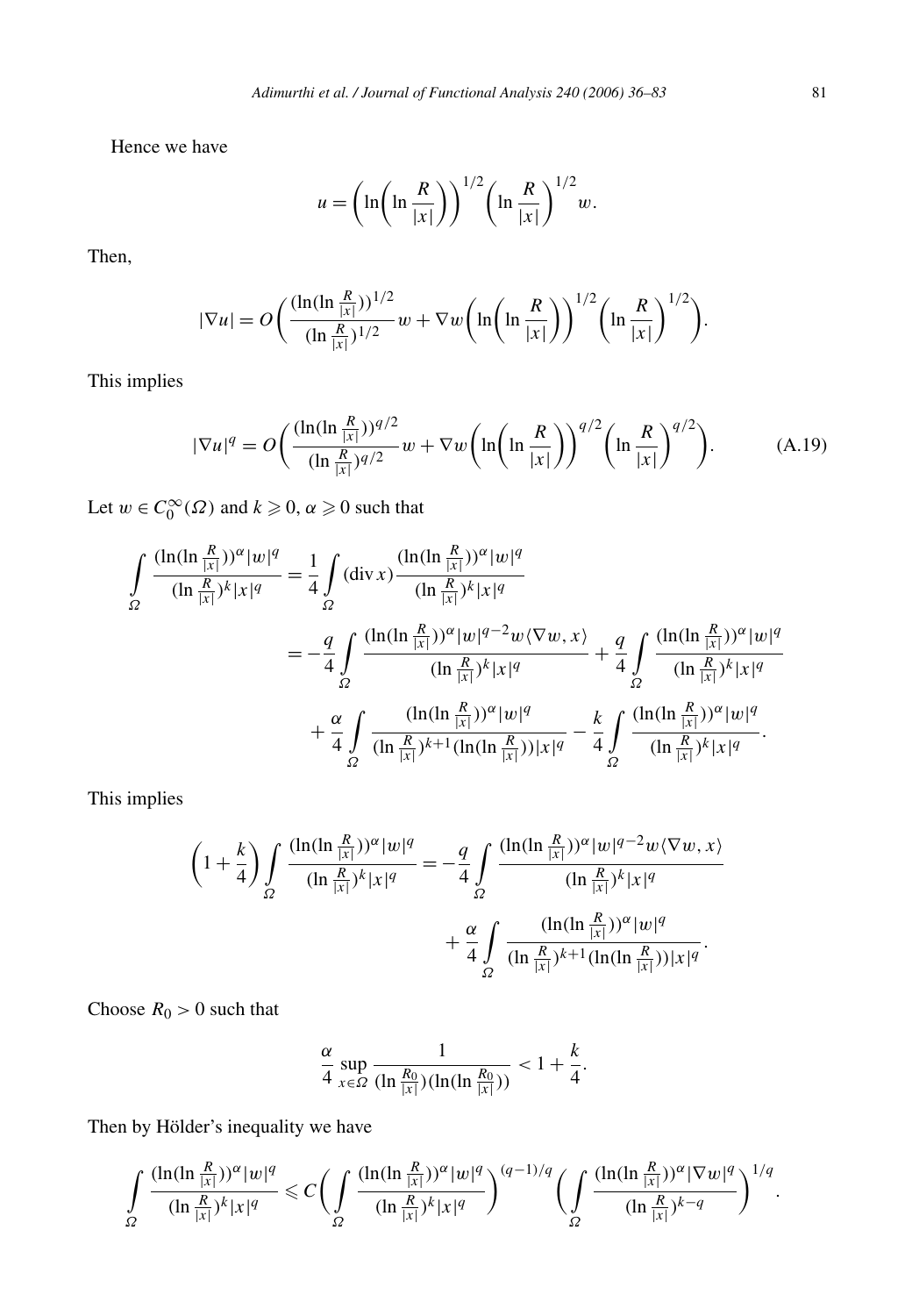Hence we have

$$
\int_{\Omega} \frac{(\ln(\ln \frac{R}{|x|}))^{\alpha} |w|^{q}}{(\ln \frac{R}{|x|})^{k} |x|^{q}} \leqslant C \bigg( \int_{\Omega} \frac{(\ln(\ln \frac{R}{|x|}))^{\alpha} |\nabla w|^{q}}{(\ln \frac{R}{|x|})^{k-q}} \bigg).
$$

Choose  $k = \frac{q}{2}$ ,  $\alpha = \frac{q}{2}$  then the above inequality becomes

$$
\int_{\Omega} \frac{(\ln(\ln \frac{R}{|x|}))^{q/2} |w|^q}{(\ln \frac{R}{|x|})^{q/2} |x|^q} \leqslant C \bigg(\int_{\Omega} |\nabla w|^q \bigg(\ln\bigg(\ln\frac{R}{|x|}\bigg)\bigg)^{q/2} \bigg(\ln\frac{R}{|x|}\bigg)^{q/2}\bigg).
$$

Thus from (A.19) we have

$$
\int_{\Omega} |\nabla u|^q \leqslant C \int_{\Omega} |\nabla w|^q \bigg( \ln \bigg( \ln \frac{R}{|x|} \bigg) \bigg)^{q/2} \bigg( \ln \frac{R}{|x|} \bigg)^{q/2}.
$$

Hence we have

$$
\int_{\Omega} |\nabla u|^q \leq C \bigg( \int_{\Omega} |\nabla w|^2 \bigg( \ln \bigg( \ln \frac{R}{|x|} \bigg) \bigg) \bigg( \ln \frac{R}{|x|} \bigg) \bigg)^{q/2},
$$

$$
\bigg( \int_{\Omega} |\nabla u|^q \bigg)^{2/q} \leq C \int_{\Omega} |\nabla w|^2 \bigg( \ln \bigg( \ln \frac{R}{|x|} \bigg) \bigg) \bigg( \ln \frac{R}{|x|} \bigg)
$$

which ends the proof.  $\square$ 

**Concluding remark.** We have also obtained  $W_0^{2,q}(\Omega)$  estimates in [5].

#### **References**

- [1] Adimurthi, Hardy–Sobolev inequality in *H*1*(Ω)* and its applications, Commun. Contemp. Math. 3 (2002) 409–434.
- [2] Adimurthi, A. Bharadwaj, The role of fundamental solution in Hardy–Sobolev type inequalities, Proc. Roy. Soc. Edinburgh Sect. A, in press.
- [3] Adimurthi, M. Esteban, An improved Hardy–Sobolev inequality in *W*<sup>1</sup>*,p(Ω)* and its application to Schrödinger operator, NoDEA Nonlinear Differential Equations Appl. 12 (2) (2005) 243–263.
- [4] Adimurthi, K. Sandeep, Existence and non-existence of the first eigenvalue of the perturbed Hardy–Sobolev operator, Proc. Roy. Soc. Edinburgh Sect. A 132 (5) (2002) 1021–1043.
- [5] Adimurthi, S. Santra, Generalized Hardy–Rellich inequalities in critical dimension and its application, preprint, 2006.
- [6] Adimurthi, N. Chaudhuri, M. Ramaswamy, An improved Hardy–Sobolev inequality and its application, Proc. Amer. Math. Soc. 130 (2) (2002) 489–505.
- [7] T. Boggio, Sulle funzioni di Green d'ordine *m*, Rend. Circ. Mat. Palermo 20 (1905) 97–135.
- [8] H. Brezis, M. Marcus, I. Shafrir, Extremal functions for Hardy's inequality with weight, J. Funct. Anal. 171 (2000) 177–191.
- [9] J.W. Dold, V.A. Galaktionov, A.A. Lacey, J.L. Vazquez, Rate of approach to a singular steady state in quasilinear reaction–diffusion equations, Ann. Sc. Norm. Super Pisa Cl. Sci. 26 (1998) 663–687.
- [10] S. Filippas, A. Tertikas, Optimizing improved Hardy inequalities, J. Funct. Anal. 192 (1) (2002) 186–233.